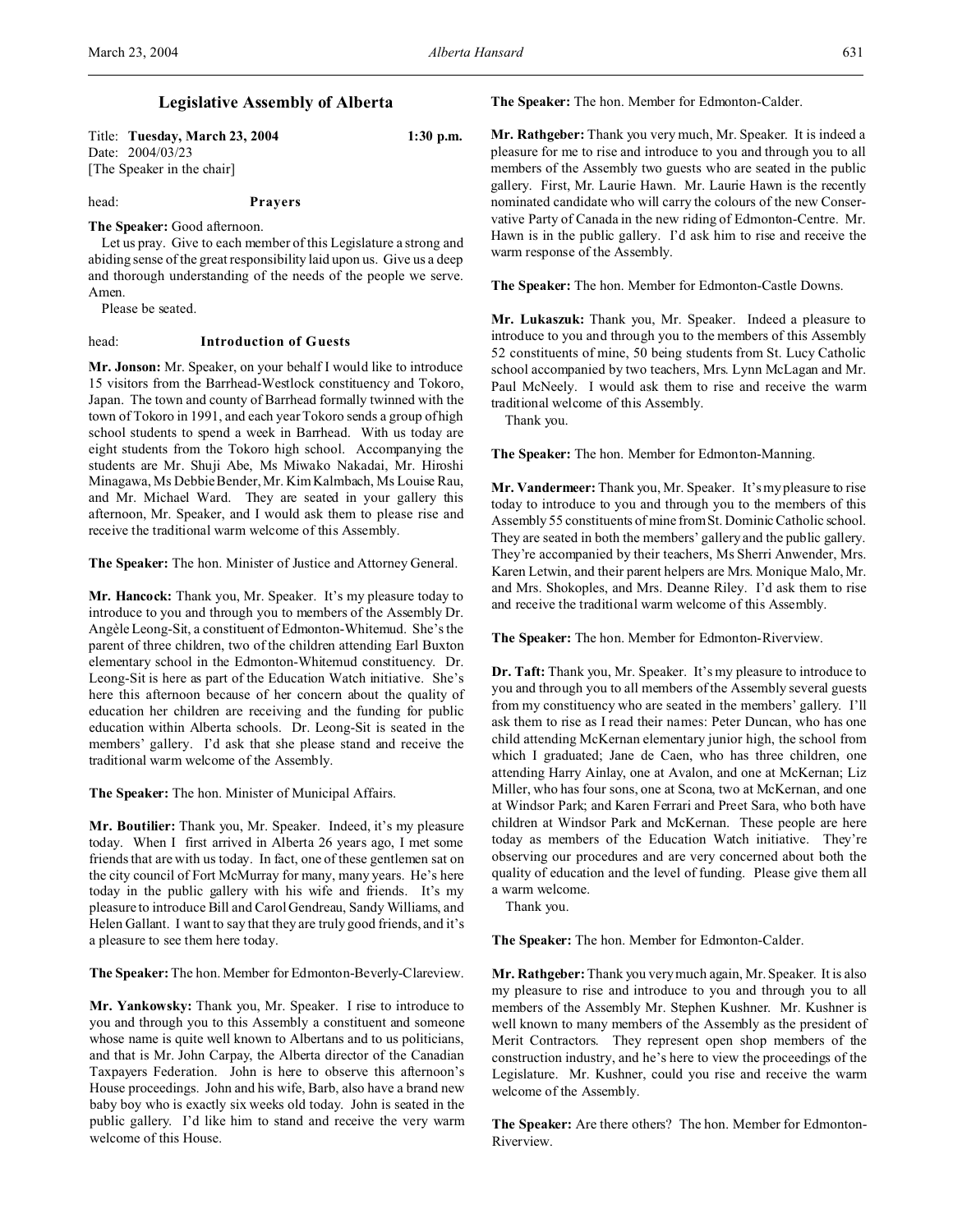**Dr. Taft:** Thank you, Mr. Speaker. I have one other guest to introduce who is here also as part of the Education Watch initiative, and her name is Danica Wolkow. She is seated in the members' gallery. Please give her a warm welcome as well.

Thank you.

#### head: **Oral Question Period**

**The Speaker:** First Official Opposition main question. The hon. Member for Edmonton-Centre.

#### **Government Expense Claims**

**Ms Blakeman:** Thank you, Mr. Speaker. This government still won't come clean on its big spending habits, which should worry Albertans given that a budget is coming down tomorrow. The Liberal opposition has asked questions about government expenses in the House only to be told to put the questions in writing. We put the questions in writing only to be told we should do motions for returns, but yesterday our very first motion for a return on ministerial expenses was voted down. My questions are to the Minister of Finance. What is this government hiding?

**Mrs. Nelson:** Mr. Speaker, yesterday the Minister of Justice on my behalf filed a document. It's called the report of selected payments to ministers and former members of the Legislature and lists off all of the payments that were made to every member in this Assembly, even opposition members: their salaries, their expenses, and any payments that were paid to associates of members.

I also said in this Legislature earlier, as this carping keeps going on, that we have a full disclosure and we are audited on an annual basis by our own Auditor General, who has made reference in the audit report, Mr. Speaker, that he has audited the expenses and reimbursements of members of the Legislature, which includes everybody on both sides of the House, and has found nothing untoward.

#### *1:40*

We also have another process, Mr. Speaker, that I think is very, very important, and that's our Ethics Commissioner. He is obligated – I'm going to be saying something that you already reminded us of – that if there, in fact, are things that have come to his attention that need to be looked at, he would let us know. From the last conversation I had with him, there were no outstanding issues that needed to come before this Assembly, so members on both sides of this House have been following the rules and regulations that have been put forward.

Again I will say that our government is open and accountable to Albertans. We have been the only government in all of Canada that releases these documents on a quarterly basis and updates Albertans on the actions of their government. Quite frankly, from the results I think they're quite happy with us.

#### **Ms Blakeman:** Then answer the questions.

Why did government members vote down a motion to provide the expenses for the Minister of Energy, who with 23 trips under his belt is this government's most frequent flyer?

# **Speaker's Ruling Decisions of the Assembly**

**The Speaker:** The decisions of the Assembly are not to be the purview of the question period. Votes in the House that were taken yesterday are recorded in the documents of the Assembly. This is

not a question to be answered by a minister of the Crown. It was the members of the Assembly that made the decision, not one person.

# **Government Expense Claims**

*(continued)*

**The Speaker:** Second supplemental, hon. member.

**Ms Blakeman:** Thank you. Again to the same minister: does this government expect Albertans to believe that its spending habits are reasonable when it refuses to provide the spending figures to prove it?

**Mrs. Nelson:** Well, again, Mr. Speaker, I believe that by filing this document that, quite frankly, lists off all your expenses as well so that people can ask questions as to why you have huge travel expenses when you live in the city of Edmonton – it's something you may want to answer to your own constituents.

Quite frankly, this was filed in this Assembly yesterday, and we are open and accountable. I can go through each page, Mr. Speaker, if the Assembly would like, but it is clearly here. It's available, and if people want to read this document, please pick it up or go into the library and get it.

#### **Out-of-province Government Travel**

**Mr. MacDonald:** Mr. Speaker, when the government doesn't outright refuse to provide information about its lavish spending habits, it prices the information out of reach instead. This government wants over \$3,000 from the Alberta Liberal opposition just to tell Albertans how it spent their money on three recent government out-of-province trips. My first question is to the Minister of Government Services. Why should it cost almost \$1,800 just to access information about the expenses incurred during the Premier's mission to the United Kingdom when in the year 2002 over \$2,000 was spent on lunch alone in London on a previous trade mission?

**Mr. Coutts:** Mr. Speaker, under freedom of information and protection of privacy there is a process by which fees are charged for the service of getting that information, because there is a cost to assembling the information, photostating it, and making sure that it is presentable and ready for the people that have requested specific information.

If a request for information comes in that is very broad based, asking for a lot of information that isn't specific, well, then, of course, the cost is appropriately higher than if you should ask for specific information. The costs for freedom of information and protection of privacy requests in Alberta are the lowest across Canada, and it's directly attributable to the amount of information that is being requested.

**Mr. MacDonald:** Again to the same minister: why should it cost another \$1,200 to accessinformation about expenses incurred during the Premier's recent missions to Washington and New York and to India and Hong Kong when over \$8,000 was spent on a car service alone in New York City in 2002 on a similar trip?

**Mr. Coutts:** Mr. Speaker, I certainly wasn't on the trip, and that question has been answered in this Assembly on two other occasions, if I recall.

Mr. Speaker, our Department of Government Services is responsible for the Freedom of Information and Protection of Privacy Act. We are responsible for training privacy commissioners in each and every department. Those are the people that provide the information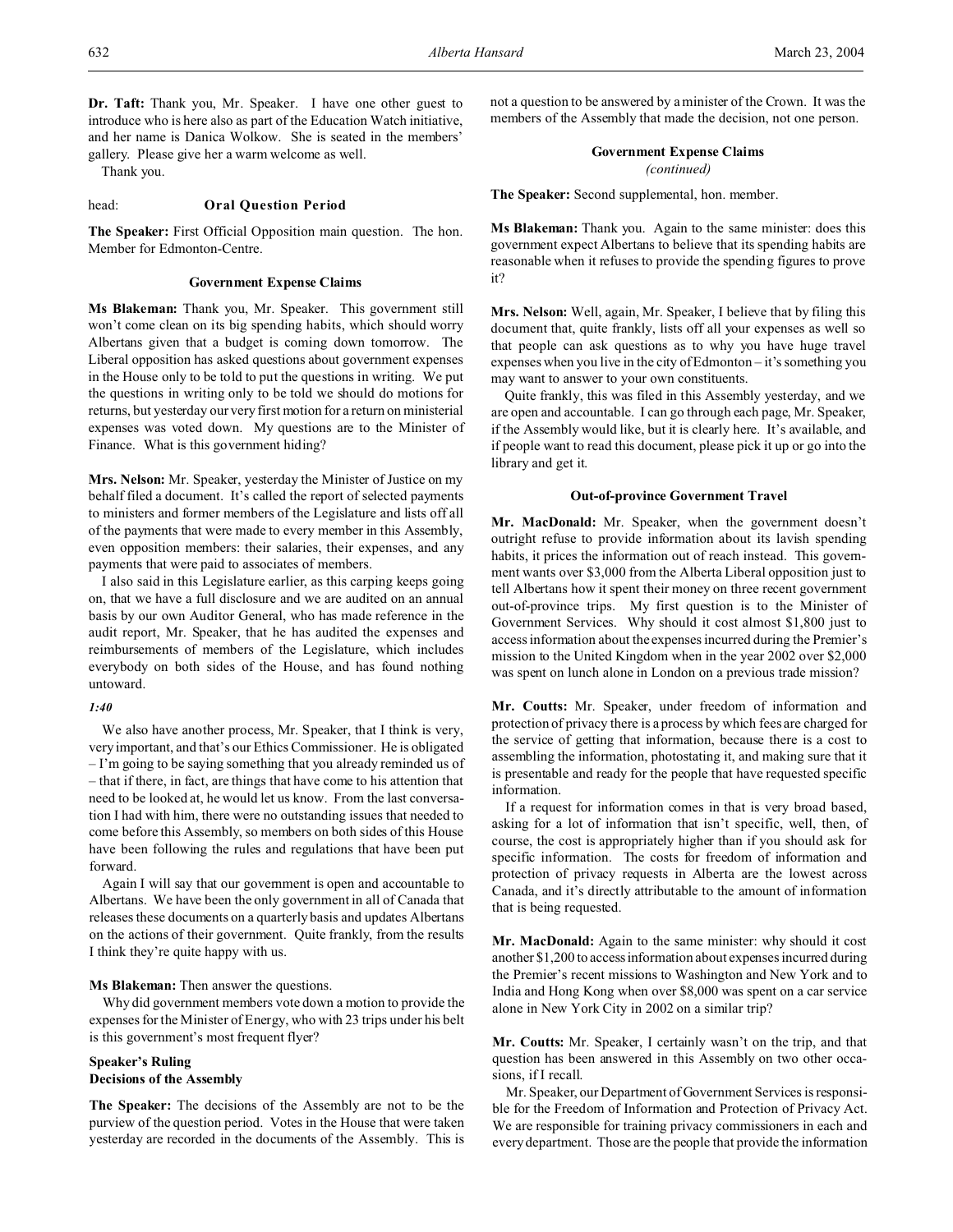upon request, and that is the extent of Government Services' responsibility for the Freedom of Information and Protection of Privacy Act. So I am not responsible for every single solitary department that gives out the information through their privacy commissioners.

**Mr. MacDonald:** Given that it's apparent that this government is more concerned about protecting the information from the taxpayers than they are about spending less on their trips, why is this minister admitting that charging such outrageous fees is a disincentive to democracy, to accountability, and to transparency in government?

**Mr. Coutts:** Mr. Speaker, there is a \$25 fee for the application to come into any minister's office. That is the lowest fee across Canada. The lowest fee across Canada. If a member or someone from the public is not satisfied with the information, they can also go to the Privacy Commissioner and ask for an appeal. That is part of the process, and that is also part of what the select standing committee of this House put into the report when the freedom of information and protection of privacy legislation is reviewed every three to five years in this Assembly.

In terms of actual costs that were on that trip, the hon. Minister of Economic Development was on the trip, and maybe he can shed some light on what the member is offering.

**Mr. Norris:** Well, Mr. Speaker, it would be a delight to rise. [interjections] Do you want an answer, or are you just going to ...

**The Speaker:** Hon. minister, please. Through the chair.

**Mr. Norris:** Mr. Speaker, I did indeed have the honour of being with the Premier on both those trips. The limousine service they're talking about was organized by our department. It was actually two Ford Econoline vans. Our department did a cost comparative analysis to put four cabs on hold in New York City for the 12 hours a day that we were there or get the service, and we saved about \$2,500 by doing the service.

Aside from the security risks not addressed by having the Premier of the province in another country wandering around in New York City trying to get cabs, the reality is that to have an efficient business trip, you have to have your time organized, and your time and your meetings are very important. I don't know if you understand that, not having owned or run a business, but it's very important to be punctual when you're visiting other people.

The reality is all of those costs can be documented. Our department and others have made an effort to get the lowest cost for Albertans because the trips are vitally important for our exports.

#### **Calgary Health Region**

**Dr. Taft:** Mr. Speaker, the Calgary health region has again been caught in its own web of political spin. After claiming last week that an error in June 2000 with potassium chloride led to, quote, immediate and corrective action, end quote, we

now learn that a similar incident occurred only two months later. In response the region has put forward one of its spin doctors, the Minister of Health and Wellness's former executive assistant, now acting VP for the Calgary health region, to backpedal by claiming that changes weren't immediate and that things take time. My questions are to the Minister of Health and Wellness. Given that this minister was so quick to disband WestView regional health authority for failing to balance its books, why is the minister not taking similar action with the Calgary health region for needless deaths resulting from years of mismanagement?

**Mr. Mar:** Because the important thing, Mr. Speaker, is that we move forward on helping ensure that system errors in fact don't occur in the future. To that extent, what we've done as a government is we've asked the Health Quality Council of Alberta to work with the Canadian Patient Safety Institute to work with other experts to report to Albertans on the best practices that can be employed for the handling of materials that contain potassium. I expect that the experience and the recommendations of other jurisdictions will be reviewed. I want the Health Quality Council to work with other reviews, such as internal reviews being conducted by the Calgary health region and any external reviews that are being done by professional associations, like the pharmacists.

I would expect that the outcome of these reviews will result in health authorities throughout the entire province adopting the very best practices to ensure that errors in potassium handling will not occur in the future. I also expect, Mr. Speaker, that the process will be undertaken and completed on an urgent and timely basis over the next several weeks.

# *1:50*

**Dr. Taft:** Given that we've heard too many reassurances and have seen too many deaths, Mr. Speaker, what will it take for this minister to finally act and remove the Calgary health region's senior management and appoint an independent administrator?

**Mr. Mar:** Mr. Speaker, I know that the hon. member has received similar correspondence as I've received from the Canadian Society of Hospital Pharmacists because I was copied with a letter that was sent to him, and I will table this at the appropriate time. I want to quote out of this letter.

System failures contribute to the majority of errors in health care – not the negligence of individual providers. Although we do not have all of the facts, it would appear that the incident in Calgary may have occurred as a result of system failures. Much has also been made of the fact that pharmacists did not check the dialysate product. Studies have however proven that a tech-check-tech system is a safe and effective standard of care. Hospital pharmacy technicians receive proper academic instruction and their training is supplemented by additional certification within hospitals.

Finally, this paragraph concludes by saying: Studies have also shown that the optimal place for pharmacists within the health system is advising and recommending therapies at the point of prescribing, not in the checking of drug products.

That, Mr. Speaker, is a letter dated 22 March 2004 from the Canadian Society of Hospital Pharmacists.

**The Speaker:** It will be tabled at the appropriate time.

**Mr. Mar:** Yes, sir.

**The Speaker:** The hon. member.

**Dr. Taft:** Thank you, Mr. Speaker. To the same minister: why is the Calgary health region continuing its policy of hiring well-connected Tories for senior positions within the Calgary health region?

**Mr. Mar:** Mr. Speaker, the issue is not whether one's political credentials are right. The question is one of one's qualifications. I think it's important to know that association with the Conservative Party is not a barrier to getting a job, nor is it a requirement to getting a job.

**The Speaker:** The hon. Member for Edmonton-Strathcona, followed by the hon. Member for West-Yellowhead.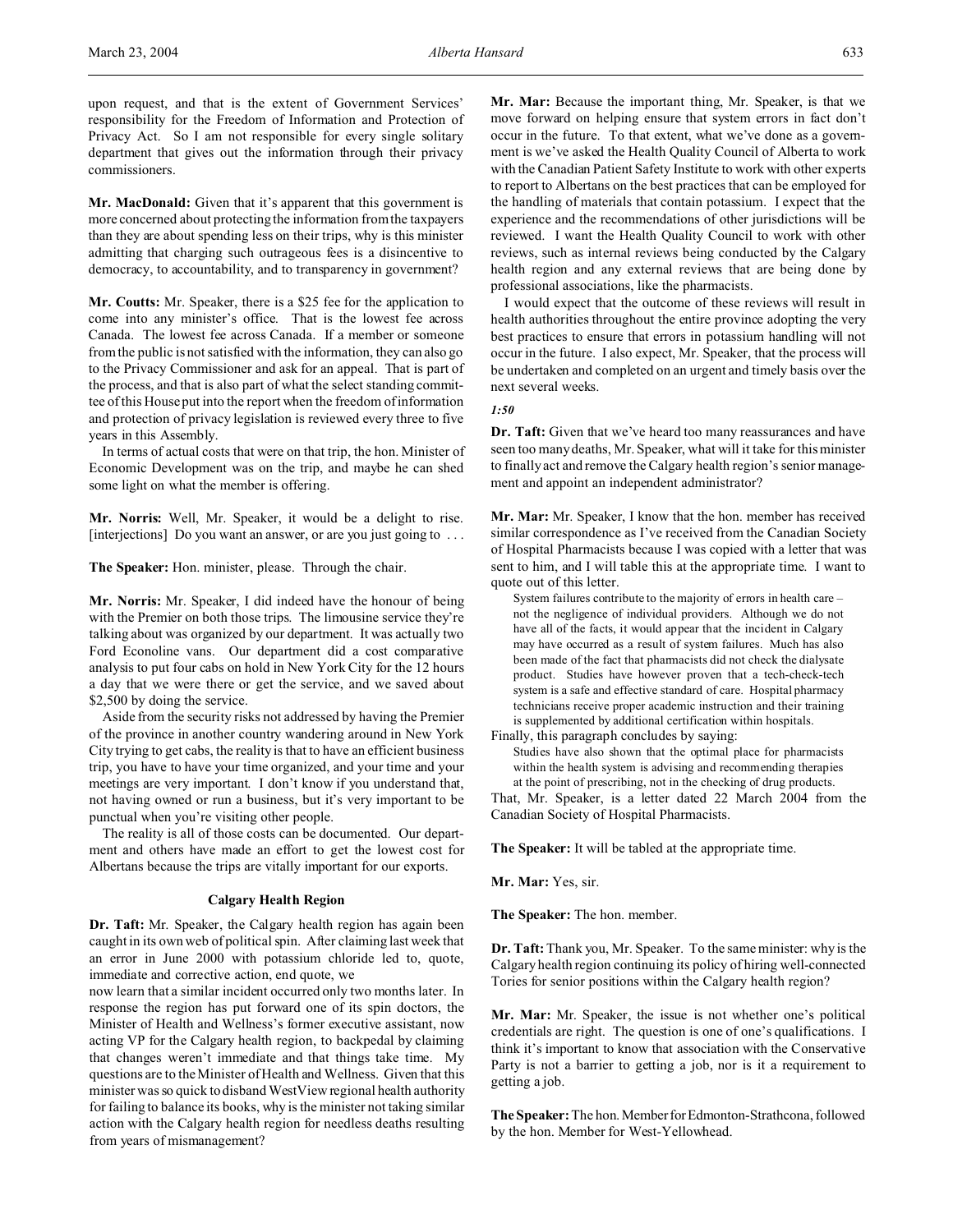#### **Learning Commission Recommendations**

**Dr. Pannu:** Thank you, Mr. Speaker. Last September for no good reason this government laid off 1,000 teachers, leading to a spike in class sizes and deteriorating classroom conditions for Alberta students. Tomorrow's budget is the government's last opportunity to correct these errors by fully funding the Learning Commission recommendations in accordance with the timetable laid out in the report. My questions are to the Minister of Learning. Has the government decided to fully fund the implementation of the phase 1 recommendations of the Learning Commission, in particular the reduction of class sizes, to make sure that parents, teachers, and school boards once again don't feel let down by this government?

**The Speaker:** The hon. minister.

**Dr. Oberg:**Thank you, Mr. Speaker. Just in my opening comments I would say that the budget would be tabled tomorrow, so I will not be talking about anything specific when it comes to the educational funding.

In the Learning Commission phase 1 is recommending approximately a little over \$300 million over the first three years of the plan. It recommends over five years that there be put in right around \$600 million. Also included in that was a recommendation for the funding formula to be put in and to be added to the funding.

I will say to the hon. member in regard to his specific question about class size, about teachers, about parents that included in the funding formula is a great amount of flexibility which allows the school boards to spend the money as they see fit.

**The Speaker:** The hon. member.

**Dr. Pannu:** Thank you, Mr. Speaker. To the same minister: given that over one-quarter of kindergarten to grade 3 students in Edmonton public schools are packed into classrooms of 25 or more, within what time frame will the government implement the Learning Commission's class size guideline of 17 students in kindergarten to grade 3?

**Dr. Oberg:** Mr. Speaker, included in the Learning Commission is that that recommendation be over five years. We are working on that, and I hope it to be considerably less than five years.

**Dr. Pannu:** My final supplementary, Mr. Speaker: given the Learning Commission's focus on improving early childhood education, what is the government's time frame and action plan for implementing the recommendations for full-day kindergarten and half-day junior kindergarten for children at risk?

**The Speaker:** The hon. minister.

**Dr. Oberg:** Thank you, Mr. Speaker. I'm certainly glad the hon. member added in the last statement, which was "at risk." One of the current issues that we are dealing with is: how exactly do you define an at-risk child? Many of the factors that are out there are indeed only proxies, and we're attempting to get the most accurate proxy.

I will say to the hon. member that one of the things we're looking at at the moment is actually language and speech delay. That seems to be the most accurate proxy that is out there for high-risk needs, and we're currently looking at how we could implement that. It does have a lot of ramifications to not just the K to 12 system but also to the postsecondary system as speech pathologists and the like are very few and far between right at this moment.

We are working at it hard. I would anticipate that it will be done probably within the next two or three months. But, Mr. Speaker, the key thing to this is that when we do it, it's going to be done well. It is going to be done accurate; it is not necessarily going to be done quick.

**The Speaker:**The hon. Member for West Yellowhead, followed by the hon. Member for Edmonton-Gold Bar.

### **Softwood Lumber Trade Dispute**

**Mr. Strang:** Thank you very much, Mr. Speaker. Yesterday the World Trade Organization panel ruled that the process the United States used to determine whether softwood lumber poses a threat of economic harm to the United States producers does not comply with international trade law. The panel also said that the United States must take steps to comply with the WTO ruling. My main question is the Minister of International and Intergovernmental Relations. How will this WTO decision impact the future NAFTA ruling in the dispute against Canadian softwood lumber for our Alberta industries?

**The Speaker:** The hon. minister.

**Mr. Jonson:** Thank you, Mr. Speaker. There are two resolution panels involved here that are looking at this overall matter, one under the NAFTA, the North American free trade agreement, and one under the World Trade Organization. The issue is whether the U.S. International Trade Commission currently determined that our softwood threatens injury to the United States producers. Duties cannot be imposed unless it is established that imports are causing or threatening harm to producers in the importing country.

Mr. Speaker, back in September a NAFTA panel also found flaws in the International Trade Commission's analysis and have told the ITC to fix those flaws. The ITC issued revisions to its original ruling in December, and the NAFTA panel will make a decision on those revisions in April.

**The Speaker:** The hon. member.

**Mr. Strang:** Thank you very much, Mr. Speaker. My first supplementary question is to the same minister. Will the WTO ruling result in a reduction in duties or monies being returned to the Canadian softwood lumber producers?

**Mr. Jonson:** Well, Mr. Speaker, the simple answer is: not right now. Legal processes are not yet over, unfortunately. So far the U.S. has failed to make its case that our softwood lumber is threatening cause or harm to producers. However, the U.S. still has the option to appeal the WTO ruling. If it loses the appeal, it has to take steps to comply with WTO rules. It may have to redo its injury analysis to meet those rules. If they cannot do this, they will have to drop the duties completely. However, regretfully, we are not at that stage yet, and these legal processes are complex and lengthy and are running their course.

**The Speaker:** The hon. member.

**Mr. Strang:** Thank you, Mr. Speaker. My second supplementary question is to the Minister of Sustainable Resource Development. In light of the softwood lumber dispute how have Alberta mills been able to keep their rate of production up?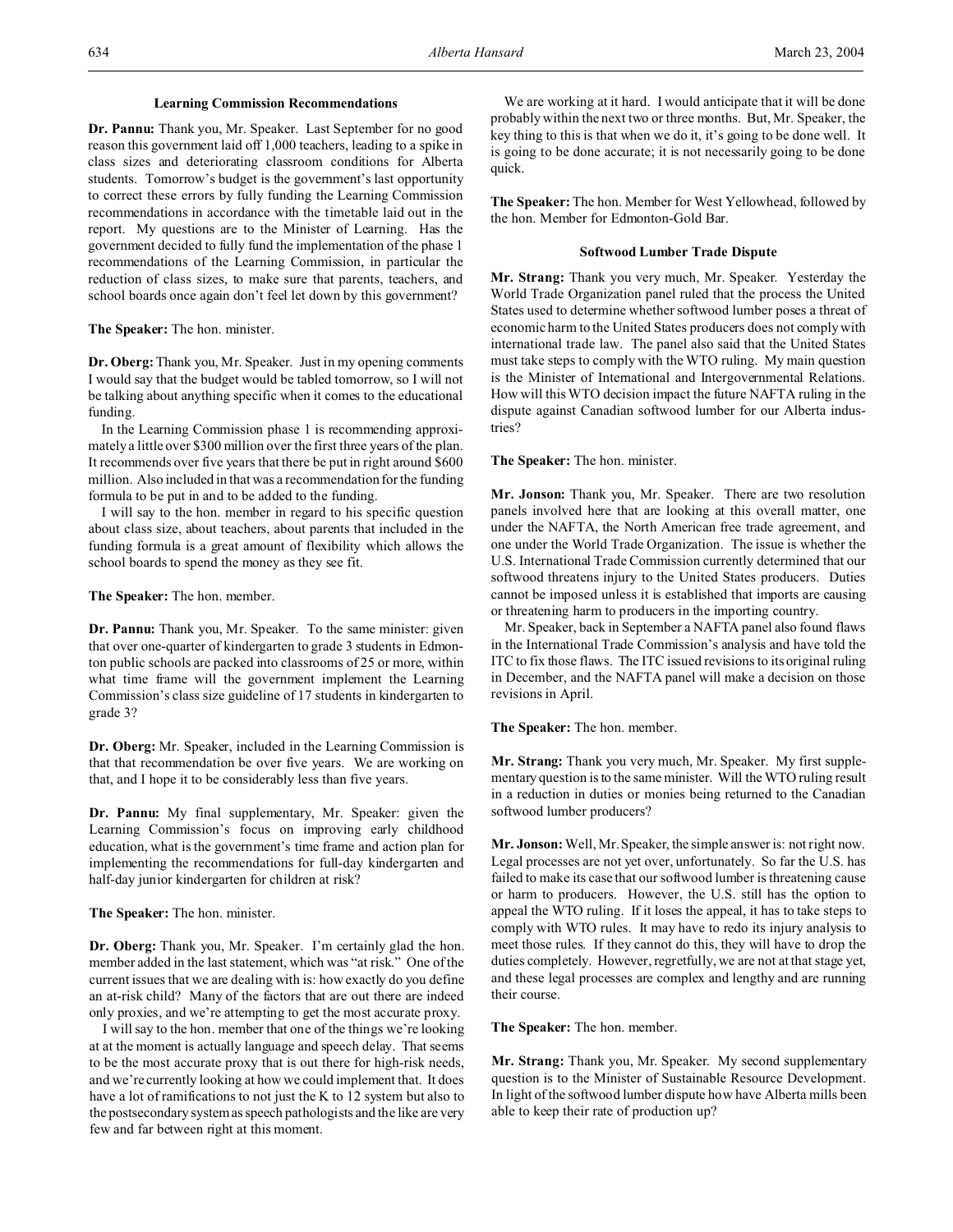**Mr. Cardinal:** Thank you very much, Mr. Speaker. That's a very good question because there are some articles in the local papers today in relation to the forest of gold, talking about the forest industry, in fact, in Alberta and how well the industry is doing. They've increased production in the last number of years by 30 per cent. We used to ship 1.1 billion board feet of lumber to the U.S. on export markets. Now, we're shipping 1.5 billion.

So the industry is doing very well, and the reason for that is we probably have the most efficient mills in North America, Mr. Speaker. Our forestry practices are probably the best in North America, and we know how to keep a balance between economic development, environmental management, and fish and wildlife management. But as a government we do not create the jobs. We don't do a very good job creating the jobs, but we do, I think, a good job of creating the environment for private industry to create jobs and the wealth.

**The Speaker:** The hon. Member for Edmonton-Gold Bar, followed by the hon. Member for Calgary-Currie.

#### *2:00* **Automobile Insurance**

**Mr. MacDonald:** Thank you, Mr. Speaker. A recent study shows that the use of credit scores for a person's credit history in the rating process as an insurance underwriting tool has a negative impact on low-income and minority groups. In 2003 at least 40 U.S. states were drafting legislation ranging from full bans to limits on credit information use, while in Canada only Ontario has banned credit scoring as far as auto insurance premiums are concerned. My first question is to the Minister of Finance. To what extent are Alberta automobile insurance companies using credit scoring as a means to accept or reject drivers for automobile insurance in this province?

**Mrs. Nelson:** Well, Mr. Speaker, I don't have an answer to the hon. member on that question. It's not something that I've gone into on their financial records and asked them. I do know that they probably should refer that question to the individual company and have them answer it themselves.

#### **Mr. MacDonald:** I'm astonished, Mr. Speaker.

To the same minister: given that Ontario has banned this practice, will this government ban the use of credit scoring as a factor in calculating insurance rates and coverage in Alberta for Alberta drivers?

**Mrs. Nelson:** Well, Mr. Speaker, under our new framework that we're putting forward, that would not be a criterion for qualifying for insurance. We would have in place under the new structure what's called the all-comers rule, so people would have an opportunity to access insurance within this province. So that would not be relevant at that point.

**Mr. MacDonald:** Again, Mr. Speaker, to the same minister: can the minister guarantee Alberta consumers and drivers that no Albertan will be denied automobile insurance under the government's insurance reforms based on their credit scores or their personal credit history?

**Mrs. Nelson:** What I can say, Mr. Speaker, is that under this new structure Albertans will notbe denied insurance within this province. Now, how it will be determined will be from their own driving record and their accident record. If they've had at-fault accidents or they have a bad driving record, then they are going to pay for insurance.

Access to insurance is critically important, and one impetus for this whole structural change is to make sure that the law we have in place that says that you have to have automobile insurance can be adhered to. That's one of the reasons we made the structural change that we did.

So I'm glad to see that the Liberal Party or the member opposite at least is onside for the new restructuring of automobile insurance.

#### **Environmental Initiatives**

**Mr. Lord:**Mr. Speaker, my constituents are consistently expressing a very strong concern and interest in environmental issues. My questions are to the Minister of Environment. Given that Canadian cities such as Halifax are now recycling about 60 per cent of their solid waste stream and other countries are moving towards 100 per cent recycling and reportedly even making money doing it, are there any new or recent initiatives being introduced by your department that would greatly encourage and facilitate recycling in Alberta?

#### **The Speaker:** The hon. minister.

**Dr. Taylor:** Thank you, Mr. Speaker. Yes. Let me start by saying that Alberta has one of the best recycling programs in the country. We recycle beverage containers, we recycle tires, we recycle used oil, we recycle milk jugs and, recently, fluorescent light bulbs. As we move forward, we still need to do more. About 80 per cent of our waste still ends up in landfills, and we need to reverse that so that 20 per cent ends up in landfills and 80 per cent ends up in recycling. As the member correctly pointed out, many other jurisdictions do.

So we've set a goal for Albertans to reduce the amount of waste they produce. Each Albertan, everybody in this House, everybody in the gallery, produces about 750 kilograms of waste a year. To us older folks that's about 1,600 to 1,700 pounds a year. We want to reduce that to 500 kilograms a year. To do that, we have to move into more recycling. We want to move into recycling of electronic waste, we want to move into more recycling of hazardous materials, and we want to move into more recycling of organics. So those are the areas that we're looking at moving into.

#### **The Speaker:** The hon. member.

**Mr. Lord:** Thank you, Mr. Speaker. To the same minister: given that widespread pesticide use is of concern to many Albertans, what policies or practices is your department involved in to ensure that pesticides are being used and disposed of appropriately?

**Dr. Taylor:** Mr. Speaker, we have worked with the agricultural industry as well as the pesticide industry, and I can tell you that over 1 million pesticide containers have been recycled. This is an operation that is a co-operation between the private sector, industry, Operation Clean Farm, and the Department of Environment. This program is an easy sell in rural Alberta because farmers are educated users of pesticides. They use them yearly. They know how to handle them, and they know how to dispose of the containers. When you have an educated population, recycling works very well, and this has been a very successful program.

**Mr. Lord:** My final supplement again to the same minister: is Alberta Environment considering incorporating proven to be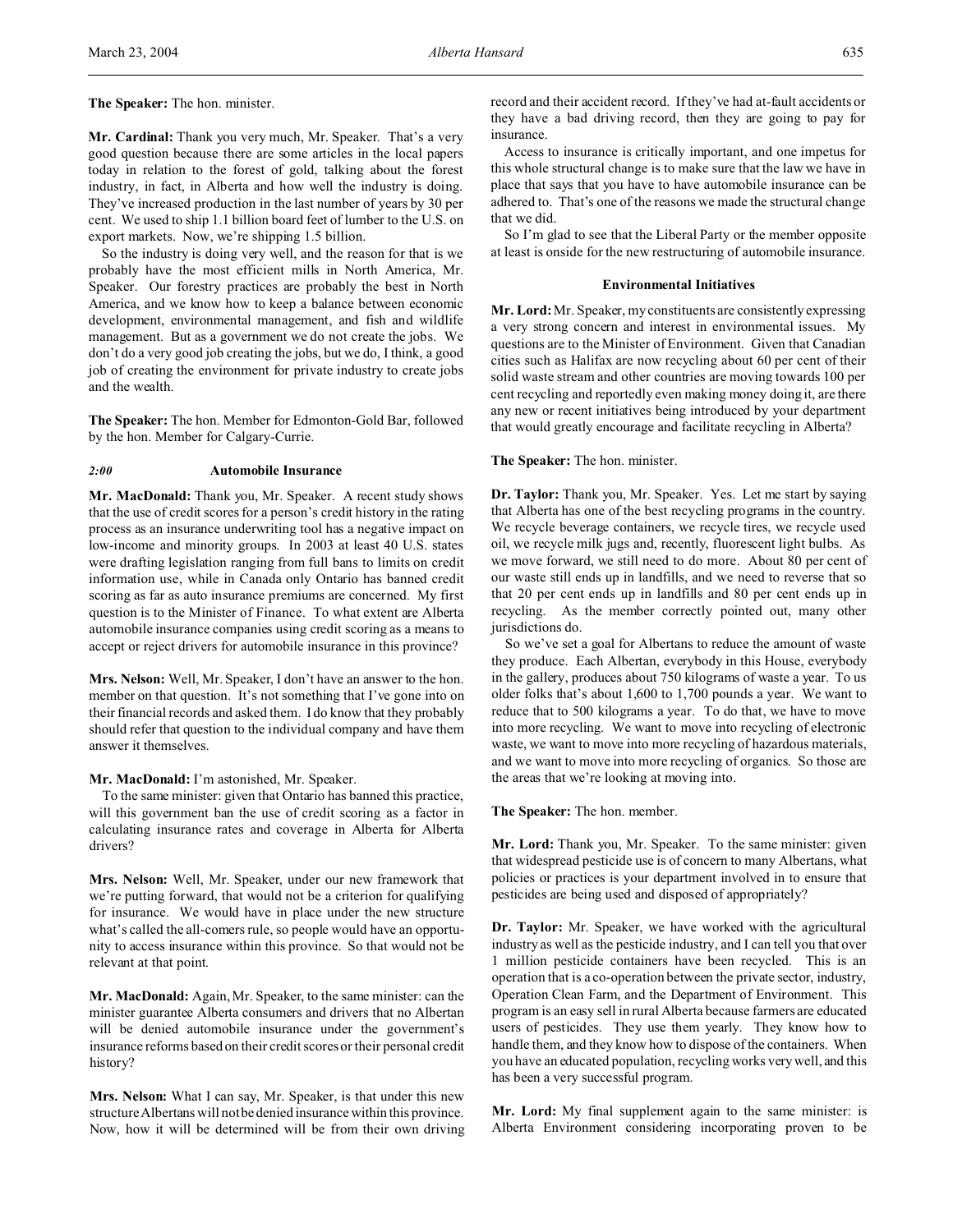effective environmental management systems such as ISO 14000 into provincial programs?

**Dr. Taylor:** Well, Mr. Speaker, as has been correctly identified, ISO 14000 is an international environmental management technique, I guess one could call it. There is only one jurisdiction in Canada that has mandated or implemented ISO 14000, and that's the city of Calgary. Perhaps the hon. member who asked the question was on council there when it was mandated; I don't know.

We are looking at ISO 14000 in the Department of Environment, but we have to set standards that are appropriate to Alberta conditions, Alberta industry, Alberta environment. As we continue to look at them, we will set the standards that are appropriate to Alberta and Albertans.

**The Speaker:** The hon. Interim Leader of the Official Opposition, followed by the hon. Member for Calgary-East.

#### **Student Loan Program**

**Dr. Massey:** Thank you, Mr. Speaker. A millennium scholarship study confirms what Alberta students have been telling this government about student finance for years. The government's assumptions are plain wrong. Living cost allowances, expectations of parental contributions, and the overall plan based on increasing student debt just isn't working. My questions are to the Minister of Learning. When will the government's assumptions about parental contributions be adjusted to reflect reality?

**Dr. Oberg:** Mr. Speaker, first of all, the millennium scholarship fund put out a study about one to two years ago that said essentially the same type of thing. At that time it was criticized because the sample size was extremely small, and the millennium scholarship group said that they were going to go back, expand the scope of the study, and expand the numbers of people that were involved. It's our information that this did not occur and that, indeed, they were actually utilizing the same size sample group as they did before.

Interestingly enough, Mr. Speaker, Stats Canada put out a study about two weeks ago that stated that university today, when it takes into account the expenses, the fees, the books, and everything, is actually cheaper than it was in 1965, which I think is a very good deal for the citizens of Alberta.

**Dr. Massey:** He's been away too long.

To the same minister: when will the government take action to help Alberta students living away from home to reduce the \$3,000 gap between their living costs and student loan allowances?

**Dr. Oberg:** Mr. Speaker, it would be very nice if the hon. member would read the study. What the study actually says is that Alberta has probably done the most of any province in Canada to address this. Rural students, for example, who are required to move to the cities to go to school now receive approximately \$2,250 in order to enable them to do this. I think that when you ask any of the student associations, they will tell you that the student loan program in Alberta is one of the best if not the best in Canada.

The other comment that occurred in the article basically stated that loan limits had not been increased for approximately three to four years. Obviously, Mr. Speaker, this is false because the loan limits in Alberta have consistently been increased over the past four to five years. Indeed, more than a 50 per cent increase has been put into the student loan program since I've been minister.

**The Speaker:** The hon. member.

**Dr. Massey:** Thank you. Again to the same minister: when will the government simply overhaul the entire student finance plan and bring it into the 21st century?

**Dr. Oberg:** Mr. Speaker, what the hon. member seems to tend to forget is that a considerable portion of the student loan program is actually overseen by the federal Liberal government. Our student loan program provides automatic remission; the federal Liberal student loan program gives no remission. We allow the interest to be phased in over a six-month period. There are differences with the federal student loan program. We have been working very hard to harmonize the Alberta student loan program with the federal student loan program, and finally we are at a point where it's very close to being harmonized.

*2:10*

Mr. Speaker, in today's budget – and it's probably just being read as we speak or will be a little later – there will be some significant changes to the federal student loan program, and I commend them for doing this. They have actually raised limits for the first time. Today in the budget they have kept apace with what Alberta has been doing. It's very good.

I would say that the student loan program currently in place in Alberta is the best of its kind in Canada and will continue to be the best of its kind.

**The Speaker:** The hon. Member for Calgary-East, followed by the hon. Member for Edmonton-Ellerslie.

## **Calgary Police Service Investigation**

**Mr. Amery:** Thank you, Mr. Speaker. The Calgary Police Service has concluded its investigation into a police officer's fatal shooting last fall of Mr. Deng Kuol, a member of the Sudanese community. The investigation and the review by a Crown prosecutor have found no criminal wrongdoing on the part of the officer involved. Members of the Sudanese community are unhappy with the process followed in investigating this incident, which happened to take place in my constituency. They have also questioned whether the investigation was truly fair and impartial. To the Solicitor General: is the minister satisfied with how this incident was investigated?

**The Speaker:** We're asking for an opinion here about a legal instrument.

The hon. minister.

**Mrs. Forsyth:** Thank you, Mr. Speaker. As the hon. member indicated, the Calgary Police Service did release the results of the investigation. The past few months since this incident have been a very difficult time for many people: the man's family and his friends, the Sudanese community, the police officer involved, and the Calgary Police Service itself. The police service understands the stress on the community affected and has said that it will try to rebuild a better relationship.

I'm assured that all proper investigation procedures were followed and that everything that could have been done to review the incident was done. The report of the investigation was reviewed by a Crown prosecutor as it is required by police service policies in incidents of this nature. The prosecutor has concluded that the officer involved acted reasonably and justifiably in self-defence. Mr. Speaker, the prosecutor has concurred that the investigation was impartial, objective, and exhaustive.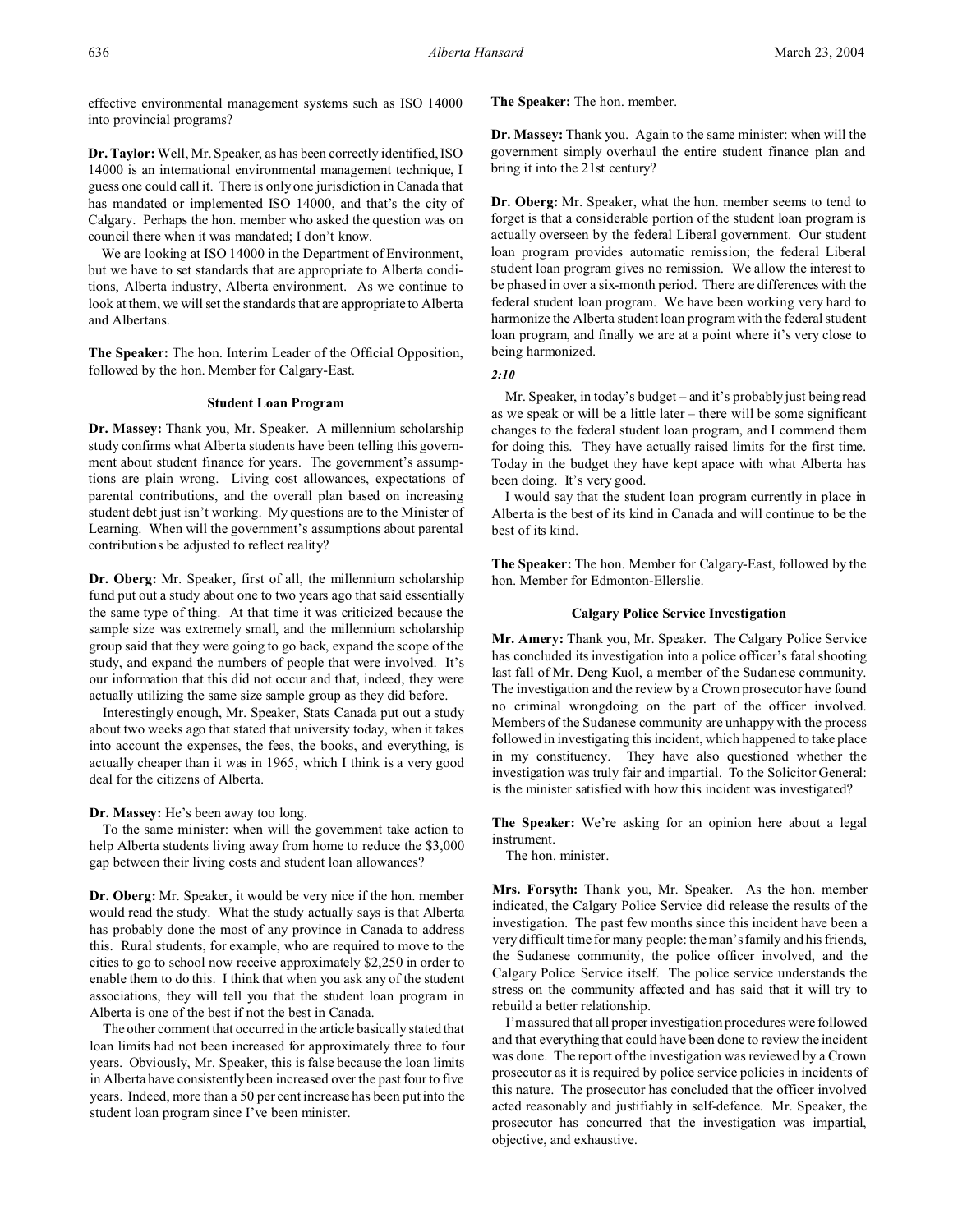**Mr. Amery:** Thank you, Mr. Speaker. Since many residents of my constituency called for a public inquiry at the time this incident took place and they're still calling for one in light of the findings, will the government hold a public inquiry?

**Mrs. Forsyth:** Mr. Speaker, there will be a fatality inquiry into this incident. That is required by law and is automatic in events of this nature. A fatality inquiry is held before a provincial court judge. It is a public hearing open to the media and open to community members who wish to attend. Witnesses will be called, and all evidence will be presented in an open, public, and objective manner. The inquiry will look at all the factors surrounding what happened, and the presiding judge may make recommendations on how to prevent similar incidents from happening in the future.

# **Kananaskis Valley Development**

**Ms Carlson:** Mr. Speaker, the Evan-Thomas alluvial fan, where Evan-Thomas Creek meets the Kananaskis River, is one of the most important regions for wildlife in Kananaskis Country. It's a home to wolves, grizzly bears, moose, and bighorn sheep as well as the site of most of the existing commercial development in the Kananaskis. To the Minister of Community Development: given that the levels of development proposed for the Kananaskis Valley will negatively affect wildlife in the region, why is this ministry considering allowing further commercial development in the area?

**Mr. Zwozdesky:** Mr. Speaker, the Evan-Thomas review draft management plan was put together after a great amount of public consultation with local groups in the environmental sector, with local businesses, with the KID Council, and I myself have been down and met with them on numerous occasions over the past couple of years. I think we have made some very good progress toward some compromises that can be looked at so that we recognize the importance of the Evan-Thomas area not only to wildlife and the ecological systems that support it but also to tourists and to resident Albertans who like to visit that place and don't want to see it totally shut off from some of the amenities, that are in desperate need there. So we are looking at arriving at something very soon that would help move that particular project along in a very environmentally sensitive yet palatable way for all Albertans.

**Ms Carlson:** But, Mr. Speaker, why is this minister ignoring the protests of Albertans who do not want to see further development in Kananaskis?

**Mr. Zwozdesky:** Well, Mr. Speaker, back when Evan-Thomas was established as a provincial recreation area – I think it goes back to the 1980s – there was always an understanding that on this issue of what would or would not be permitted in the future by way of development or other proposals that might be considered, there would always be an opportunity to review it at an important time in the history and development of that area. That time did come a couple of years ago, and that's what's being done.

But I want to assure the member that the policy that we are adhering to, the Kananaskis recreation policy, will be followed. It specifically says that there will not be any large-scale new developments allowed in that area, but there will be some consideration given to some small expansions to existing facilities so that we can accommodate the tremendous growth needs of the area and of people who want to visit that absolutely gorgeous jewel in the Canadian Rockies area.

**Ms Carlson:** Mr. Speaker, will the ministry expand surrounding provincial parks and wild-lands to protect this sensitive area from further commercial development?

**Mr. Zwozdesky:** Mr. Speaker, that's one of the best questions I've had in this regard, and it's a very good one. As part of the compromises and in sort of coming together on this issue with many groups, we have looked at how we might alleviate some of the concerns. One of them would be if we allow some type of an expansion, on the one hand, to existing facilities, which would help not only the tourism industry but also the important staff members who service the Evan-Thomas facilities that currently exist, but also to take a look at what we might do by way of including some other areas that would be desirable for expansion such as the hon. member is referring to. So we'll be getting back to the Assembly very soon with some further indications of what we're planning to do there, but I do thank the hon. member for a very good question.

Thank you.

**The Speaker:** The hon. Member for Edmonton-Highlands, followed by the hon. Member for Calgary-Fort.

#### **Health Care Premiums**

**Mr. Mason:** Thank you very much, Mr. Speaker. Health care premiums are a regressive tax that hurts seniors, middle-class families, and working Albertans. Scrapping premiums will put over \$900 million directly into Albertans' pockets, saving \$1,056 per year for a typical family, yet the priority of this government is to keep implementing a multiyear \$1 billion tax cut for large and profitable corporations. My question is to the Minister of Finance. Why is the government's priority to keep cutting corporate taxes at the expense of scrapping health care premiums, which would provide far greater benefit for average Albertan families?

**Mrs. Nelson:** Mr. Speaker, I read the member opposite's press release again today, and I have to be honest with you.

#### **An Hon. Member:** Which one?

**Mrs. Nelson:** Which one? They put them out by the dozen, and they all say absolutely nothing.

Insofar as taxes are concerned, this current year, that we're under right now, saw Albertans receive the benefit of us protecting them from the indexation of the personal income tax to make sure that Albertans have the lowest personal tax in the country, and we've done that very successfully. We are the only province, I can say again for individuals, that doesn't have a sales tax. That's a huge advantage for Albertans.

**Mr. Mason:** Mr. Speaker, why doesn't the Minister of Finance admit that a \$1,056 health care premium bill for a typical family is a huge tax that is paid primarily by people who can't afford it?

**Mrs. Nelson:** Well, Mr. Speaker, our job here is to provide a package for Albertans that is one that provides them with core programs and a quality of life that we believe is the best in the country, and that's a balance. It's a balance of making sure that we profile certain areas, such as health and education, but also making sure that our fees and charges and taxes are the lowest overall in the country. Quite frankly, we've been successful in doing just that.

*2:20*

**Mr. Mason:** Mr. Speaker, why has the government let down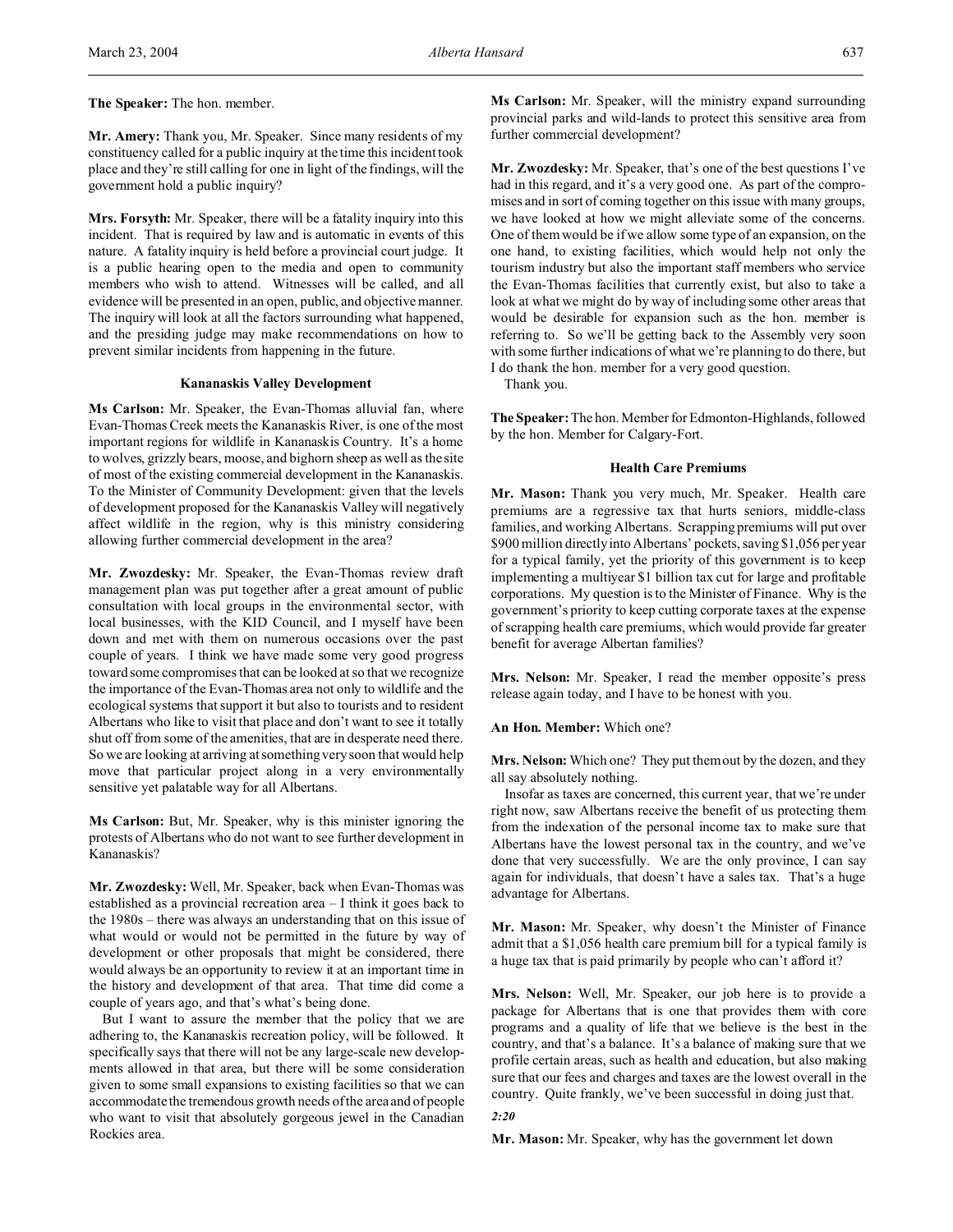Alberta's senior citizens again by failing to scrap health care premiums for all seniors at a modest cost of only \$90 million in lost revenue, preferring instead to keep cutting corporations' taxes?

**Mrs. Nelson:** Mr. Speaker, I'm not going to get into the particulars because we are bringing a budget down tomorrow, and this little game that comes from the opposite side on a regular basis before we bring down financial statements is just that: it's a little game. So we're not going to fall into the game that's being played, but I can tell you that I believe that what we will be presenting tomorrow meets the needs of Albertans, quite frankly.

**The Speaker:** The hon. Member for Calgary-Fort, followed by the hon. Member for Edmonton-Glengarry.

### **Contaminated Groundwater from Ogden Rail Site**

**Mr. Cao:** Thank you, Mr. Speaker. Part of my constituency is greatly concerned about an underground plume that has been migrating away from the contaminated site of the Ogden rail site into the community. I understand that Alberta Environment has been aware of this contamination since 1999, and it continues to spread into the community and toward the river. My question today is to the Minister of Environment. Why after five years are residents in my community still exposed to the toxic vapours that are associated with the contaminated groundwater?

**Dr. Taylor:** Well, Mr. Speaker, this is a serious issue, and the member is correct: we have some problems in that area. We have been working with the Calgary regional health authority to ensure that CP Rail is living up to its responsibilities and fulfills its responsibilities to the residents.

Currently concerns, as the member has identified, have been raised, Mr. Speaker, about possible health issues related to off-site contamination. That off-site contamination would take the form of vapours actually happening in people's basements. What we have insisted on and where these vapours are detected, CP Rail is putting in something called subslab depressurization units. These subslab depressurization units vent the vapours out of the affected basements, and this actually works. When these units are installed, the basements are vented and there are no more vapours in the basements.

**The Speaker:** The hon. member.

**Mr. Cao:** Thank you. My second question is to the same minister. Given that many residents have used the devices in their basements to remove the vapours, my question is: what is your department doing to ensure that all affected homes are identified and outfitted with the devices?

**Dr. Taylor:** Well, we need to put the number of homes in context. I mean, if it's your home, it's important and significant, but overall, Mr. Speaker, the total number of homes affected is about 35 homes. As I said, for those 35 families this is a significant issue.

So I can tell you that the testing for vapours in these homes is continuous, and CP Rail is actively testing the groundwater around the community. We've insisted on that to determine the extent of the contamination, where it is, how much there is of it, and that is actually happening right now.

**The Speaker:** The hon. member.

**Mr. Cao:** Thank you, Mr. Speaker. My last question is to the same minister. What is your department doing to ensure that there is no further contamination leaving the CP Rail site?

**Dr. Taylor:** Well, Mr. Speaker, the member has touched on an important point. Alberta Environment has required – this is not an option – CP Rail to place a barrier on the site to stop any further migration of the toxic materials off the site. So we've stopped it. To make sure that is happening, we require CP Rail to test any groundwater that does leave the site. So we know exactly what's happening around that site. Results to date have indicated that the barrier is working. The contamination is contained. It is not leaving the site. What we have to do is work on cleaning up the existing contamination. There is a 1-800 number that the residents can call if they wish to find out more information, and that 1-800 number is available at their MLA's office.

#### **Transportation Department Survey**

**Mr. Bonner:** Mr. Speaker, in 2003 Banister Research & Consulting Inc. conducted a client satisfaction survey for Alberta Transportation. To the Minister of Transportation: what was the mandate of this survey?\*

**Mr. Stelmach:** Mr. Speaker, I'm not aware of the Banister survey. Maybe he can give me more details.

**Mr. Bonner:** Since the minister is not familiar with this survey that was conducted by Alberta Transportation, perhaps he could give me answers to my following two questions once he's had an opportunity to look at the information. Those questions would be: could the minister forward to us the cost of this survey to the Alberta taxpayer, and when will the results of this survey be publicly released?

Thank you.

**Mr. Stelmach:** Mr. Speaker, I shall endeavour to bring that information forward. We do a fair amount of work in the department through various consulting agencies, including engineers, looking at various plans for Alberta Transportation well into the future. I'll get that information to the House.

**The Speaker:** Well, that worked well.

The hon. Member for Edmonton-Rutherford.

# **Identity Theft**

**Mr. McClelland:** Thank you, Mr. Speaker. My first question is to the Solicitor General. Identity theft occurs when someone steals the identity of an unsuspecting victim. The thief then empties the bank accounts, runs up credit cards, and generally ruins the credit reputation of the victim. Last month someone stole credit files and personal information of 1,400 Canadians, many of whom were Albertans, as the result of a security breach at Equifax Canada. My question: what is being done by the Solicitor General to ensure that law enforcement considers identity theft to be a serious crime?

**The Speaker:** The hon. Solicitor General.

**Mrs. Forsyth:** Well, thank you, Mr. Speaker. The member brings up a good question. Obviously, the department and the police in this province are very, very concerned about identity theft. Albertans take their privacy very seriously. Identity theft and, in this case, cybercrime are fraud, and all police services treat these incidents of crime very, very seriously.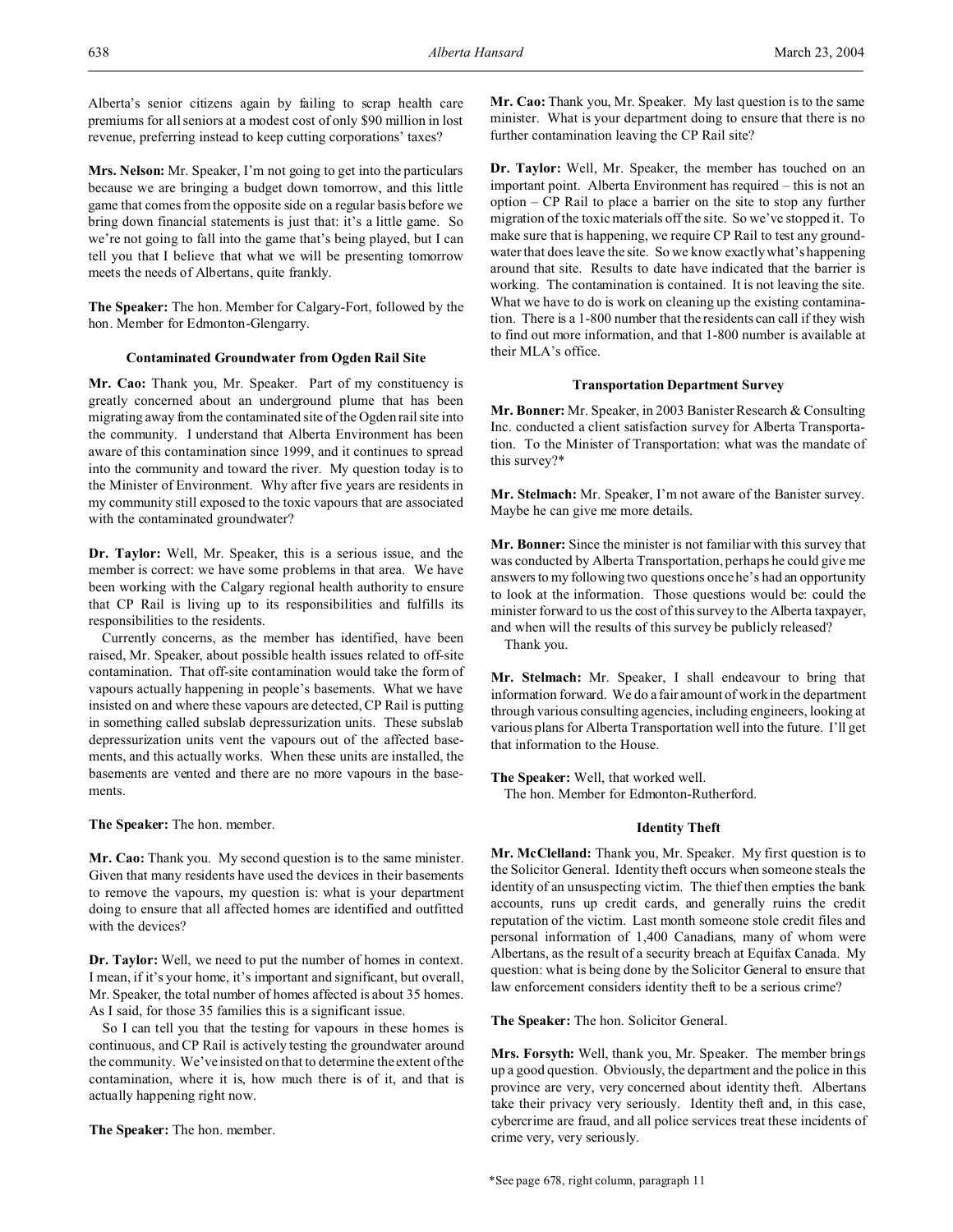We must keep in mind, Mr. Speaker, that crime is becoming more high tech and sophisticated. We will be announcing a significant increase in police funding in the provincial budget tomorrow to help provide police with more tools to keep up with this type of crime. The Alberta Solicitor General is currently working with other government departments and the federal government on a crossgovernment strategy to combat cybercrime. Lastly, we'll continue to push the federal government for a national strategy because these are crimes that have no borders.

**The Speaker:** The hon. member.

**Mr. McClelland:** Thank you. My first supplemental is to the Attorney General. Are maximum penalties for identity theft sufficient to deter criminals?

**The Speaker:** The hon. minister.

**Mr. Hancock:** Thank you, Mr. Speaker. As the hon. member has referred to, there are provisions under the Criminal Code which would come into play with respect to areas of identity theft. The first which comes to mind would be the charge of personation which would carry, if I'm not mistaken, a penalty of up to 10 years in prison. Other charges might be available in the areas of fraud, false pretenses, false statements, uttering forged documents. All of those carry rather significant maximum penalties.

The trick, of course, is to get the appropriate penalty in place. Crown prosecutors, in taking these cases to court, consider them very, very serious because we're seeing more of an impact from identity theft situations, particularly with the onset of the use of the Internet. Our special prosecutions branch handles these cases, tends to aggressively prosecute them and try and get actual jail sentences attached to convictions in this area. So, yes, the maximum penalty is there. The trick is getting it put in place with respect to these crimes.

Of course, as the hon. Solicitor General mentioned and as I just mentioned, we have the special prosecutions branch, and we have a cybercrimes prosecutor specifically dedicated to looking at areas of Internet crime and crime using computer technology and information technology. That's very closely intertwined with this whole area of identify theft.

So we're taking it very seriously, we prosecute it aggressively, and we attempt to get very solid penalties in order to deter other citizens from engaging in this area.

*2:30*

**The Speaker:** The hon. member.

**Mr. McClelland:** Thank you, Mr. Speaker. My final supplemental is to the Minister of Government Services. Is our government being proactive in educating Albertans about the threat posed by identity theft?

**Mr. Coutts:** Mr. Speaker, the quick answer to that is yes. We tend to kind of complete the picture here in terms of Albertans whose identities or assets have been stolen. What we do in Alberta Government Services is we offer a tipsheet for them as to how to get themselves out of the predicament that someone else has put them in.

Alberta Government Services has gotten together with all of the consumer protection ministers from across Canada and put together a national identity theft kit. What this national identity theft kit does is it provides a standard form that's used all across Canada by people who have had their identity taken away from them. It provides a

standard form for them to reach out to credit card companies, to banks, financial institutions and to take this form and process it to clear their name.

In addition to that, Alberta Government Services has just embarked on a new highly secure driver's licence card as well as the process and the delivery of that card that helps preserve people's identity. The last thing that we are involved in, Mr. Speaker, is that when you go to get your driver's licence, there is a stricter enforcement into proving who you are before you can apply for that driver's licence.

So those are the things that we are doing in Government Services to protect people's identity.

**The Speaker:** Hon. members, 30 seconds from now I'll call upon the first of four members to participate in Members' Statements, but let me say, first of all, thank you to all members today. Shorter questions have led to shorter answers, and we were able to deal with 14 different sets of questions, and that's appreciated.

#### head: **Members' Statements**

**The Speaker:** The hon. Member for Bonnyville-Cold Lake.

#### **Bernie and Sheila Inman**

**Mr. Ducharme:** Thank you, Mr. Speaker. On March 8, 2004, Bernie and Sheila Inman launched a very important safety video. In 1994 while working in the petroleum industry, Bernie Inman was critically injured and, as a result, is now confined to a wheelchair. His video *The Other Side* dramatically re-creates the incident and traces the impact of the accident on his wife, Sheila, and his coworker Al.

Since his accident Bernie and Sheila have become ambassadors for workplace safety. They have travelled throughout Alberta and Saskatchewan sharing their story and raising awareness about the importance of workplace safety. Their courage and commitment to this cause and each other are truly amazing.

Bernie and Sheila have been working closely with the Job Skills Safety Society to promote workplace safety. This society works tirelessly to address the unacceptable number of workplace injuries and fatalities and to ensure that young workers are properly trained for safety before they enter the workforce.

To accomplish their mission, they have designed JobSafe, an award-winning workplace safety trainingprogram. JobSafe educates youth about workplace health and safety issues, promotes the development of a positive attitude towards safety, and gives our youth a solid foundation for future workplace training.

I also thank EnCana, Talisman, and Toromont Process Systems for sponsoring and hosting this event. They are truly industry leaders in workplace safety awareness.

Alberta has set a record low for lost-time claim rates in 2002, and we are looking at setting another record for 2003. It is very exciting to see the work of Bernie, Sheila, and the Job Skills Safety Society pay off.

Workplace safety is everyone's responsibility. Government has to set standards and enforce them. Employers need to integrate safety into all their operations. Workers need to take personal responsibility for themselves and their coworkers.

It is time for everyone to choose safe, not sorry, and as Bernie puts it: Safety Starts with Awareness; Awareness Starts with You.

Thank you, Mr. Speaker.

**The Speaker:** The hon. Member for Spruce Grove-Sturgeon-St. Albert.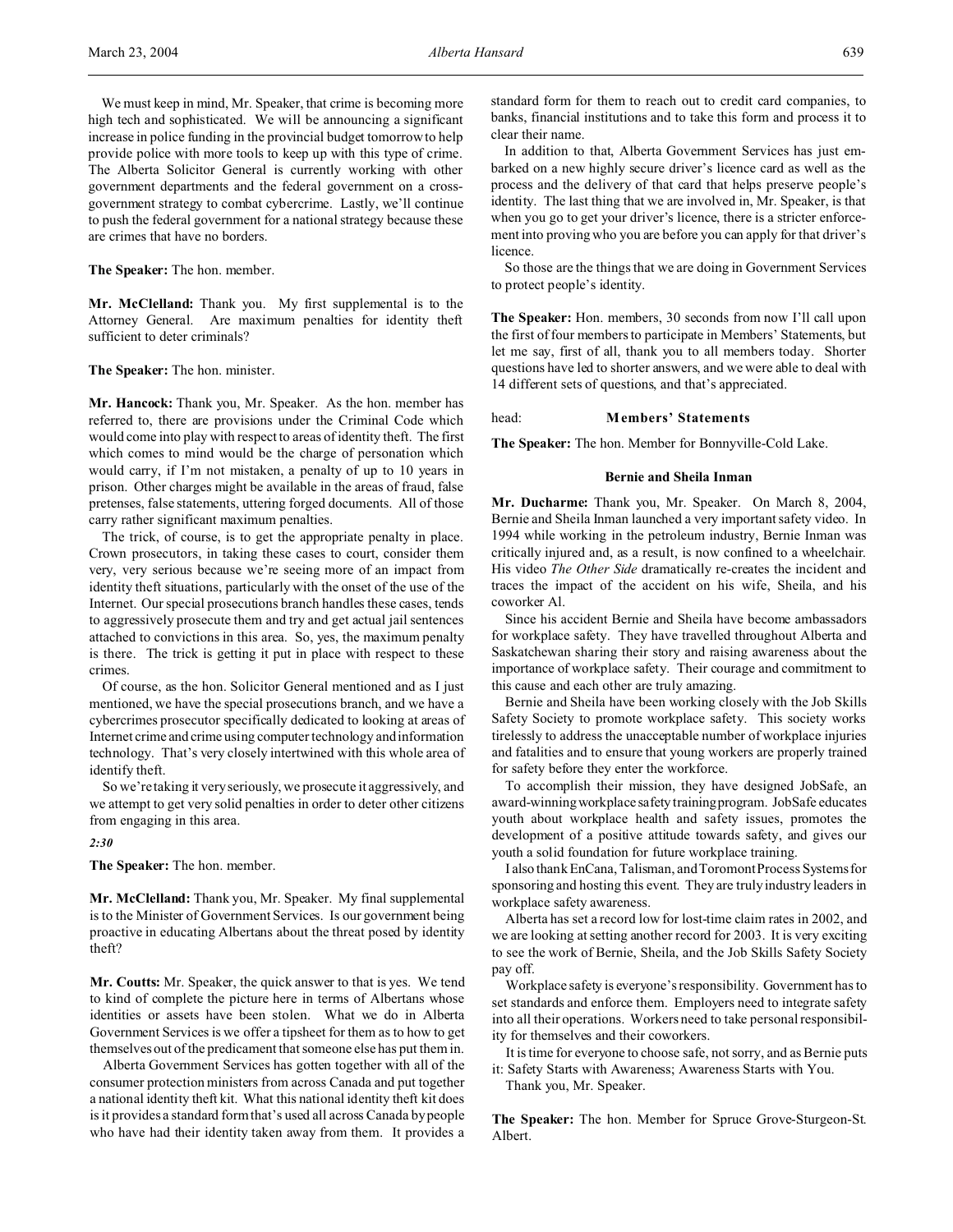#### **Alberta Athletes**

**Mr. Horner:** Thank you, Mr. Speaker. I rise to recognize some of Alberta's outstanding athletes and teams for their national and international achievements.

Spruce Grove's Jennifer Heil was crowned as the women's overall moguls champion on the World Cup freestyle ski circuit this year after competing in 14 different events and reaching the podium nine times. She is also the first Canadian woman to ever win this prestigious championship.

Vermilion's Beckie Scott continued her success at the Canadian cross-country ski championships in New Brunswick, where she won three national titles in the 30-k race, the sprint race, and in a 10-k two-day pursuit event. One week previously Beckie finished second in the pursuit event at the world championships in Italy, missing the gold by a fraction of a second.

Red Deer's Jeremy Wotherspoon maintained his dominance in speed skating by winning the 500-metre event at the long track speed skating championships in Korea. He also won the overall title for this distance, proving yet again that he is the fastest man on ice in the world.

Edmonton's Chris Benoit recently won the world heavyweight wrestling championship in New York's Madison Square Garden. He is one of the most respected wrestlers anywhere, having begun his career in 1986 in Calgary Stampede Wrestling.

Alberta's college teams also achieved great success this season. The Lethbridge Community College Kodiaks won the Canadian Colleges Athletic Association's national championships in women's basketball, and the Red Deer College Kings won the men's volleyball national college championship for the fifth year in a row.

The U of A Bears basketball team captain, Kevin Petterson from Spruce Grove, won the 2004 Ken Shields TSN award for his outstanding commitment to athletics, academics, and community involvement. He was chosen over all other male university basketball players in the country.

Mr. Speaker, we are all very proud of our Alberta athletes, and our sport programs do indeed develop great athletes and great citizens. I would like everyone to join me and the Minister of Community Development in congratulating these talented Alberta athletes.

Thank you, Mr. Speaker.

**The Speaker:** The hon. Member for West Yellowhead.

#### **Weldwood of Canada Limited**

**Mr. Strang:** Thank you very much, Mr. Speaker. I rise today to clarify an issue that was raised in the House last week regarding Weldwood of Canada and IKEA. In a question raised in the House by an hon. member, it was suggested that Weldwood was dropped as a supplier of wood to IKEA because its forestry practices did not meet IKEA's wood purchasing standards.

It should be noted that this is incorrect. Weldwood was never a direct supplier of wood to IKEA. Until August 2003 Weldwood sold a wood product to a local Edmonton-based manufacturer which in turn remanufactured it into a shelving product for IKEA. However, the local company stopped using the supply from Weldwood for this particular product because the product specifications from IKEA changed. This decision was based on the adequate nature of the supply, not a concern for environmental standards. Weldwood continues to sell its product to the local company, but it is used in the manufacture of products.

I wish to clarify that Weldwood's Hinton forest management agreement is recognized nationally and internationally as an exceptionally well-managed forest, receiving numerous awards over the 50-year period they have managed Alberta's first FMA. Weldwood's Hinton FMA was the first in Alberta to commit to sustainable forest management as a fundamental component of management plans, and Weldwood was also the first company in Canada to have all of its forest management tenures certified under the CSA standard.

They are proud of their excellence in sustainable forest management, Mr. Speaker, and so, too, are Albertans. I would encourage all members to take the time to learn about this company and the valuable work they do in sustaining Alberta's forests for future generations.

Thank you very much, Mr. Speaker.

#### **Democratic Renewal**

**Mr. MacDonald:** Mr. Speaker, I rise today to talk about the Citizens' Assembly on Electoral Reform. A wave of democratic renewal is sweeping this country. From News Brunswick to B.C. governments are establishing secretariats, assemblies, and entire government departments on democratic renewal.

Liberal governments are leading the charge in democratic renewal in Canada. In Ontario a Democratic Renewal Secretariat has been set up. In Ottawa for the first time in a long time there is a secretary of state for democratic renewal. In Quebec there is a commission on democratic reform, and in B.C., our good neighbour, they are taking steps to look seriously at changing the first past the post electoral system in that province.

*2:40*

How are they doing it? With something called the Citizens' Assembly on Electoral Reform. The 160-member assembly is looking at alternatives to our present-day electoral system, which overcompensates governing parties and truly does a disservice to every other party.

The assembly in B.C. has met several times and has received presentations and submissions from electoral experts on what to do with the electoral system. Best of all, the results that come out of the citizens' assembly will be put to a referendum of B.C. residents so that the people can decide which system of elections they like the best.

Today I will be introducing an amendment to the Election Statutes Amendment Act, 2004, which would allow Alberta to set up a citizens' assembly on electoral reform. I would urge all hon. members of this Assembly to support this amendment. Let's vote to take a step towards democratic renewal in Alberta. We certainly need it.

Thank you.

#### head: **Presenting Petitions**

**The Speaker:** The hon. Member for Edmonton-Strathcona.

**Dr. Pannu:** Thank you, Mr. Speaker. I'm presenting a petition signed by 119 Alberta seniors petitioning the Legislative Assembly to urge the government of Alberta to

recognize and value the contributions and sacrifices the seniors have made in building the Province of Alberta, and treat them with due respect and dignity by reversing those policies that cause unnecessary financial hardship for them and undermine their quality of life.

Thank you, Mr. Speaker.

#### head: **Notices of Motions**

**The Speaker:** The hon. Member for Edmonton-Centre.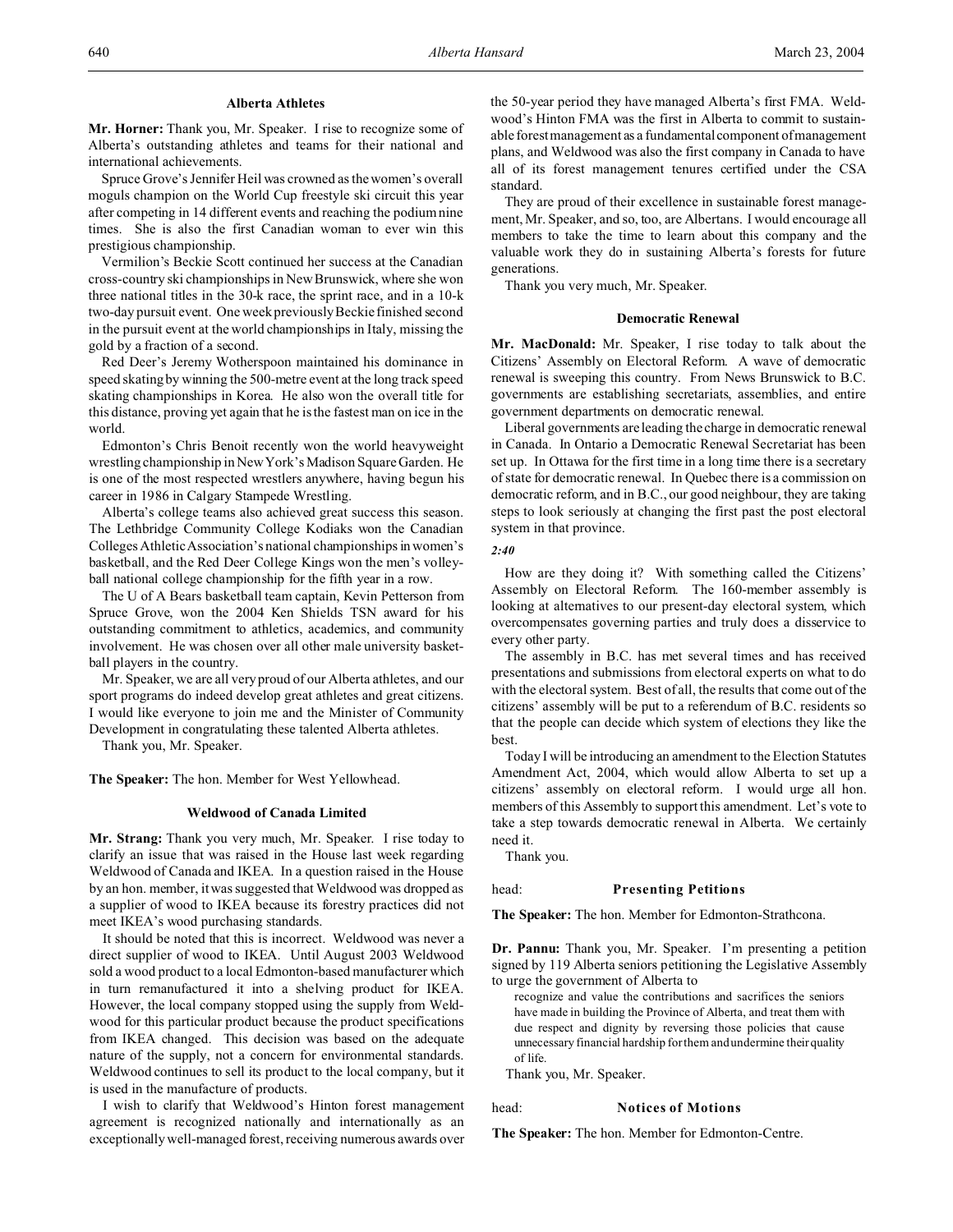**Ms Blakeman:** Thank you very much, Mr. Speaker. I'd like to give notice that I plan to raise a matter of urgent and pressing necessity under Standing Order 40 at the appropriate time. I will send the notice of motion to the table.

Thank you.

**The Speaker:** The hon. Government House Leader.

**Mr. Hancock:** Thank you, Mr. Speaker. I rise to give oral notice to members of the Assembly of a motion which I intend to move.

Be it resolved that since the mandatory registration of all nonrestricted firearms is an unnecessary intrusion on the property rights and cultural heritage of Albertans, fails to discourage criminal activity involving firearms, and has wasted an enormous amount of money, the Legislative Assembly of Alberta recommends that the government of Alberta urge the government of Canada to introduce amendments to the Firearms Act of Canada and the Criminal Code of Canada to remove the requirement for the registration of all nonrestricted firearms.

#### head: **Introduction of Bills**

#### **Bill 25**

#### **School Amendment Act, 2004**

**Rev. Abbott:** Mr. Speaker, I request leave to introduce a bill being the School Amendment Act, 2004.

Bill 25 implements some of the recommendations of the Learning Commission regarding the statutory responsibilities of teachers, and it also makes legislative changes to improve the board of reference.

**The Speaker:** I've been advised, hon. member, that you are doing this on behalf of the hon. Minister of Learning. Is this correct?

**Rev. Abbott:** Yes, Mr. Speaker.

[Motion carried; Bill 25 read a first time]

**The Speaker:** The hon. Government House Leader.

**Mr. Hancock:** Thank you, Mr. Speaker. I'd move that Bill 25 be moved onto the Order Paper under Government Bills and Orders.

[Motion carried]

**The Speaker:** The hon. Minister of Learning.

#### **Bill 26**

#### **Teaching Profession Amendment Act, 2004**

**Dr. Oberg:** Thank you very much, Mr. Speaker. On behalf of the hon. Member for Edmonton-Meadowlark, who is doing it on behalf of myself, I would like to move first reading of Bill 26, being the Teaching Profession Amendment Act, 2004.

Mr. Speaker, this puts into force what has been negotiated with the Alberta Teachers' Association, specifically the practice review process, which is the first of its kind in North America and indeed maybe the first of its kind in the world.

This is a very progressive bill, and I would urge everyone in this Assembly to support it on first reading.

**The Speaker:**I take it, hon. Minister of Learning, that your name is on the bill.

**Dr. Oberg:** Yes.

[Motion carried; Bill 26 read a first time]

#### head: **Tabling Returns and Reports**

**Mr. Jonson:** Mr. Speaker, I'm pleased to file today on behalf of the Deputy Premier copies of the news release and attached presentation to the United States Department of Agriculture stating Alberta's views on the reopening of the border to ruminant livestock trade. I commend it to everyone's reading.

Thank you for your attention.

**The Speaker:** The hon. Minister of Infrastructure.

**Mr. Lund:** Thanks, Mr. Speaker. On behalf of the Minister of Health and Wellness I have six copies of a letter dated March 22, 2004, from the Canadian Society of Hospital Pharmacists. I wish to table those.

**The Speaker:** The hon. Minister of Environment.

**Dr. Taylor:** Thank you, Mr. Speaker. I'm pleased to stand and submit today the required number of copies of the environmental protection security fund annual report. This indicates how much security we've taken in the form of bonds and so on from various companies that are having actions under the act.

Thank you.

**The Speaker:** The hon. Member for Edmonton-Strathcona.

**Dr. Pannu:** Thank you, Mr. Speaker. I'm tabling five copies of a letter dated February 20, 2004, from Mr. Albert Opstad, president of Seniors United Now, known as SUN, addressed to the Premier in which Mr. Opstad is expressing concern on behalf of the members of the organization that the throne speech had failed to make any reference to restoration of seniors' lost benefits and is asking the government to remedy the growing inequities.

Thank you.

**The Speaker:** The hon. Member for Edmonton-Centre.

**Ms Blakeman:** Thank you very much, Mr. Speaker. I'd like to table five copies of a letter from Peter van Hal, who's the president of the Water Valley Community Association. He is making note that their community centre and heritage building is being charged on a demand or needle meter. He feels that "the argument is not the rate but the classification and the huge portion of electricity charged but not used, this is not logic, unreasonable, unjustifiable and needs to be rectified."

Thank you, Mr. Speaker.

**The Speaker:** The hon. Member for Edmonton-Gold Bar.

**Mr. MacDonald:** Thank you very much, Mr. Speaker. I would like to table copies of the correspondence I discussed in question period today. This is from Economic Development and dated March 11, 2004, and it's asking for close to \$3,000 in access to information FOIP request fees. It's very high. I can't afford to pay it.

Thank you.

#### head: **Motions under Standing Order 40**

The Speaker: The hon. Member for Edmonton-Centre on a Standing Order 40 application.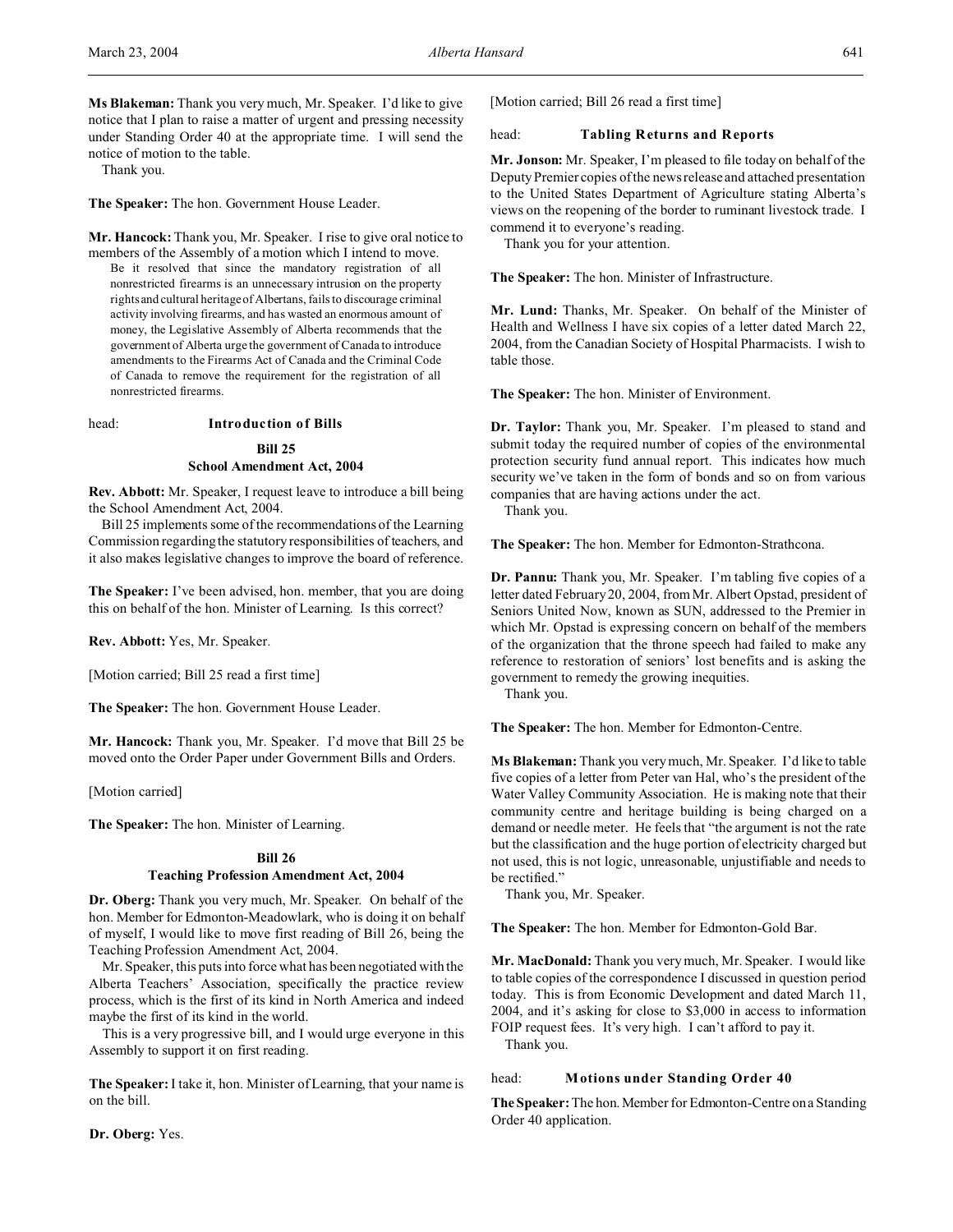#### **Ministerial Travel Expenses**

Ms Blakeman:

Be it resolved that an order of the Legislative Assembly to call for a complete disclosure be tabled in the Legislative Assembly by all members of Executive Council of all expenses incurred during travel outside the province since March 12, 2001, and that each member of Executive Council table receipts for those expenses in the Assembly.

**Ms Blakeman:** Thank you very much, Mr. Speaker. I rise on a Standing Order 40 application to present a motion to the Assembly. The motion has been distributed.

Standing Order 40 applications are to be made in cases of urgent and pressing necessity, and I would argue that that is the case. This government claims that it is open and transparent, and this may be true, but you're going to have to fight your way through a lot of smoke and stone walls to see it.

In 1998 the government spent \$89 million on travel and communications. In last year's budget that number had jumped to \$131 million, representing a 147 per cent increase. We've been told by the government when we've requested expenses before that we need to write the members of Executive Council to get the information. The response that we received was to go to Public Accounts. When we asked the question in Public Accounts Committee, we're told that Public Accounts isn't the right venue to discuss expenses, that we should bring it up in the House as a written question or a motion for a return. We bring it up as a written question and a motion for a return, and we are told that it's too much paperwork to table the information.

#### *2:50*

Mr. Speaker, this is it. This is our last stop. This is one of the last places that we can ask. I think that in true-blue bureaucratic style this particular government has passed us from one body, from one process to another to another and refuses to be open and transparent with the opposition and with Albertans. They rail against big government, but they certainly like to use it when it suits their needs.

So, Mr. Speaker, this is a chance to show all Albertans that the government is open and has free information exchange for all. Will they do it? I certainly urge all members to grant unanimous consent to this request. A vote no is a vote for big, closed-door government, and I hope and live in hope that this government will do otherwise.

Thank you very much, Mr. Speaker.

**Mr. Hancock:** A point of order, Mr. Speaker.

**The Speaker:** We'll deal with the point of order after we call the question.

Under Standing Order 40 applications it requires the unanimous consent of the Assembly.

#### [Unanimous consent denied]

**The Speaker:** Now the Government House Leader on a point of order.

### **Point of Order Offending the Practices of the Assembly**

**Mr. Hancock:** Thank you, Mr. Speaker. Under 23(l), "introduces any matter in debate which offends the practices and precedents of the Assembly," the hon. member in a very inappropriate way, I would submit, in a situation where she is the only person who gets to speak to a matter before the House, tries to characterize what the meaning of a person's no vote might be with respect to her motion.

Very inappropriate to do it in that circumstance in particular, where no member of the House has an occasion to rise and respond to put forward to the House what might be behind their indication of support or nonsupport for a motion. I would ask that the hon. member be cautioned to not do that.

We've seen quite a number of Standing Order 40s, and in each case there has been a characterization of some sort which no member of the House gets to respond to except by a no vote on the request for unanimous consent, but this one is particularly egregious because it purports to suggest that members of the House have some other purpose than representing their constituents when they say no to such a Standing Order 40 application.

**The Speaker:** On this point of order, the hon. Opposition House Leader.

**Ms Blakeman:** Thank you very much, Mr. Speaker. I take the citation that the Government House Leader has listed, 23(l), introducing a matter which offends practices and precedents of the Assembly. What just happened here is a plea in support of a request for a Standing Order 40, and I don't see how it offended the practice of the House, certainly, in urging members to vote for it. It's a free vote. In this case it's requesting unanimous consent. Members can certainly withhold that, but I don't think the characterization that I made is untoward, and certainly the members have it well within their command to either support or deny the application that was put forward. So I don't think that any practices of the House were offended by what just happened.

Thank you, Mr. Speaker.

#### **The Speaker:** Anyone else on this point of order?

Well, one thing is very clear. Under Standing Order 40 with respect to a Standing Order 40 application – and these are our Standing Orders; these are written by the men and women of this particular Legislative Assembly and agreed to by them – it says in 40(1), "A motion may, in case of urgent and pressing necessity previously explained by the mover, be made by unanimous consent of the Assembly without notice having been given under Standing Order 38." Only one person can participate. There is no debate. There's a call for a question, for the mover of the motion to explain the case of urgent and pressing necessity. That's what our Standing Order says.

So I agree with the Government House Leader with respect to this. If there's no opportunity for any individual to participate, then one has to be very, very cautious about what they say in moving their Standing Order. The Standing Order basically says, "In case of urgent and pressing necessity," and that is the case and the reason and the basis for the argument.

To introduce anything else that might impute motives on behalf of another member puts that other member at a total disadvantage, where they cannot come back and say anything. It's an acceptable argument and one for clarity of at least decorum and good manners in an Assembly. There can be no imputation of motives as to how any individual can vote or should vote, and no one else should be able to speak for that individual member other than the individual member himself or herself.

I know that in the past, when I sat in the chair in front of me and I had an opportunity to vote, it was no one's business, no one's reason, nor could anyone impute to me why I would vote in a particular way. Oftentimes my reason for voting either yea or nay was probably different than the person sitting beside me. Never ever was it as a result of belonging to a group. It was a conscience decision, and that is the important thing with respect to this. I have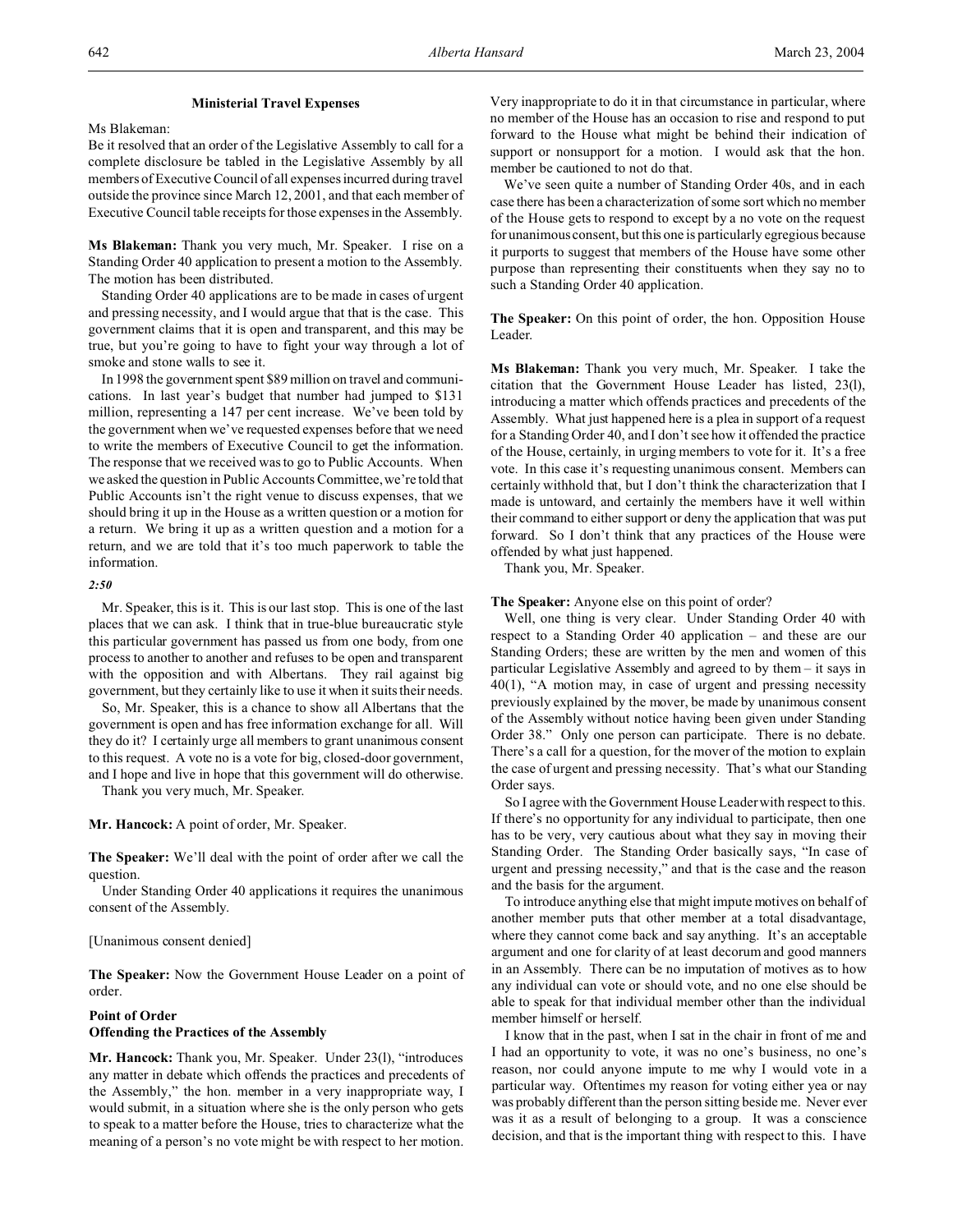no idea what goes on in the minds of the men and women in front of me when they vote on a particular issue. So I could never ever impute a motive, never ever make the suggestion.

Standing Order 40 is a technique that's available to all members in the case of urgent and pressing necessity. So that's where it's going to end, please.

#### head: **Orders of the Day**

# head: **Government Bills and Orders Third Reading**

#### **Bill 21**

#### **Child Welfare Amendment Act, 2004**

**The Speaker:** The hon. Member for Calgary-Buffalo.

**Mr. Cenaiko:** Thank you very much, Mr. Speaker. I take leave to move third reading of Bill 21, the Child Welfare Amendment Act, 2004.

This bill proposes amendments to the Child Welfare Amendment Act, 2003, a very valuable piece of legislation that received royal assent last spring. I say "valuable" because this act is all about protecting and providing support to Alberta's children, youth, and families. Few things are more valuable than that or more worth our time and attention. We are currently drafting regulations and working with stakeholders to get ready for the implementation. It was in the course of this work that the need for some minor amendments arose.

These amendments are largely a matter of housekeeping. In general, Mr. Speaker, these amendments will ensure that the Child Welfare Amendment Act, 2004, is aligned with the Family Law Act, the Vital Statistics Act, and the Protection of Children Involved in Prostitution Act, or PCHIP. They will also ensure that the implementation of the new legislation proceeds as smoothly as possible. That's the overall intent of the amendments.

Members of the Assembly have raised some questions and concerns, and although we've already responded to the vast majority of them, there may be some value in touching on them again.

We heard in Committee of the Whole from the Member for Edmonton-Glengarry for additional clarification regarding the reporting structure of the children and youth advocate. Mr. Speaker, the advocate works with the ministry. The current reporting relationship is direct to the minister and allows for issues to be identified quickly and for resolution to be obtained effectively. This is a relationship that works well in supporting children and youth and their families when dealing with our child protection system.

Under the new legislation accountability will be further enhanced by increasing the number of times per year the advocate must report to the minister. This reporting will now be quarterly. Accountability to the House is achieved through the advocate's annual reports, which are tabled in this Legislature.

A question has also been raised about the advocate's role. The hon. Member for Edmonton-Highlands has asked for clarification on why the child and youth advocate is not able to investigate complaints. The advocate does not conduct investigations in the formal sense of the word. The advocate represents the child's views and ensures that his or her voice is heard. The advocate works with the system, children, and youth to resolve issues in a collaborative way that is supportive of youth. Again, the children and youth advocate is there to support children in understanding the child protection system and to assist children or youth who wish to review the decisions made by a director.

There are a few points around the amendments related to alterna-

tive dispute resolution processes that are worthy of reiteration. Alternative dispute resolution processes, or mediation, can be highly effective and conciliatory means of dealing with conflict. In fact, these processes are already being used to help families resolve issues in a quicker, more effective, and less intrusive manner.

#### *3:00*

In response to questions related to the availability of funding for alternative dispute resolution processes, it should be noted that this option is generally less expensive than proceeding through the courts to resolve an issue. We are also planning to build this program on existing programs. In terms of the regulations in this area both opposition parties received copies of the proposed regulatory framework in December 2003 and were invited to seek further clarification if it was required.

Another area where there appears to be some continuing confusion is the removal of provisions allowing Children's Services to obtain child support. I'd like to re-emphasize that these provisions are entirely manifested in Alberta's new Family Law Act. This keeps Alberta's legislation simple and avoids unnecessary duplication.

I would like to quickly recap the reasoning behind changing the duration of an initial secure services order from 10 to five days. Mr. Speaker, this amendment will ensure that Charter rights are protected. This change will also ensure consistency with the confinement provisions of the PCHIP legislation. The details amending secure treatment are exactly as the Member for Edmonton-Highlands has indicated. Secure treatment is a serious restriction on an individual's rights of freedom. Even when that individual is a child, these rights must be protected. For this reason secure services are reserved for extreme situations.

The goal is to quickly stabilize youth and transition them to the supportive follow-up treatment or services they require. This is very much in keeping with the legislation's focus on providing a full continuum of community services and minimizing intervention.

Mr. Speaker, the amendments in Bill 21 will prepare Alberta's new Child Welfare Amendment Act for implementation. This is important legislation that will help us better support and protect Alberta's children, youth, and families. I ask for the support of the House on third reading of Bill 21.

Thank you.

**The Speaker:** The hon. Member for Edmonton-Centre.

**Ms Blakeman:** Thanks very much. We've had not a lot of discussion on this bill, but we did manage to put our comments and questions on the record, and thank you very much to the member for answering them. I'm sorry; I was a little bit distracted, so I didn't hear if he answered my questions about maintenance enforcement, but I'll check the *Hansard*.

Our concern is less specific to this bill but more that we seem to be adjusting, trying to achieve perfection with the Child Welfare Act in fits and starts. This is one in a series of minor changes to the Child Welfare Act that we have seen since, in fact, we redid the act a year or two ago. So our concern is more about the process and the need for these sort of small adjustments which become cumulative.

We are willing to support Bill 21. We have all the way through and given it very rapid passage. We did not hear from any stakeholders in the community that expressed grave concerns about it. Therefore, we are willing to support the passage of the bill, but I do want to put our concerns about amending a larger bill with this sort of instalment program and our concerns about how that reflects on the whole bill in the end. At this point we're willing to support third reading of Bill 21.

Thank you.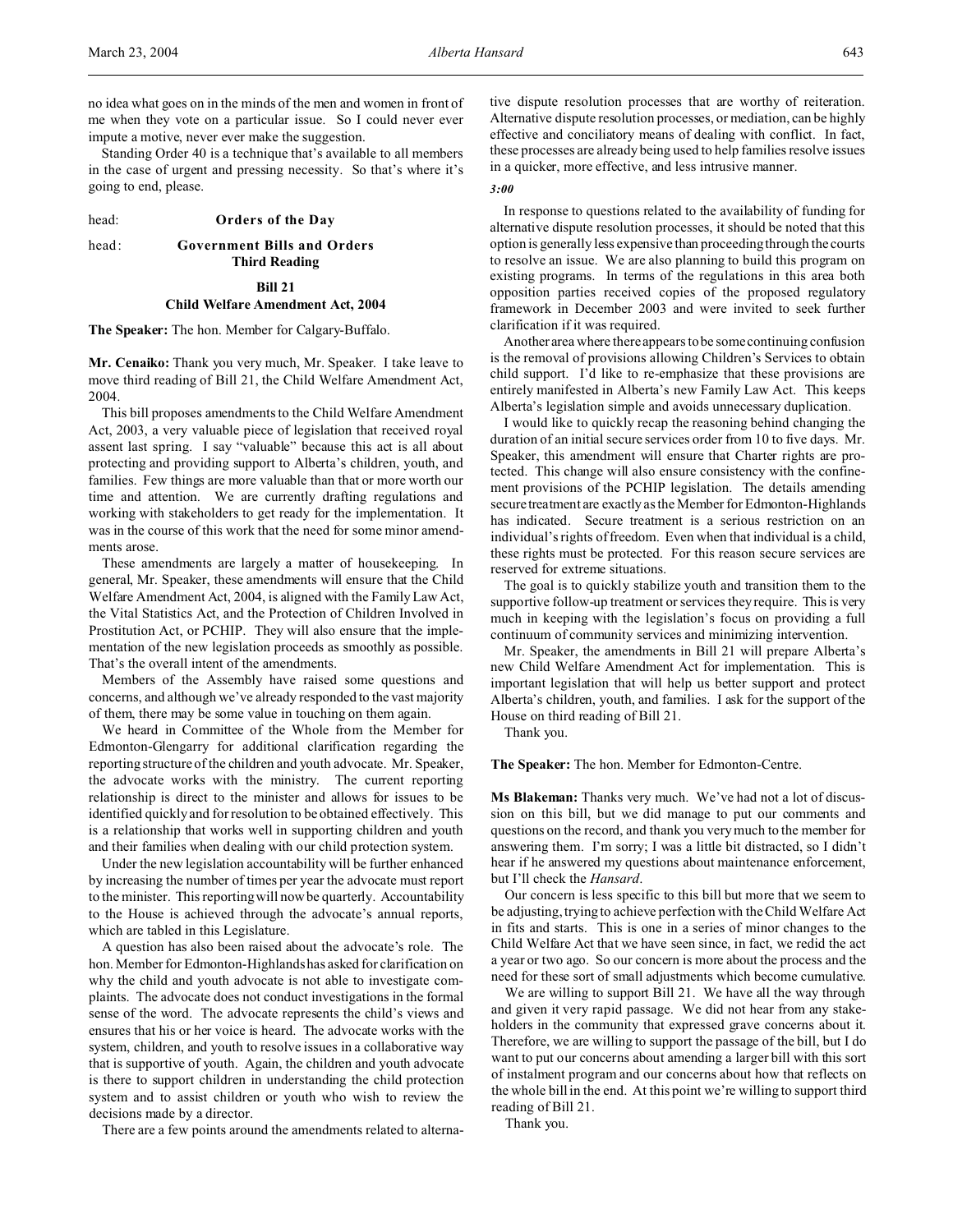**The Speaker:** The hon. Member for Calgary-Buffalo to close the debate.

**Mr. Cenaiko:** Thank you very much, Mr. Speaker. At this time I'd like to close the debate on Bill 21 and call the question.

[Motion carried; Bill 21 read a third time]

# head: **Government Bills and Orders Committee of the Whole**

[Mr. Shariff in the chair]

**The Deputy Chair:** Hon. members, we'll call the committee to order. Before I call the next bill before us, may we briefly revert to Introduction of Guests?

[Unanimous consent granted]

# head: **Introduction of Guests** *(reversion)*

**The Deputy Chair:** The hon. Member for Calgary-Buffalo.

**Mr. Cenaiko:** Thank you very much, Mr. Chairman. It's indeed a great honour and privilege for me to introduce to you and through you to all members of this Assembly an icon in the business world, both a friend of mine and a constituent. Mr. Jim Gray is here visiting from Calgary, and I would ask him to rise and please receive a warm welcome from this Assembly.

# **Bill 24**

# **Appropriation (Interim Supply) Act, 2004**

**The Deputy Chair:** Are there any comments, questions, or amendments to be offered with respect to this bill? The hon. Member for Lethbridge-East.

**Dr. Nicol:** Thank you, Mr. Chairman. It's a pleasure for me to stand and discuss the Appropriation (Interim Supply) Act, 2004. The focus of interim supply is to make sure that the government has operating grants when they've not yet completed the budgeting process.

I guess one of the things that's really difficult as we go about talking with Albertans about interim supply is focusing on the kind of debate around: what expenditures are there? I know that the normal answer to that is: well, wait till the budget. But if we're supposed to vote on this judiciously and in the spirit of appropriate government recognition of expenditures, we need to have the detail that's associated with being able to say that these are the types of expenditures.

As an example, in Learning we've heard all kinds of announcements, pronouncements, expectations being set out by the government to deal with changes in expenditures within the Learning budget, but also we need to know, in order to see how that works, what is the appropriate level of mix. As an example, the government has been talking about basically a \$500 million boost to the education and health budgets. Well, how much of that is going to go into the Learning budget as opposed to the Health budget? How much of it is going to go towards the implementation of the Learning Commission's report? These are the kinds of things that we have to be able to look at in terms of: are these interim supplies in line with the budget, or are they in effect not going to reflect relative increases or relative decreases in line with what we can see in the budget?

There's been a real debate about postsecondary education. How much of the money is going to be used there to provide assistance? Students are talking at length about the additional costs of education, the impact that this has on their ability to borrow money, the ability that they have to, in effect, get out and make sure that when they get finished with their education, they're not burdened with unbelievable debts, financial obligations that prevent them from participating as fully as they'd like to participate in the context of the benefits that come both to them as individuals but mostly to us as a society from a population that is properly educated.

# *3:10*

There's approximately \$29 million going to Municipal Affairs. How much of this is going to be out there in line with the new Roles, Responsibilities, and Resources discussions? Will that reflect any of the new agreements that are there? Is it going to outline some of the things that are associated with the approach that the government is taking toward providing a new sense of participation by the order of government that's closest to the people of Alberta? We need to make sure that this kind of approach is put in place.

The question that comes up in my community most of all, you know, is: what is going to happen to the expenditures for seniors? The seniors lost both their dental and optical benefits, or some of them, in recent budgets. Will they be restored through this program? Is that going to be part of the focus that will be there for seniors?

The focus also that comes up in a number of other discussions would be: will there be dollars in the budget and are they included in this interim supply to initiate and expand the investigation of complaints by all Albertans about abuse of elders? You know, the elder abuse situation is really getting to be critical when we look at it from the point of view of the number of concerns that come to our offices and get raised about: are seniors getting proper care? Are seniors being looked after appropriately in their homes and in care facilities? These are the kinds of things that individuals want to know and want answers to.

When we see just major lines with departmental expenditures, we don't know where these are going, so how can we comment on them appropriately when individuals ask us? They're not in a position to accept the answer: well, let's wait for the budget.

We also noticed with interest the fact that the Solicitor General has requested an interim supply that is much higher in proportion to what was in the interim supply budget in the last three years. Well, what's going on in the Solicitor General's office that necessitates such a significant increase for interim supply? Will this be used to initiate and start a program for policing standards, provide more support to local communities for policing so that they can put that into their budget? What was the rationale behind trying to make sure that the Solicitor General had such a significant increase in budget for the interim supply component this year when it hasn't been there in other years?

The same kind of an argument is there for Sustainable Resource Development, where we see \$52 million being allocated in interim supply to that ministry. How much of this will be available for fish and wildlife officers? Is it there now so that they can be put in place, in effect, for the summer season when their duties and responsibilities associated with monitoring and checking fish licences and appropriate catch limits will be there? Is that one of the reasons that we do have the additional dollars in Sustainable Resource Development?

The other question that comes up and a number of people have asked is: how are we making out on Dutch elm disease? Will there be additional dollars in this interim supply to support the fight on Dutch elm disease? Mr. Chairman, I've had a number of calls from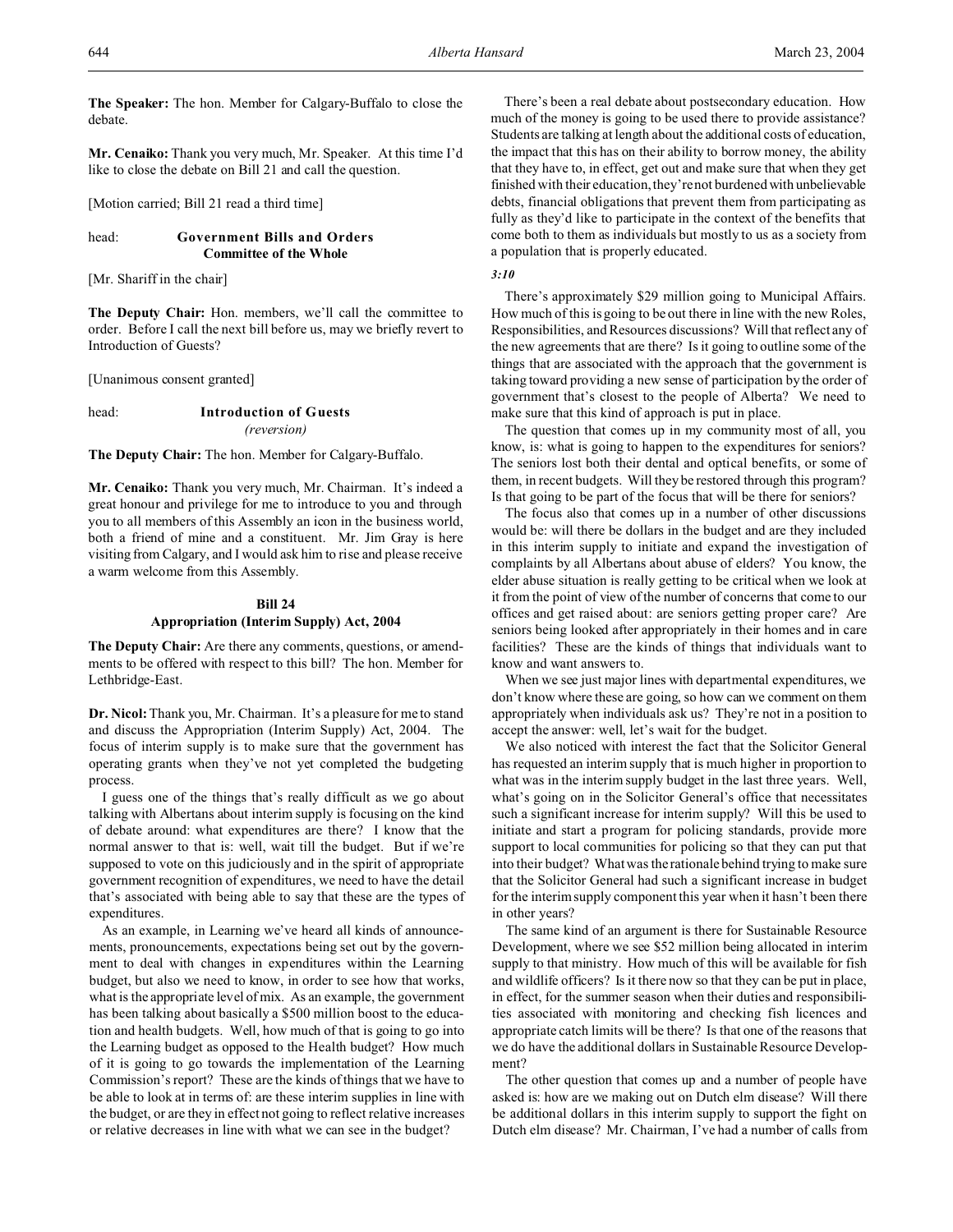individuals in the Medicine Hat area who are leading this debate across the province to contain Dutch elm disease. They're watching with interest to see whether or not these dollars are available for them. You know, when we're dealing with interim supply, there should be a signal sent that says that, yes, these are the kinds of things that are there to plan so that we can put in place the long-term programs that are necessary to implement new initiatives or change initiatives in the upcoming year. When you just have a block number for a ministry, you don't have the same kind of ability to plan.

The same goes for all of the different aspects that are there for the areas of wildlife, wildlife management. Are we going to be able to look at new initiatives, new programs, that have been requested by communities, by the fish and wildlife associations? That's important as they go through setting up their summer programs, and that's what's critical right now. We're getting into the summer season, summer planning component.

I guess the area that also has to be looked at is Transportation with \$367 million. How much of it is going to be used for construction? How much of it's going to be used for road maintenance? Which areas are going to be targeted? The appropriate regional needs aren't reflected here in the sense of which highways will be given maintenance.

I've travelled the province an awful lot in the last year in the responsibilities that I had, and we'd look at a lot of areas where you see road maintenance going on and other places where the road seems to be really not as well looked after in the sense that you see roads that are really heavily used, starting to break up, yet there's no maintenance going on to the same level that you see in other areas.

Why is it that those roads are being maintained, resurfaced, redone in some ways when in other areas that isn't happening? Is this a reflection of negotiations with local governments, local priorities? We need to know that so we can judge whether or not this interim supply is appropriate and does reflect the kind of initiatives that will be undertaken during the construction and maintenance session.

The other thing is traffic safety. We've heard a lot of requests for additional traffic safety initiatives and how that's going to work, how that's going to offset our auto insurance increases. We need to put money into public traffic safety to help to in many ways reduce the increases that are being reflected in our insurance. This is one of the initiatives that we see our neighbour to the west has done when they've had a component of their auto insurance that has the opportunity to spend on the public safety, the traffic safety initiatives, and get the feedback directly to the auto insurance system by having reduced premiums.

So you get a direct cost-benefit trade-off, but when you've got two different agencies dealing with cost benefits – you know, the cost is associated with your auto insurance – where do you go from there when they don't have the option to undertake traffic safety? We have to make that assumption and that decision in terms of the public expenditure on traffic safety, yet we don't get any of the benefits by having lower premiums reflected in that same decision-making process.

Yes, we are all taxpayers. Yes, we are all insurance payers. But there's no direct relationship in the decision-making process. We've got two independent decisions there when that kind of a decision should be a joint decision about if we put more dollars into traffic safety, then we save money in our auto insurance. Yet that's not reflected in this budget. So how do we make those judgments? How do we go out to Albertans and sell them appropriately on the benefits that are coming by having this interim supply?

I guess the thing as I conclude, Mr. Chairman, is the fact that as we look at the interim supply process, the very fact that we do this is a reflection of the government's inability to bring together a budget that can be voted on, can be implemented in time for the fiscal year. You know, why is it that we keep moving the budget back, keep moving the approval of business plans back?

#### *3:20*

I know that there were a number of health authorities and school boards that were well into the second half of the fiscal year before they had their budgets approved. Yet how do we expect them to make critical decisions about their expenditures when all we give them is broad outlines in an interim supply and say: go to it. When the final budget is still two months away, what is it that they can do in terms of their planning so that they can get their budget submitted for approval to the minister? They don't know the parameters under which they're working.

If we're going to have prudent fiscal management in the province, we've got to have timeliness associated with that. We have to be able to make sure that as the budgeting process is put in place, the signals are sent out to the agents that use the dollars that are allocated by those budgets so that they have time to plan subject to their fiscal year. School boards start basically in July with the next school year, yet we're not going to give them an opportunity to have their business plans approved until very late in their planning process, sometimes even on into the start of their new year.

So I think it's appropriate that as we debate interim supply, we do raise issues about priorities; we do raise issues about do we have appropriate planning capacity so that we can make sure our dollars are used prudently. There's a waste of public dollars if these agencies go ahead planning expecting some kind of an allocation.

I talked a few minutes ago about the government saying that there's going to be \$500 million available for education and health. What if the education system assumes that some of that's coming to them and finds out that it's not the same as their expectation? They've wasted a lot of public dollars doing planning that in effect was misdirected because of misinformation or not full information, which we could be giving them in this interim supply process. We could be telling them if there are new initiatives that they can work with, if there are changes in priorities that they need to work with. That should all be reflected in this interim supply.

The argument then comes: does this pre-empt the budget? Well, no, it doesn't pre-empt the budget. It tells us that there are processes in place to start planning, and that's what's critical if we're going to be fiscally responsible and fiscally prudent in this province. We've got to have the signals out there so that proper budget planning can be undertaken so that we can have a reflection of the needs of the agencies that are going to be doing the expenditure planning on our behalf.

You know, Mr. Chairman, this probably wouldn't have been an argument that would have been relevant 10 or 15 years ago when most of that kind of planning was done under the auspices of the ministries. But each time we move to create new authorities, new agencies, new arm's-length managers for us, we have to be responsible and treat them fairly by giving them a sign of their budget in time for them to do planning, in time for them to make appropriate adjustments so that they can in effect guarantee the delivery of quality services or quality goods based on their relevant mandates.

Mr. Chairman, it's important that we work through these kinds of things on a continual basis because if we don't, we're going to in effect end up with inappropriate expenditures, misdirection by decision-makers at the different levels. If the process isn't going to work, what can we expect then except frustration, except these agencies saying one thing at the committee level, yet here in the Legislature we're debating and making decisions based on different assumptions?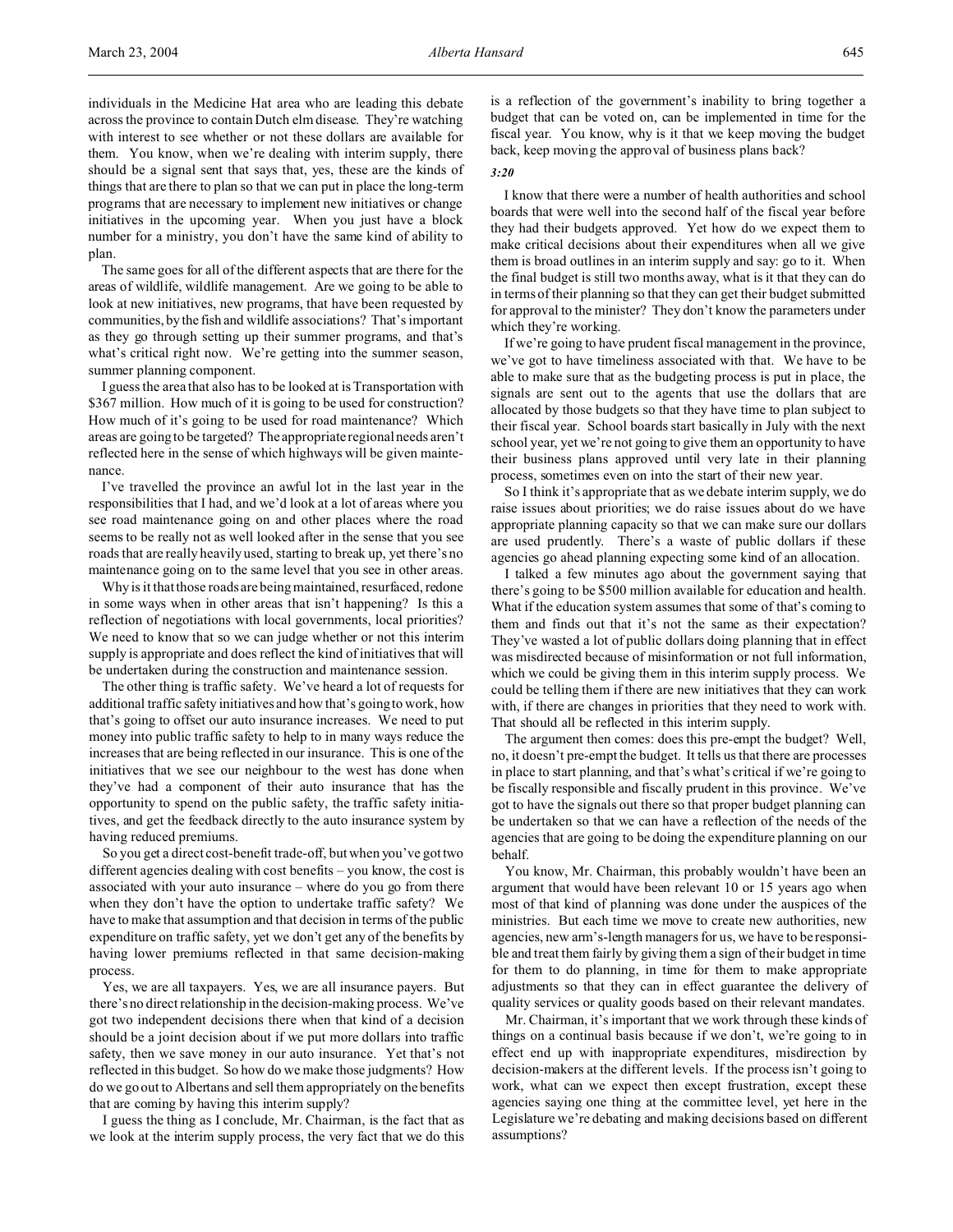646 *Alberta Hansard* March 23, 2004

With those comments I think I've used up most of my time that's available, so I'll take my seat and we'll let the debate go on. I may be back if discussion leads to a good give-and-take. Thank you.

**The Deputy Chair:** The hon. Member for Edmonton-Centre.

**Ms Blakeman:** Thanks very much, Mr. Chairman. I'm pleased to be able to have another opportunity to address the debate around the interim supply estimates through this Committee of the Whole section debate on Bill 24, the Appropriation (Interim Supply) Act, 2004.

I've just been going through my file that I keep on sort of questions that I always mean to ask that aren't urgent enough, particularly, to get up in question period but are issues that I would like to see addressed. Part of the issue for me around interim supply is granting this money without a lot of discussion about how it's going to be used, just that it's a special warrant. So I do have some questions that I'm going to put on the record. If the ministers don't have the time to answer me now, then I invite them to please do it in writing. It does range across a couple of different ministries.

One of the questions that keeps coming up for me – not often, but a couple of times a year two or three different people bring it  $up-$  is the question around the cost of blood glucose monitors, test strips, and insulin paraphernalia for type 2 diabetics and the question about why type 1 diabetics are covered for these additional costs but type 2 are not. It can be a significant amount of money.

Now, if you're on AISH, for example, or I think even if you're receiving SFI, particularly the medical portion, you can receive some assistance with this, but I think there's a cap on it. If you're not lowincome and sort of desperate and suffering, you're on your own. Yet there are a number of other areas where there are additional accoutrements for a particular illness, and you can often find that those are covered, or they're covered through a program like Aids to Daily Living or something, but never these.

I'd like to sort of refresh and get a current answer from the minister on this. I think the last time I asked was several years ago. So the question for the Minister of Health and Wellness is: why are the blood glucose monitors, the test strips, and the other testing and monitoring products associated with type 2 diabetes not covered by Alberta Blue Cross when they are for persons with type 1?

For the Minister of Community Development, again, a couple of update questions here. The federal government and Quebec and, in fact, I think even in Manitoba and perhaps B.C. there's been serious consideration – and in Quebec I think they passed it – on enacting provincial status of the artist legislation. Now, the Minister of Human Resources and Employment did do some work on cultural workers and did start to identify that there are a number of gaps that our artists fall through as they try and move through life. So it identified them but didn't offer any solutions to the problems. Part of it is that we have to go at this in a holistic manner and look at all possible programs and areas, sectors that the ministries touch on to be able to form a co-ordinated response. That's what status of the artist legislation, in fact, covers.

So it's a large undertaking. It would take some time and a lot of consultation, but given that cultural workers are such a fast-growing sector of the economy – for example, they employ more than 900,000 people, at least 5.2 per cent of the Canadian labour force, more, in fact, than agriculture, forestry, mining, and oil combined. The average annual income of most professional artists is less than \$20,000. I can vouch for that.

So this is a fast-growing sector. There's a large number of people involved in it. They contribute far wider than their own sector. I think if the government's legislative agenda is a little thin, which I

think it is, there's something that they could really sink their teeth into and start to work on. So I'd like an answer back on that.

# *3:30*

There's been some promotion recently around the Alberta motion picture industry. The minister with the pompoms, the cheerleader for economic development, has discovered the Alberta motion picture industry and is cheerleading for them. Excellent. Glad to see that. However, I don't know that we've ever gone back and really looked at the choices this government made in the early- and mid-90s, the effect that it had on the sector. That's when they shut down the AMPDC, the loan fund that they had in place.

After quite a bit of lobbying, I think in '99 or 2000, they were able to get a labour credit that was put in place, and the industry started to rebuild itself. It still has not achieved back the level of activity that it was at when the AMPDC was closed down, and I'm wondering if the minister responsible has ever really looked at the whole larger picture and what effect the choices made had on the industry and where we could best go next. One of the things the industry has said to me is around not only these labour credits but also a tax credit. So where is the minister on that exactly?

Right now the Alberta Foundation for the Arts will not collect nonpaper archives. We're a pretty creative bunch here in Alberta, and we've got some really cutting-edge artists, and not all of our work is produced neatly quantifiable on paper with ink or pencil or in the form of a painting. So for those that are doing work on the Internet or doing multidisciplinary work or where they've archived their work through a video or DVD, the AFA will not accept these archives. So we have no way of keeping track of this work.

Part of both the joy and the tragedy of live performing arts is that it's live; you've got to be there. If you're not there, you've lost the opportunity to join in the performance. We often do in the theatre take archival videos just to be able to preserve some recollection of what the live performance was like. We do have theatres that merge with others. They close down; people leave town. All kinds of things happen, and we have right now no central collection agency that will keep this work.

At this point I don't think the Provincial Archives of Alberta is accepting it either, so we're losing it. You know, it's in cardboard boxes in people's basements, and they leave town and it's gone. It's thrown out and we've lost it forever. So I'm looking to see whether we could get some processes in place to start keeping and accepting nonpaper archives.

Also around that area I think one of the most important things that the Minister of Community Development could be advocating for right now is to increase the minimum wage because artists subsidize their art for all of us. We get to benefit from cheaper art prices because the artists are subsidizing the art, but the way they're doing it in a lot of cases is working for minimum wage, and an increase in the minimum wage would be one of the most concrete ways to help the arts and cultural sector that I can think of right now.

I can raise the rest of these issues when we actually have a Community Development debate, but those were some that I thought I'd get the minister thinking about.

A while back in question period I raised a question with the Minister of Seniors about what the basis was for the amount of money that the Department of Seniors decided below which a senior would qualify for assistance and above which a senior would not qualify for assistance. I asked if it was tied to the LICO, the lowincome cut-off. It's not; the numbers aren't the same.

Neither is it tied to the market-basket measure that is available, which is another measurement and one that the government is accepting in other areas. It's essentially for a market basket of food,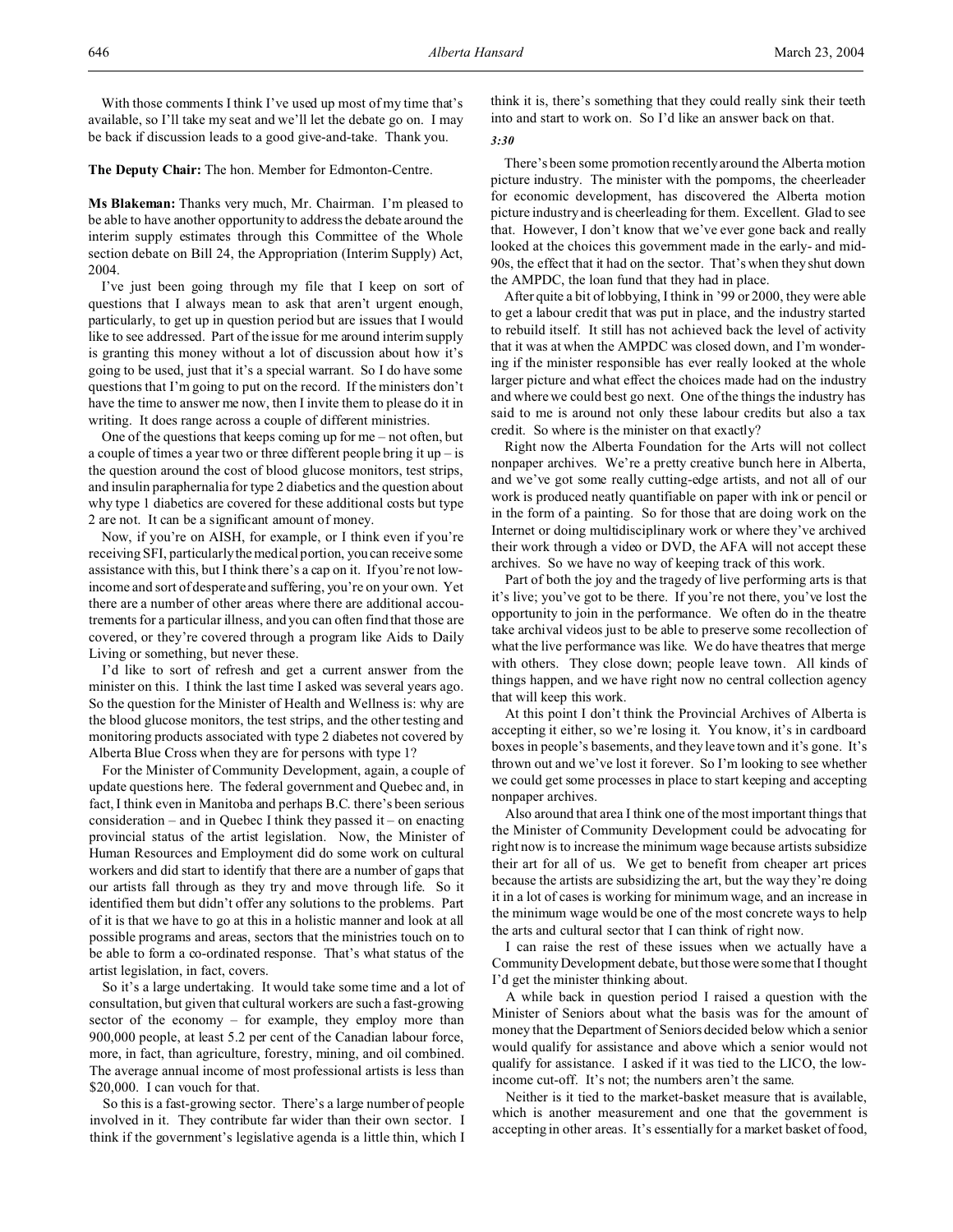So I'm pressing the Minister of Seniors once again to see what the connection is between this or whether he would consider looking at the market-basket measure as a way of setting that rate for seniors. Right now it seems to be completely arbitrary but not connected to anything that we can discover. So either answer the question about how he's arriving at that figure or let's start to talk about connecting it to something that people can understand, because right now it's not connected to anything.

I've been working a lot with students. I have a number of postsecondary students that live in my constituency, and of course I've been really working hard on trying to encourage more youth voting – that is, between 18 and 30 – for those people to come out and vote.

As I spend more and more time with those particular groups of people, I get more information about what are really the barriers to their advancement. It's around a couple of things. Certainly, the university students are very clear. There needs to be an increase in the university base operating grants. I'm hoping that that's going to be considered or that that's included in this interim supply or in this budget that's coming. The planned 2 per cent increase does not meet the requirements of the University of Alberta, which is the postsecondary institution that I'm most connected to aside from Grant MacEwan College. The U of A is expecting another shortfall, which will have to be made up likely through tuition fees.

The students ask for a tuition freeze, and I certainly support that, but I would really far prefer to see a reduction in tuition fees. I'm willing to enter into the debate about having the first year or two of postsecondary education completely paid for anyone that'sinterested in engaging in it. I think that's where we need to be looking if we're going to be pursuing things like the four pillars that the government has right now. One of them is about learning and innovation, and I think that if we're going to pursue that kind of thing, we need to start looking at accessibility to postsecondary education institutions. So it's not just about university, it's not just about colleges, but we're also talking technical institutions and NorQuest and places like that.

Aside from the actual sort of dollar costs of the tuition, there's the subsistence costs of the rent and food and the other costs for the students attending postsecondary institutions. Their ability to get enough from loan programs is not keeping up with their costs, and that's another area that we need to be looking at. I am quite distressed when I hear a lot about students working 19 and 20 hours a week at a part-time job that really is part-time and still trying to carry a full load of three classes or more at university. I don't know how they're doing that, and I don't know that they're getting full value for money out of their university when so much time and attention has to go towards working. Not that students shouldn't work; that's part of your university experience. But, boy, 20 hours a week is a huge haul.

The students are also requesting that we eliminate the parental contribution requirements for the student loan program – and that came up in the Canada-wide study that was discussed earlier in question period done by heritage scholarships, I think it was – and to improve the remission system to benefit all students, not just those who qualify for high debt loads. So a couple of points are being raised there.

starting out with little dribs and drabs about what we can expect tomorrow. We've heard already about increased funding of policing costs to municipalities. Good. I quite despaired that I was going to have to keep talking about all of that for the next year, but that one looks like it may have been accomplished. I think mostly what I was seeking there was a fair and understandable funding formula. What we had was pretty schizophrenic, so I'm glad to hear that that's coming. One of the notes that I had in my file of budget questions to ask was around AUMA's call for the province to pay their fair share of policing costs, and it sounds like that's going to happen.

I have a question around Lacombe. Several small Alberta communities are facing the loss of their specialized transportation, like handi-vans or – what's the one in Edmonton called? – transportation services for people with disabilities. This has become quite costly for small communities to continue to fund. The demand, the volume increase, has happened, and also the actual costs of operating, you know, gas prices and other things, have become very expensive for these smaller communities, but the provincial and municipal support for activities like this has decreased.

Once again we're at a question of equality. Do we really mean it when we say that we want as many people as possible to participate in the life of the province? I think sometimes the government does in fact mean that, and at times like that I'm going to press them and say: well, what that really means in very concrete terms is support for things like handi-vans or specialized transportation for persons with disabilities.

One fellow that I have heard from was suggesting that if the government were considering reducing the aviation fuel tax in order to promote travel and tourism and the well-being of the Calgary and Edmonton international airports, would they consider reducing the taxes on gasoline and perhaps redirecting some of that toward some of these volunteer-based organizations? His point is that volunteers from about a hundred small agencies take the time and money out of their pockets to support Albertans with transportation needs related to illness, disability, or advanced age, but the provincial support for specialized transportation has not increased since 1994.

I agree. I think there are a number of institutions that the government has failed to keep up to speed, and it's resulted in a poor quality of life for Albertans. When we're in a province that's as wealthy and as blessed as we are, we should be able to bring everyone along with us. There should be no need for us to leave any Albertan behind, and I think that's what's happening here. So those were some of the concerns that were raised by Paul Siller around support, both provincially and municipally, for that sort of thing.

Some time ago, a couple years ago, I had talked a lot about funding for seniors' community centres because I felt that they were contributing to lower health costs eventually for seniors because we had increased mental health, and we had increased mobility from seniors that were out attending and participating in these seniors' centres. The Minister of Seniors did take me up on this, and he, in fact, I think, did a study on it. Then I think there was supposed to be money, but that was the year that the price of oil dropped, and the budget got cut, and that was the last anybody heard of it. It didn't reappear in the budget we're in now, and I'm wondering if it's going to reappear in this budget. I think there's a lot to be said for that kind of preventative medicine, if you want to look at it that way.

I also would like to check on where we're at with the wage disparity between the nongovernment and government sectors. I'm referring specifically to groups like the Council of Women's Shelters, the Alberta Association of Services for Children and Families, Hope Mission, the Alberta Association of Rehabilitation Centres, organizations like that, where the services that their staff are providing are very similar to services provided by government staff.

Thank you very much, Mr. Chairman.

#### *3:40*

We've had the traditional leak from the government to the media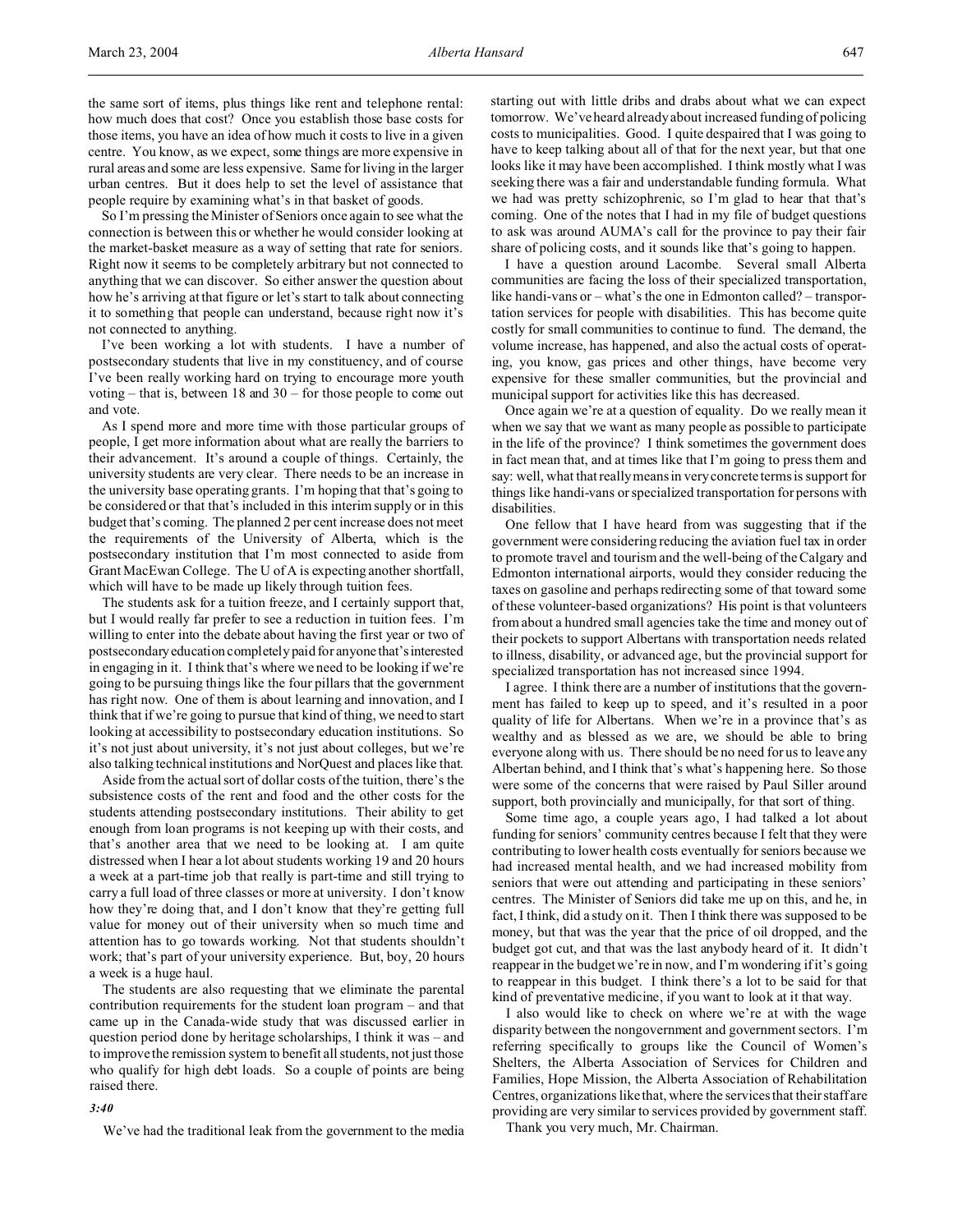[The clauses of Bill 24 agreed to]

[Title and preamble agreed to]

**The Deputy Chair:** Shall the bill be reported? Are you agreed?

**Hon. Members:** Agreed.

**The Deputy Chair:** Opposed? Carried.

#### **Bill 22**

# **Election Statutes Amendment Act, 2004**

**The Deputy Chair:** Are there any comments, questions, or amendments to be offered with respect to this bill? The hon. Minister of Justice and Attorney General.

**Mr. Hancock:** Thank you, Mr. Chairman. Having followed the debate in second reading on this bill, there were a number of questions raised by members in debate, and I just wanted to take the opportunity to respond a little bit to some of the issues that were raised. One of the issues that was raised by a number of speakers, at least two I think, was the whole question of the unique identifier number that's provided for in the bill.

The concept that's provided for is that each elector would have a unique identifier number that would be particular to the election process. In other words, it wouldn't be the social insurance number or some other number. It would be a unique identifier number. That concept was put forward by the Chief Electoral Officer as a way of assisting them with the management of information relative to electors so that they would have an easy way of moving information around, and that's about the best explanation I can give as to why it's necessary.

If you could put it into context, you may have, as I mentioned in the House the other day, a situation where there are two electors with exactly the same name. In fact, they might even live in exactly the same house. You need a way to distinguish between the two of them for the purposes of the records.

This unique identifier number is not another way to turn Albertans into numbers instead of people. It has none of those sinister connotations or contexts. It's not a precursor to an electronic voting program or any of those things that were suggested.

It is purely and simply – and I've had the opportunity to have this again confirmed with the Chief Electoral Officer because it was his recommendation that brought this forward – an administrative tool to be used by the Chief Electoral Officer to identify electors to make sure that they only show up on the electoral list in one spot and that when they move from one riding to another, their information can be tracked and taken with them to the other database and those sorts of things. So, essentially, it's a distinguishing number for the sole use of Elections Alberta to differentiate Albertans, particularly if they have the same name or perhaps even sometimes the same address, and that happens in Alberta. We're a large population. As I say, there's nothing in it at this stage. There's been no discussion with respect to electronic voting or changes in that way or using this electronic identifier for any broader purpose.

There were questions raised about the increase of the fee, the deposit, with respect to running for office. In the existing act the deposit was \$200. The Chief Electoral Officer recommended that it be raised to \$500. I did give an explanation of that, but I'll do it again quickly.

The concept that was being raised is that the Chief Electoral Officer wanted to have one more tool to encourage compliance with

the Election Finances and Disclosure Act. So by raising the deposit to \$500, which is still a rather modest sum of money for anyone who is seeking office, then half of that deposit, or \$250, would be returned to the candidate on the same basis as the deposit was returned before. I believe that any candidate that wins 50 per cent of the winning candidate's votes has their deposit returned, so in this case it would be \$250 returned and the other \$250 returned when they filed their election finances disclosure as required by law. That was the purpose that was put forward by the Chief Electoral Officer in terms of why there needed to be an increased fee and what it was to be used for.

#### *3:50*

Edmonton-Gold Bar raised a question with respect to special ballots and whether a signature would no longer be required to get special ballots and how many special ballots are utilized. The changes that are being proposed here simply add to the ways that people can request special ballots. Right now you can request a special ballot by telephone or by fax, and in an electronic age it seems appropriate and prudent that you can request a ballot by email. All the tests that the Chief Electoral Officer has in place with respect to ensuring that the ballots are going to the appropriate people would still be the case.

I know that in my constituency and I'm sure in many other constituencies when elections, for example, are called in March, as they often are in this province, you may have – for that matter, it wouldn't matter what month of the year the election would be – constituents in many corners of the world. They have the right to vote, but they may not in fact be back here.

I know that in my constituency sometimes people are located in Arizona. They haven't come back yet from living down there for a portion of the winter. In many other cases I know that we've had people who have accessed special ballots from Lebanon, from India, from various other parts of the world.

It's the democratic right to vote. We should try and make it as easy as possible for people to vote. That's the concept of adding the process to allow a request by e-mail. In a 28-day election I might say that when people are located all over the world, it's often difficult to have requests come in by courier and have the ballots delivered back out by courier and have the ballots come back in by courier within that 28-day period and get them back in time for the election. So going to the electronic process certainly will assist in that regard.

In answer to the question about how many, that's a difficult thing for anyone to predict. In the 2001 election there were some 11,100 special ballots issued. Who knows how many that would be in the future? But the important question is not how many ballots; the important question is: how do we make it as accessible as possible for Albertans to cast their ballots in an election?

There were some concerns raised about access to apartments and multifamily dwellings. Of course, one of the reasons for the amendments to the Election Act that are being proposed is to allow enumerators and to allow candidates greater access to multifamily dwellings or gated communities or other places where the front door is behind some other security barrier.

The specific question was asked as to why the fine wasn't going up, and I guess the only real answer to that is that nobody has really addressed their mind to the fine needing to be higher than a thousand dollars. A thousand dollars is a significant fine. The answer truly is that there was no significant push from anybody to increase the fine. The real push was to make sure that the right to have access was dealt with when all sorts of circumstances have changed and we find different types of communities where access isn't available.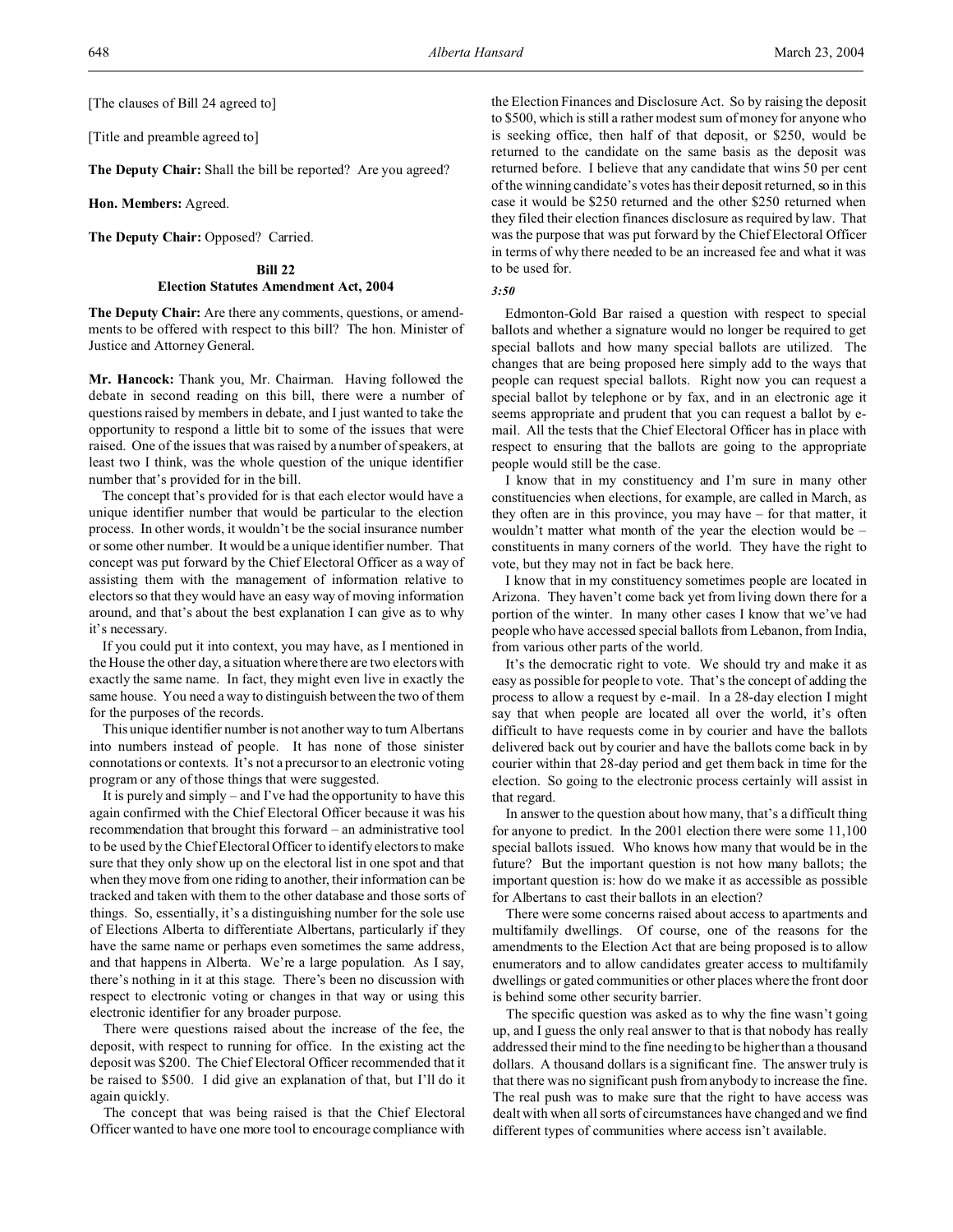Publishing of expenses. Right now expenses are published in a newspaper usually some considerable time after an election at a time when they may or may not be of interest to very many people, but the change will allow them to be published on the web site. I think there are significant advantages to having them published on the web site. One of them is that it's not just a one-day wonder, but it's there for people. It's accessible by people over time. In order to access the publication in the newspaper, you have to buy the newspaper on the day that it's published, and if you want to have access to that information, I guess you'd have to tear out the sheet and keep it someplace.

If it's on the web, most people know how to access the web now. In this province we can advise that the majority of homes, the majority of people are on the web now, and it's very accessible that way. Of course, it's always accessible through the Chief Electoral Officer, through Elections Alberta, if anybody wants to get the information. But rather than put out a considerable sum of money to publish that in newspapers across the province, it's available on the web site. If anybody can't access it there, they can certainly get help to access it through their local library or by contacting the Chief Electoral Officer directly. It's a way of expanding the availability of the information rather than contracting it.

In terms of the increased donations to candidates and to constituency associations, Elections Alberta simply put it forward as something that hadn't been changed in nearly 25 years and postulated that it was something that we may want to look at. But I have to say to the House again that Elections Alberta and the Chief Electoral Officer did not make the recommendation to increase the contribution limits. They indicated that as we're looking at the act, that's something that we may wish to look at, and in fact members of the House had from time to time raised that issue with me specifically. So when we did look at it and saw that it hadn't been raised in 25 years, it's appropriate to raise it now. I again indicate that that's just for candidates and for constituency associations. We didn't raise the \$15,000 limit for political parties.

That, I think, deals with most of the questions that were raised and, hopefully, answers concerns that people have about the Election Act.

I know that the hon. Member for Edmonton-Gold Bar tabled in the House the other day a letter to the Privacy Commissioner with respect to the unique identifier number and asked for the Privacy Commissioner's comment. The Privacy Commissioner has responded and has copied myself and the Chief Electoral Officer with a response. If I may paraphrase the response, it essentially indicates, as we were aware, that the register of electors falls within  $4(1)(d)$  of the freedom of information act, and therefore it's excluded from the application of the act.

He then goes on to deal with a number of other items, to provide comment, but one of the statements that he makes is that

it is preferable that the Chief Electoral Officer assign a unique identifier number for identification and verification purposes rather than use identifiers that already exist for other purposes such as social insurance numbers or Alberta health care numbers.

I'm sure the hon. Member for Edmonton-Gold Bar may wish to table this letter as it's a response to the letter that was written by him, but I think it deals with the concerns that may have been raised about privacy issues or about somehow there being yet one more bureaucratic way to reduce Albertans to a number.

I would want to end by assuring the House that I'm very satisfied

that that's not the intention of Elections Alberta and the Chief Electoral Officer. What they really need is a way to keep data about electors clear and identifiable and unique and to make the changes because Albertans are mobile people and do move around and to be able to track that information in an appropriate way so that when we have an election, Albertans are on the electors list, do have eligibility to vote, and have access to vote in the most appropriate ways and are encouraged in fact to vote.

# **The Deputy Chair:** The hon. Member for Edmonton-Centre.

**Ms Blakeman:** Thanks, Mr. Chairman. I think this might be the single most interesting and important piece of legislation that we do this spring sitting. I'm hoping that it doesn't pass too quickly, because I think it's important that we allow enough time for people in the community out there to catch on to what we're discussing and be able to get in on the debate. I know that both the Liberal opposition and the ND opposition have tried to contact some of those smaller political organizations out in the community and get feedback from them or establish a feedback loop.

The problem, of course, is it's a volunteer-based activity at that point. They are very small groups; they don't have paid staff. For them to take the time to be able to go and get the information and think about it and get a group of them together, that takes time. It's longer than a week, and legislation has been passing through here very quickly because at this point it's just members of the opposition that are commenting on it.

I'm hoping that we'll be able to keep this debate alive long enough to bring in that input from other people, to be able to hear back from some of those smaller political organizations who will be affected by the changes being considered in Bill 22.

#### *4:00*

The identifier number. I know there's an amendment coming on that, and there'll be a more thorough discussion on it a little further on.

One of the things that I find very interesting in my constituency of Edmonton-Centre is that I'm sort of bookended by seniors and by students. The students, the younger people, are really tuned into the use of the Internet and the use of computers. They are there. They understand it in a way that I never will because they grew up with it. There was a computer in their home, in all likelihood, before they could write. They just get it. They understand how to use that as a tool in a way that other people don't.

Frankly, some of the other people that are not particularly comfortable with that technology are seniors. The regular use of a home computer and the whole concept of the Internet for many of my constituents came into being after they'd retired. So their interest and willingness in taking on a whole new technology at that point was pretty low.

I have one of the most wired constituencies in the province. No surprise. It's downtown Edmonton, and people living in the apartments and condominiums that I have are pretty keen on using computers and on the Internet and even beyond that now where you get into wireless technology, fibre optics, that kind of thing. So I'm looking forward to that debate.

What I'd like to talk about right now  $-I$ 'd like to put an amendment on the floor. I believe that I've sent copies of the amendment to the table, so they could be distributed at this point.

**The Deputy Chair:** Do you mind just holding on for a couple of minutes while the amendment is being circulated?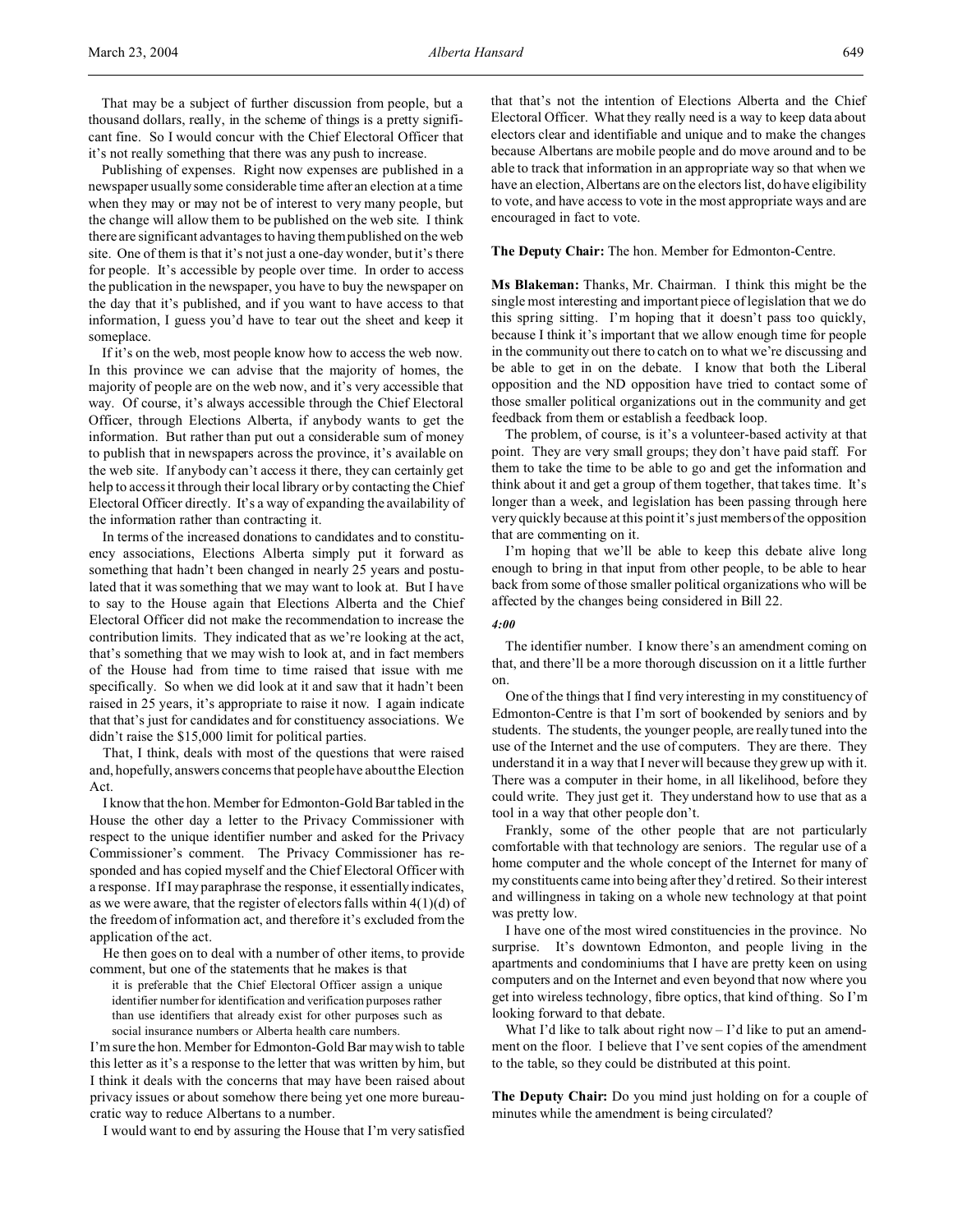**Ms Blakeman:** Sure. Just signal.

**The Deputy Chair:** Hon. members, we shall refer to this amendment as amendment A1, and I believe the hon. Member for Edmonton-Centre is moving this on behalf of the Member for Edmonton-Gold Bar.

**Ms Blakeman:** That's true. That's exactly true. The Member for Edmonton-Centre is moving this on behalf of the Member for Edmonton-Gold Bar.

This amendment is proposing to amend section 4 of the bill by adding in a long section. Section 4 is essentially setting out that the Chief Electoral Officer can provide guidance and supervision respecting conduct, enforce that election officers be fair and impartial, issue to election officers any information and guidance, and following each enumeration, general election, and election under the Senatorial Selection Act, by-election, or plebiscite, et cetera, prepare and distribute a report. So it's about sort of general information and control of elections.

What's being suggested here is that after clause (b) in section 4, which is adding in references to plebiscites or referendums, we have a section.

(4) On or before January 1, 2005, the Chief Electoral Officer shall prepare a report on electoral reform to be submitted to the Standing Committee that

(a) provides recommendationsregardingthe implementation of a citizens' assembly on electoral reform,

the idea there being that it would be comprised of one male and one female from each electoral division; in other words, with 83 currently in Alberta, a man and a woman from each of those 83 constituencies. They would form a citizens' assembly on electoral reform, the idea being that they would examine different electoral systems and provide recommendations on changes to Alberta's electoral system.

When the report is provided to the standing committee, the standing committee would furnish copies of it to all Members of the Legislative Assembly and to the Clerk and make the report public. This is a really exciting idea and one that is very timely as well.

I was just reading an article in *Maclean's* from January 26, 2004, Power to the People. It's talking about a very similar process that's taking place in B.C. right now called the Citizens' Assembly on Electoral Reform. The B.C. government is committed to implementing whatever this citizens' reform comes up with, even if they don't particularly like it. So that's pretty brave of them.

They talk about it in terms like they're "a new social tool in democracy." B.C. is not the only one looking at this. According to this article, Ontario and Quebec, Yukon, New Brunswick, Prince Edward Island are looking at it. All of them have or are starting or just finished either a citizens' initiative or some other consideration of electoral reform. In one case it was a retired justice. In Yukon they have a senior adviser on electoral reform.

So there's definitely a feeling from Canadians that they want to see some changes. The time is coming, and I think that a perfect way of doing it is to have the impetus come from the ground up. My feelings for the Reform Party are not warm, but I will certainly give them credit for having started out of grassroots. They spent a lot of time in town halls across Alberta just saying to people: what is it that you want? What is it that's important to you? I think that's what the basis of democracy is, and I'd like to see a similar process in place. So I'm grateful to my colleague for Edmonton-Gold Bar for having come up with the suggestion to incorporate this citizens' assembly into Bill 22.

I've spoken before in the Assembly about my concerns that we

reach out and capture the younger voters, who are not engaging in democracy at this point. They're not voting, and neither are they learning to vote as they get older and get more interested in how government and government changes, policies, and programs affect their lives. We need to engage these folks. Frankly, when I retire, I really want the people that are running the world to be good legislators and good citizens and really up to speed on democracy. Those are the generations that are coming behind us. So where are we failing here? How are we not engaging those folks? I would hope that if we had a citizens' assembly, we would also be looking to have a fair number of them be younger voters that can talk to us about what engages them.

They're really interested in following and getting a lot of information, which is what web sites are really useful for, because you only have to put the information up once. You don't have to keep distributing it and printing it. The costs are very low, and once you have the information on the site, anybody can go and read it. It can stay up there for years, and you don't have to do anything to it. So it can be quite cost-effective that way.

They're also interested in things like web blogs. It took me a while to figure out that they just weren't slurring words together. Well, they are: it's a web log, and then it's talked about as a blog. It does things like follow a candidate who sort of puts up a diary almost, and people can follow along and read every day what people are doing and even have a conversation with them in sort of a chat room or an instant text-messaging way. So I think that the use of the computer and bringing some new technology into the system is part of what we need to look at with electoral reform, but most importantly I think that the first thing we've got to do is look at things like proportional representation and how we would move into implementing a system like that if that's the system that we're most comfortable with.

# *4:10*

I know that there are others who are interested in debating this motion, and whenever I hear of government members who are interested, boy, do I ever want to encourage them to get up and speak to it. So I will urge all members to engage in this discussion. I think it's pretty exciting, and of course I'm urging them to support the amendment.

With those words, I will make way for others to join in the discussion. Thank you.

**The Deputy Chair:** The hon. Member for Edmonton-Rutherford.

**Mr. McClelland:** Thank you, Mr. Chairman. Before I get started, I want to commend the Member for Edmonton-Gold Bar for making this very interesting, timely amendment to the legislation that's before the Assembly at this time. When this legislation was being debated, it struck me that we're debating legislation that has significant import in our democratic process, changing our electoral system, not changing it in a wholehearted way but in an evolutionary way, to improve what we do in our democracy here in Alberta around the edges.

In the time that we're doing that, there are areas in the world where people are literally dying to achieve what we take for granted. So perhaps because it's of such major importance around the world, it's something that we should have a closer look at and say: well, why is it that it's something that is so easy and seemingly so unimportant to us? We take it for granted, but it's so important to people around the world.

I think that Canadians are waking up to the fact that democracy evolves. It's not static; it evolves. Our democracy has evolved over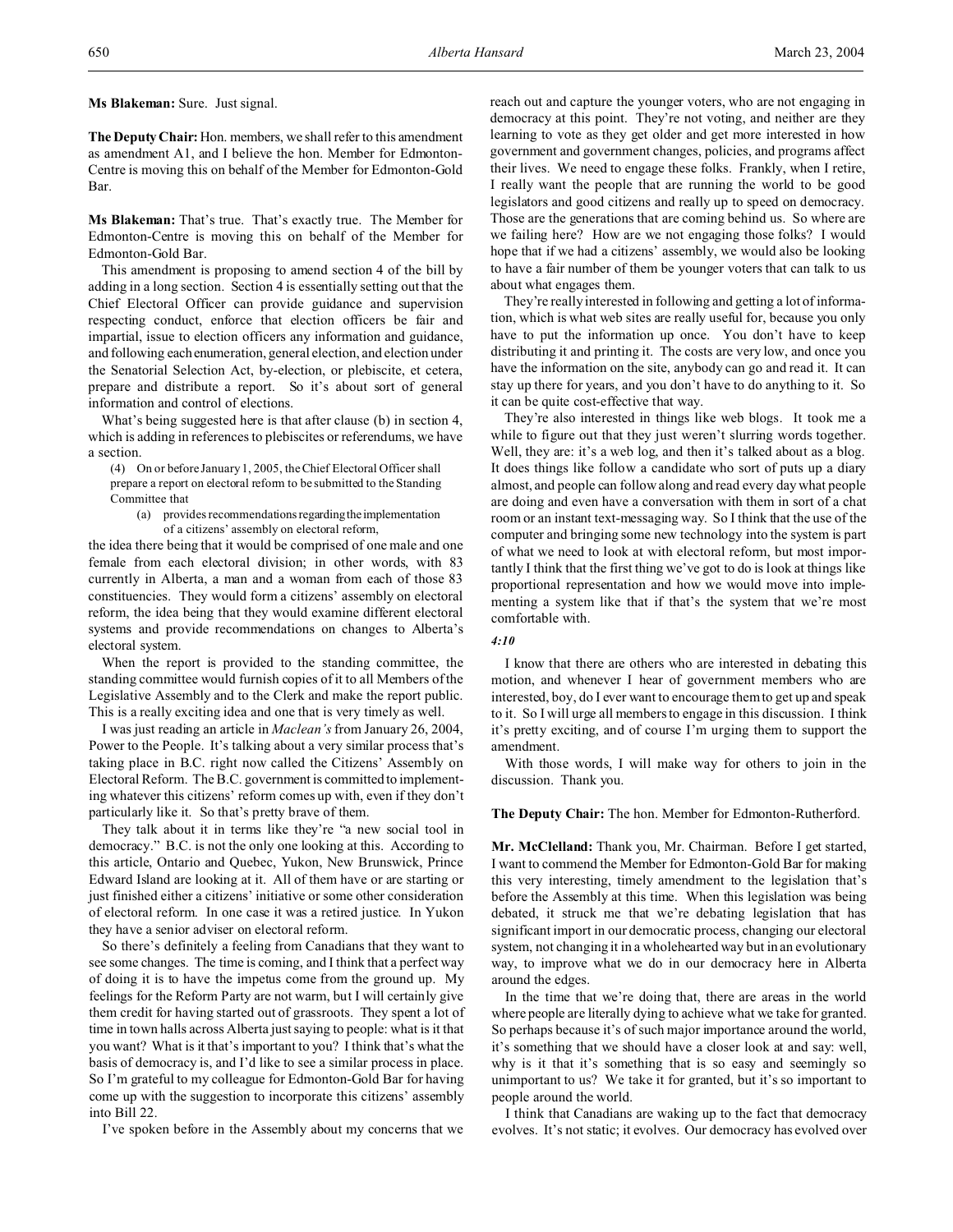500 years, when first people in England sat around on the green lawn, and that became the genesis of the Westminster Parliament, of which our Legislature is a part. So it evolved over 500 years. Change isn't something that we should be afraid of. Change is something that we should accept, and change is in fact coming to the electoral process in Canada. Change will come to the electoral process in Alberta. It's inevitable, and it's inevitable because Alberta leads the country in so many different ways.

As the Member for Edmonton-Centre indicated in speaking to this motion on behalf of the Member for Edmonton-Gold Bar, there are at present five full-fledged electoral reform commissions underway in Canada as we speak. By far the most ambitious of these electoral reform commissions underway is the constituent assembly in British Columbia. The gutsy move there is that the government of the province of British Columbia is obligated to take the recommendations without change to the people at the next general election in British Columbia. That will take place in mid-March of next year.

The results of the constituent assembly are scheduled to be tabled in the Legislature of British Columbia in mid-December of this year, and there is no limit to what those recommendations might be. The recommendations will come to the Assembly by way of a constituent assembly.

The constituent assembly was picked at random. Two persons representing each of British Columbia's constituencies came together, young and old, men and women, people of different ethnic and demographic backgrounds, some with little interest, some with no interest, some with great interest. They came together, and what happened is what usually happens in a situation like this. When you ask the best of people, you generally get it.

So this opportunity asked the best of the people that came together. It asked of them: "Look; when you come together to do this very important work, we expect you to work in the interests of British Columbians. What you do is going to have import for generations to come, so give it your best." They're supported by a professional staff and by experts drawn from around the world with different experiences in the political process.

Just as Canada and Alberta do not have a lock on everything that's good and wise in anything, including health care, we should look around the world to examine best practices, import those so that we can make what we already have which is good better. So should we also look around the world at other jurisdictions to see what works and what works better than what we have today.

One of the major concerns that all mature democracies have is citizen involvement, particularly citizen involvement of young people. They're tending to tune out the political process, and that's not healthy. It's not a very good measure of the health of our democracy. As a matter of fact, the Chief Electoral Officer of Canada has made the statement – and I'll have to paraphrase it – that if you measure the health of the democratic patient that is Canada by the participation rate, particularly of the young, then our democracy could use a lot of help, a lot of medicine. It's not particularly strong.

Therefore, I think that the intervention of the Member for Edmonton-Gold Bar is very worthy, it's very timely, and it's a very, very important intervention because, in my opinion, the people of Alberta are not going to want to see our province and ourselves standing at the sidelines as the other provinces in Canada and the federal government consider democratic renewal.

I think that perhaps democratic renewal is a more descriptive term than democratic reform. It's really democratic renewal. You and I and those of us in this room and in other parliaments are the stewards of the parliamentary process in trust for generations to come.

This motion, in my opinion, is strong enough and worthy to stand

on its own and should be a stand-alone motion, not attached to another bill but worthy of debate in its own right. I don't think there's anything more important than the capacity of the democratic parliamentary process to engage young people, people of a wide variety of demographic backgrounds and interests, in the political process. In our country and in our province I think it might be true that even at election time perhaps as many or as few as 3 per cent of Canadians are actively involved in a political organization. Considering the fact that politics touches every aspect of our lives, we need to engage more people in a meaningful way in the political process. I think that the amendment that the Member for Edmonton-Gold Bar advanced today does just that.

Now, there are of course many, many tributaries on this river of electoral renewal. There are mechanics: electronic voting, permanent voters records. There are the considerations as to the perception of fairness in the electoral process: mixed proportional representation, run-off elections, first past the post. There are many people who feel that the current system gives us the best stability. There's citizen involvement, citizens' initiatives, referenda. Of course, that brings in other issues. [some applause] I hear a member across the way clapping at the notion of citizens' initiatives and referenda.

#### *4:20*

These are populist ideas that are of course two-edged swords. We need to ensure that what we have is judgment, not just opinion, because those of us in this room are charged with exercising judgment in the common good. How are individual rights and minority rights protected and considered? If we consider the impact of minority rights, where then does the majority get the imprimatur to govern?

What is the role of political leadership? Is political leadership doing an opinion poll, finding out what is the most popular thing to do, and then following that? Is that leadership? Is it a principled adherence to party platform? Do you dance with the gal that brung you?

How is it that members of this Assembly may from time to time vote in concert with a government motion even though they may have spoken against the government motion? Where does party discipline and party leadership strengthen a party or weaken it? These are all considerations that must be I think debated and debated honestly and openly and with candour from all sides.

I some time ago read an interesting book by William Safire. The title of the book – and I recommend it to anyone interested in this – is *The First Dissident*. In that book William Safire transposes today's political discourse into the Book of Job, the idea being: where does one get the presumption of the strength or the right to govern? The gist of it is: to thine own self be true; that the role of political leadership is that we should listen carefully to what we hear, to our constituents, and then from what we've heard aggregate interests in the common good and then articulate a vision from what we have heard that inspires us to be more together than we are as individuals.

That's, in my opinion, what the true role of political leadership is. It's not to find a small, narrow self-interest, divide and conquer. It's to aggregate interests in the common good and then articulate a vision that calls us as individuals and as citizens to something great, to greatness, that we should be more together than we are as individuals.

So how do we go about doing that if our society is based on individual rights from a Charter of Rights and Freedoms, if we have a common law base which has worked well for us because it allows for ambiguity, questions that need not necessarily be answered today but will resolve themselves in the fullness of time, which is essen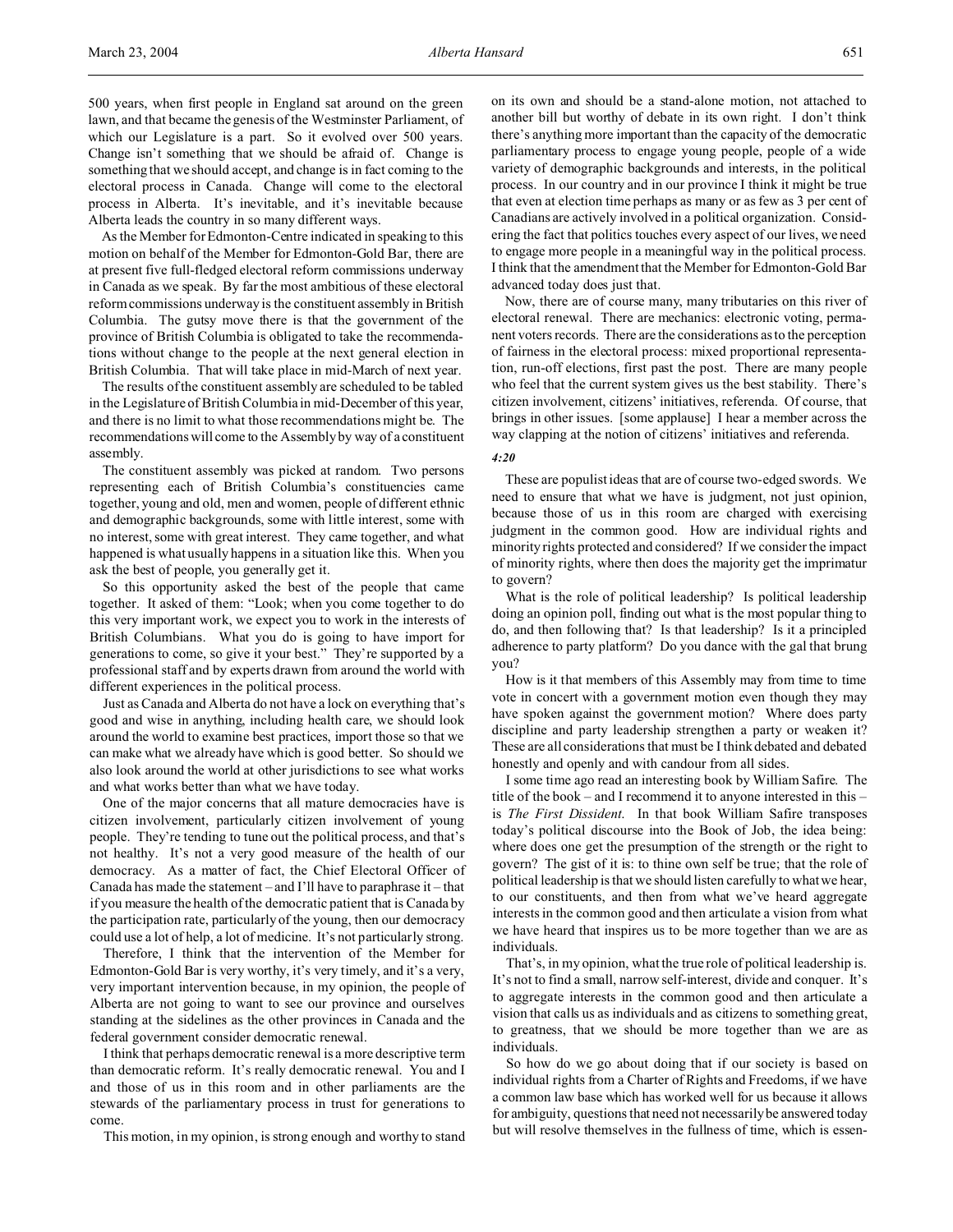tially what the common law is? So in order to become a rights-based or a constitutional democracy now that we are giving strength to the Supreme Court, we become a rights-based society so that our individual rights – our individual rights – trump the collective rights and the good of the community.

Look at the tensions that that has brought to our country. These came in, just sort of evolved. It's been – what? – 30 years or so, and we're gradually working through those tensions. I think that in the first 10 years of the Charter of Rights and Freedoms there were something like 200 or 300 Charter challenges. Last year there might have been two or three. So a lot of these things sort of work themselves out in the fullness of time.

But the basic point is that it's not a sign of weakness to consider the electoral process or electoral renewal. It's a sign of strength. It's something that our parliament, our Assembly will sooner or later be charged with doing. In order to feel part of the whole, just as our province needs to feel part of the whole – and that's what leads to the alienation that we're constantly regurgitating – so must minorities in our province, whether they are linguistic or political minorities, feel part of the whole. Unless we find a way to engage citizens equitably, representing political strengths that may or may not be in concert with our own, we are also going to have to resolve the notion of equitable relationships within this Assembly representation.

I hate to do this, but I'm going to inflict a quote from our dear friend the late Prime Minister Pierre Elliot Trudeau. He said that every – and believe me; I see smiles to my left over there, to my far left – individual has the unfettered right to bring others to their point of view, but if they do not bring others to their point of view having had the unfettered opportunity to do so, then they have the obligation to join with the majority so that we aren't forever going back and reconsidering what has already gone past.

So a minority must have the unfettered right to bring others to their point of view, which is what this is all about. Then having been successful, they are now the majority. If they're not successful, they are the minority and have the obligation to join the majority. The majority then gets its imprimatur to govern because that minority feels heard, feels secure and comfortable within that circle.

That's how our democratic process works. A minority gets the opportunity to bring others to their point of view. If they're successful, they become the majority. If they're not successful, they join with the majority and go on to something else in the full knowledge that their rights are respected.

That's why we in Alberta have yet again another opportunity to lead our country. As a matter of fact, some members would know that tomorrow I'll be on my way to New Brunswick to represent Alberta at the New Brunswick electoral reform commission, in which I will be sharing with them some of my experiences in our Chamber, the way that our government involves backbench MLAs.

**An Hon. Member:** There are no backbench MLAs. We're all private members.

**Mr. McClelland:** Well, private members. I'm corrected. We're not backbench; we're private members involved in the development of policy.

**An Hon. Member:** Hold your head high.

**Mr. McClelland:** Hold my head high, I'm told.

We have a lot to be proud of in our province. We lead the country in so many ways. Any time anyone ever wonders about what our province has brought to our country and to the world for that matter, they need only think of the Famous Five. Remember that it was right here in this Chamber, right here in this city, right here in this province the very first woman ever to be elected to a parliamentary Assembly in the British Commonwealth. That was right here in Edmonton in 1912. So we have a tremendous amount to offer our country. One of the things that we can offer our country is an openness and a capacity for electoral renewal that will bring new generations to the table politically.

We should remember that democracy evolves; it's not static. We should be wary of change simply for the sake of change. Our democracy evolved over 500 years. Change, in my view, to something as sacred as our Westminster democracy should be evolutionary in nature, not revolutionary. We need time to adjust to whatever change we might accommodate, and, democratically speaking, we're fairly young. Not young as democracies go but young as civilizations go. We should take measured, careful steps on electoral reform and renewal, but we shouldn't be afraid to take the steps. Every long journey begins with the first step. Parliamentary renewal and reform is part of a long continuum. It's part of our heritage, a part that we should be proud of and we shouldn't fear.

Once again, I commend the Member for Edmonton-Gold Bar for bringing this very important issue to the table. I think that it is worthy of debate in its own right as its own stand-alone bill, and I look forward in the future to many debates on this very, very important issue.

Thank you very much, Mr. Chairman.

*4:30*

**The Deputy Chair:** The hon. Member for Edmonton-Gold Bar.

**Mr. MacDonald:** Thank you, Mr. Chairman. It's a pleasure to rise and participate in the debate. I believe this amendment that was presented by the hon. Member for Edmonton-Centre on my behalf will be called amendment A1. I recognize the eloquent remarks from the hon. Member for Edmonton-Rutherford, and certainly it is a speech which I'm going to review in *Hansard*, and I hope many others do as well.

What we are trying to do with this amendment – and I think it's a pressing issue. We can certainly talk in the future of having further democratic reforms or renewals. Renewal is much better than reforms.

When I looked at the original bill, Mr. Chairman, it came to me that this is an ideal time for a discussion on democracy in this province. There is a democratic deficit in this province. There's no doubt about that. You have some entrenched practices which certainly don't enhance democracy. We have, for instance, the standing policy committees, where opposition members are behind a rope, behind a red braided rope, and they can't participate. That is not in the interests of democracy. We were talking about British Commonwealth jurisdictions. I tell parliamentarians that this is the practice in this province; they're in disbelief.

We can look at other changes that this side of the Assembly has proposed, the changes to the Public Accounts Committee and its procedures which would all be enhancing democracy, not reducing in any way or means members of this Assembly's participation or the people who have elected them.

I said earlier this afternoon in a private member's statement that many jurisdictions are looking at democratic renewal in one form or another. This province certainly has had a very interesting history in regard to direct democracy. It is interesting to note that at one time, up until the middle of the last century, we had a process of not proportional representation, but some scholars do call it proportional representation. It was certainly a different process than the one we have now. We had recall.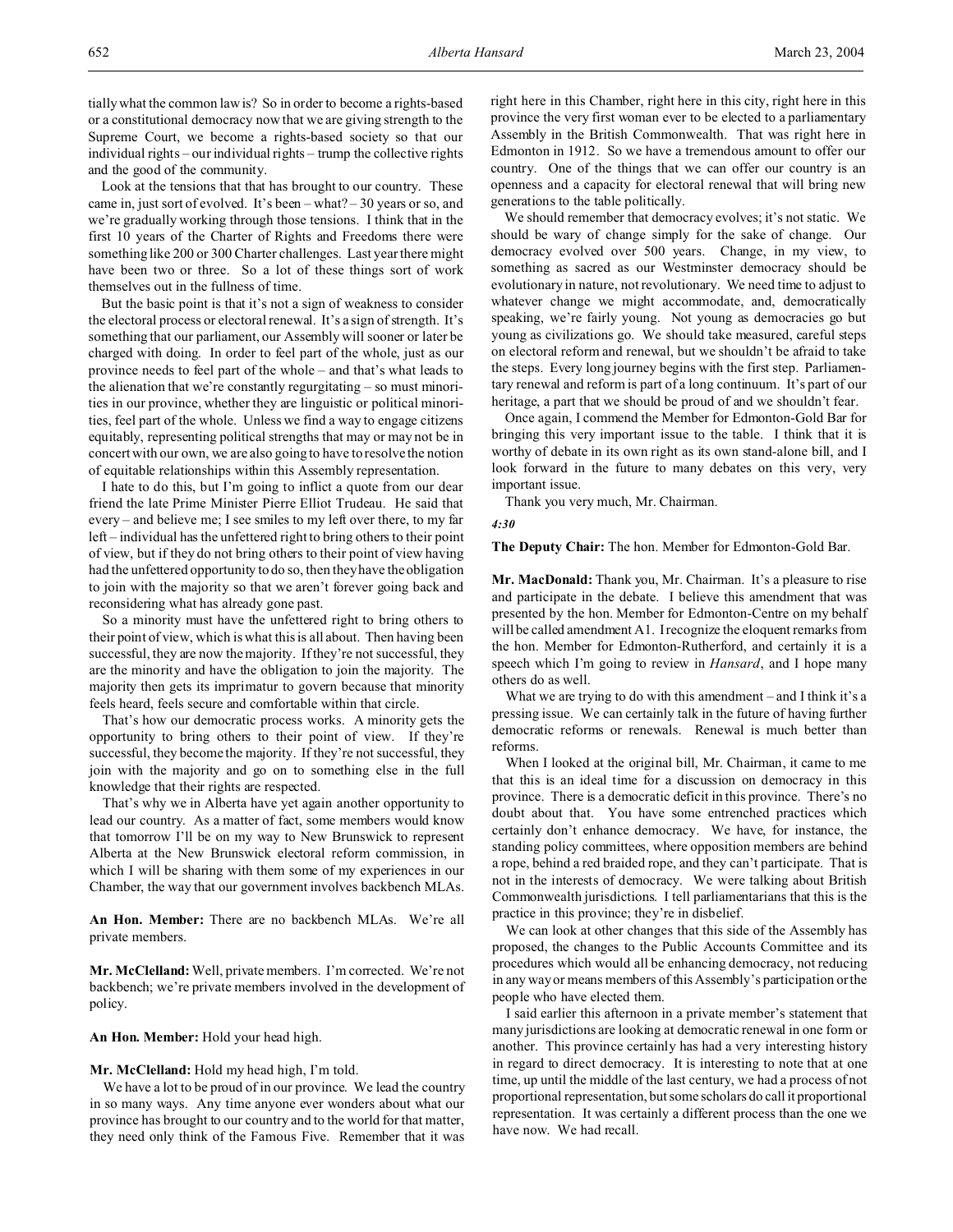**Ms Blakeman:** Oh, that's right. We did.

**Mr. MacDonald:** We did have recall, and the sitting member that was recalled was none other than – I believe it was Premier Aberhart. So recall was no longer fashionable. The farmers down around High River recalled the Premier, and it didn't go over too well.

In the past we've had various forms of democracy, and they have worked. We have changed into the system that we have now, so what I'm saying is that we could change again. We only have to look at our neighbours to the west and the citizens' assembly that they have implemented to discuss electoral reform.

Now, this citizens' committee has two citizens from each respective constituency. They're holding over 45 public hearings through the province in May and June, and all interested citizens are advised and welcome to come. The citizens' assembly was created, again, by the government of British Columbia with the support of the entire Assembly. It is an independent, nonpartisan assembly of citizens who will meet to examine the province's electoral system; that is, how our votes determine who gets elected to sit in the provincial Legislature.

The citizens' assembly, with one man and one woman from each of B.C.'s 79 provincial electoral districts plus two aboriginal members, will, as I said earlier, have a wide-ranging discussion through a series of public hearings. Members for this commission were picked by random draw from a pool that reflected the gender, age, and geographic makeup of British Columbia.

This initiative  $-1$  have to tip my hat to them  $-$  is certainly unique. I don't know of anywhere else in the world where such power has been handed to a group of citizens. I don't think we should be afraid of this process in this province. I don't think we should be afraid to have a committee like this struck, and I don't think we should be afraid of what they may decide. I think it would be good for the Assembly.

Now, this group in B.C. is going to study many different proposals. They may propose changes to the system, but any changes they propose will be put forward in a referendum question at the time of the next provincial election, which is going to be May 17, 2005.

Now, should we have fixed dates for elections in this province? Should we have fixed terms for the Premier? Should we have fixed terms for the Prime Minister? We have talked about this in this Assembly before, and I certainly have no problem with that. I could certainly live with that.

To pass, the referendum in British Columbia would have to be approved by 60 per cent of all voters and by a simple majority of voters in 60 per cent of the 79 electoral districts. If the voters endorse a new system, the government has indicated that it will be in place for the following provincial election in 2009. Now, that could only be a guideline for the proposed amendment A1 that we're looking at here.

Let's, Mr. Chairman, look back at the controversy that occurred over the boundary redistribution. Edmonton lost a seat in this for no justifiable reason. In fact, we should have held onto our seat and probably should have gotten another seat as well, but we didn't. What was given to the city in 1997 or 1996 in the last redistribution was taken away by this commission. How that commission came to that conclusion is beyond me. There was an interim minority report written by Ms Bauni Mackay.

When you have controversies like this, when you have the elimination of an inner-city seat in Edmonton, in this case Edmonton-Norwood, that is an indication to all of us that we need to look at alternatives. This amendment, Mr. Chairman, amendment A1, is such an alternative.

We could even go forward again, and if we wanted to have gender

balance in this Assembly, we could have a man and a woman elected from each constituency. We could reduce the number of constituencies, but a man and a woman would be elected in each constituency. The hon. Member for Cypress-Medicine Hat is shaking his head, but perhaps we should have gender balance in this Assembly. Perhaps we should become the first parliament to have gender balance in the Legislature. Citizens would simply be eligible in each constituency to vote for a man and a woman on the ballot.

#### *4:40*

Now, the Member for Drayton Valley-Calmar may have some concerns about this in regard to what happens with people with alternative lifestyles. Well, he can get up and he can debate the whole idea. That's his prerogative. Participate in the debate like the hon. Member for Edmonton-Rutherford. We need more distinguished elegant voices like the hon. Member for Edmonton-Rutherford's in the Assembly.

With an Assembly that had gender balance, perhaps we would have different views on a number of issues: public education, public health care. I'm going to bet – and people can correct me – that a lot more mothers visit the classrooms of this province than fathers. Fathers are usually working away from the home. We have a high percentage of the workforce that works out of town. Mothers know firsthand classroom conditions because of the visits to the classrooms.

Women are also the primary caregivers in families to elderly family members. As a result of that, they visit hospitals and doctors perhaps more often than male members of the family, and they have a different understanding of how our public health care system does or does not work.

Those are just two examples. Perhaps with a simple amendment like that we would have gender balance in this Assembly, and perhaps we would have better laws, and as a result of that we'd have a better democracy. Now, this is one idea that perhaps could be debated across this province if we were to vote in favour of amendment A1.

I don't think, in conclusion, Mr. Chairman, that we can wait for another time. Now is the time to implement real democratic change in Alberta. The government may not see anything wrong with the system, but others do. When I travel, when I go to rural Alberta and I go to Calgary, democratic reform is one of the issues that citizens want discussed, and they express frustration over this first past the post system that we have.

Perhaps this commission – let's call it a commission – could look at having proportional representation. Proportional representation is certainly something that this member could adjust to. I think, in fact, we would strengthen democracy. The more different voices that are heard in this Assembly, the better off we would be. We could hear, for instance, the voices of the environmentalists through the Green Party. We could hear the voices of the Alberta Alliance and Social Credit. I think those voices would add to this Assembly and add to the political debate. So, in that case, I think the more the merrier, Mr. Chairman. All this could be discussed if we vote for this amendment.

I would urge all hon. members in the interest of democratic renewal in this province to please consider this amendment in a positive light. Vote for it, support it, and we, too, can improve our democracy.

There are too many good ideas to be discussed by one speaker, so I will cede the floor to an hon. colleague. Thank you.

**The Deputy Chair:** The hon. Member for Airdrie-Rocky View.

**Ms Haley:** Thank you very much, Mr. Chairman. I did want to just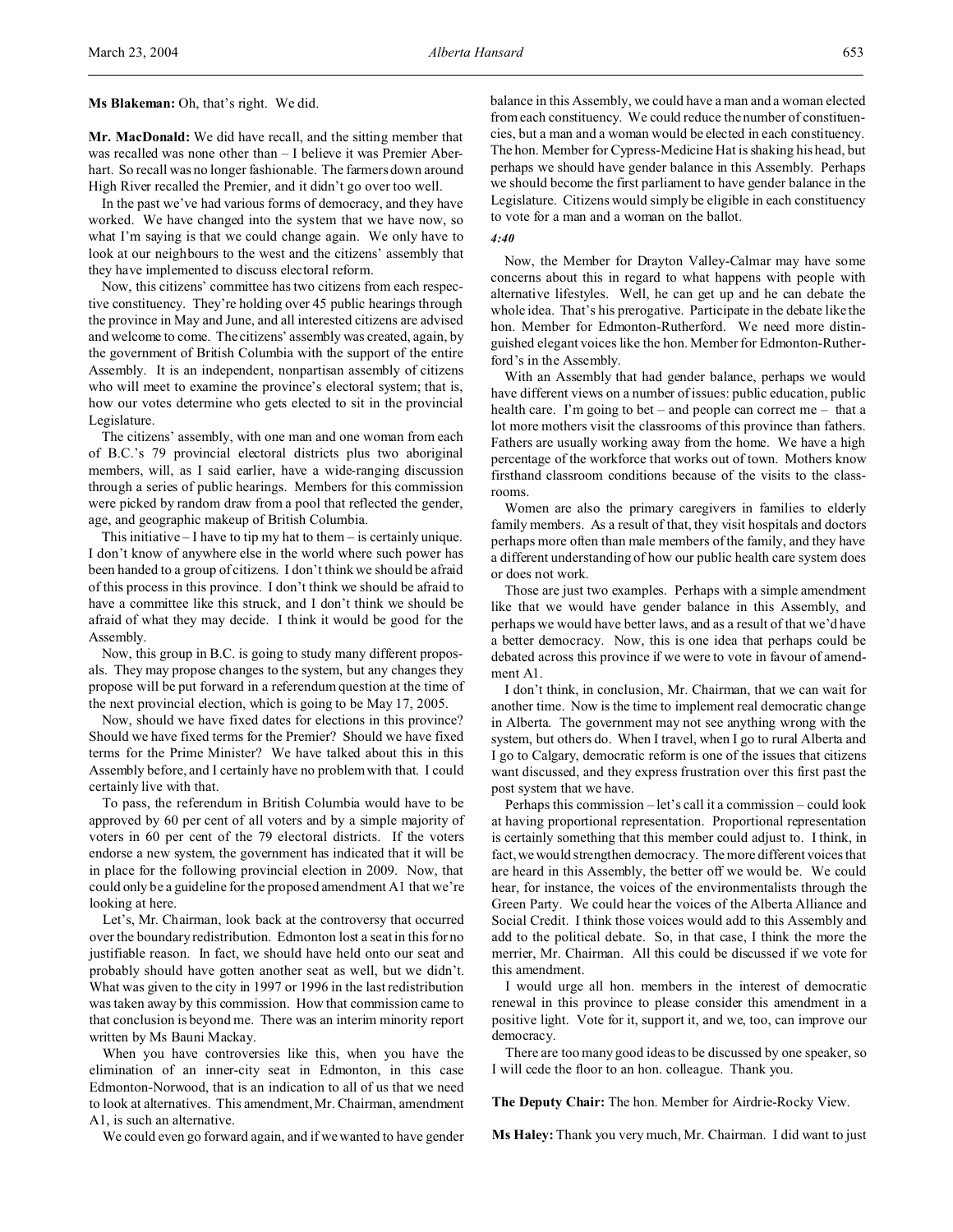get up and make a couple of comments, and I'll be brief so that my colleague from that side can also participate in this discussion.

I did want to say to start off with that I, sadly, won't be supporting this amendment, but I wanted to make some comments about it, and I wanted to start off by saying that every recommendation that's in this bill has come to us from the Chief Electoral Officer, who went out and did quite a lot of work to come up with things that he believes would make the election process more effective, more efficient, and more fair to people that not only work in the polls but people that need to go vote; for example, people that want to vote in an advance poll. The rules will be much more simplified now so that we can accommodate those people that are going to be away or may just know that they can't get there that day. There are a lot of really great things in this bill that I would hope that people would support.

Specifically to the amendment and the idea of yet another commission – and you know what? Maybe down the road at some point we should be looking at all of these things, but I do want to make some comments.

When you talk about recall, the first thing that comes to mind is the fact that Premier William Aberhart was the one that was in fact subject to a recall petition. In British Columbia, where they brought in this rule, the very first thing that everybody tried to do was go after Gordon Campbell. I'm not sure that the effect of this is actually that they've done something wrong or that they don't deserve to be MLAs any more as much as it is that it's an opportunity for everybody to play games with the system.

I really resent that because it's very difficult as an individual to give up a big chunk of your life to run for office and try and come here only to have somebody that didn't win an election against you in your own riding all of a sudden start playing games with the electoral process. I think there's a lot of risk in that, and there's a lot of downside, and we need to be very careful when we talk about that.

Another issue that was raised was gender balance, and I don't even know what that means. My God, we live in the 21st century in the most modern province in the entire world. Nobody can compete with us on anything, and to think that the only way that we can get women in here is to have some kind of gender balance is offensive to me as a woman. I ran against five men and won. I've had no problem doing that three times in a row, whether it was a nomination or an election, and if I run again and if I win again, it will be against other men, and I don't care. I don't care that it's against men.

I believe I have a message, and my message to my constituents is that I am going to come here and I am going to work myself practically to death to try and do everything that I can to meet their needs, to do the things that they've asked me to do. Whether it's to try and deal with mould in a school or to deal with an overpass at the north end of Airdrie or lights at Bearspaw, I do exactly what it is they ask me to do.

I don't need anybody out there making it easier for me to get here. I worked hard to get here. I want to believe that I deserve to be here and that somebody didn't hand me a gift and say: okay; you go because you're a woman. No. I want to go because I'm the right person for the job, because I work hard, and I have a right to be here. This is not a Third World nation. This is the most modern nation in the world, and we have so much to be proud of. [interjection] I'm just responding to you, hon. member, because you're the one that brought it up.

When you talk about term limits, let's be very clear. There are term limits. The limit to a term is when an election is called. Every single time there's an election called, which have been miraculously four years apart here in Alberta, the people then go to the polls and they decide if they want you back or not. The idea of having a term limit is to get rid of somebody that you can't get rid of because

you're not good enough to beat me. That's the reality. So when you get a good candidate and he beats me, my limit is up. That's it. There's no need for there to be a law that says that Carol can only be there for four years because it would be much better for Airdrie-Rocky View if she wasn't there. The people of my riding will decide. You don't need some arbitrary, unilateral law that makes that decision.

Proportional representation, with all due respect, is for parties who can't mount a good campaign, that don't do a good job for four years raising funds to get enough money to run an election properly in this province or anywhere. [interjection] Oh, and the big unions aren't in your pocket, Mr. Mason.

**Mr. Mason:** They're really small.

**Ms Haley:** Really small little ones. Yeah. Well, nevertheless, in every other part of Canada the unions support the left-wing parties. They don't support us, and they never have. [interjection] You want to get up and give a speech? Can I give mine first? Would that be okay?

**The Deputy Chair:**Hon. member, I just wish to caution on a couple of things. It would help if the debate goes through the chair, and secondly, I hope that you will respect the tradition that we have of not mentioning people by name.

#### *4:50*

**Ms Haley:** I will not do it again, Mr. Chairman.

**The Deputy Chair:** You may proceed now, hon. member.

**Ms Haley:** Thank you. With regard to proportional representation generally speaking that is just something that is absolutely not necessary in Alberta. People here choose which party they want to support. They choose which party they want to belong to. They can buy a membership, they can make a campaign contribution, and they can run.

I ran against five or six parties; they are all out there. It is not my fault if the people didn't vote for them. I do not know why I have to feel bad that the people of Alberta supported my government and my party. That is how elections work. In the next election it might be vastly different, and that is okay too because that is democracy at its absolute best.

So, you know, Mr. Chairman, with all the greatest respect in the world to my colleagues across the way I will not support this amendment. I would strongly encourage my colleagues not to support this amendment. One day, when all calmer heads prevail, perhaps we can have an intelligent discussion on why there should be electoral reform or what path it should take if, indeed, it should take anything other than what we've got. Winston Churchill said it best when he said on watching parliamentary democracy: it may be the worst system in the world, but it is better than anything else that there is out there. I believe that.

Thank you, Mr. Chairman.

#### **The Deputy Chair:** The hon. Member for Edmonton-Highlands.

**Mr. Mason:** Thank you. Mr. Chairman, I'm pleased to rise to speak to amendment A1, which has been put forward by the hon. Member for Edmonton-Gold Bar. I will be supporting this, not because I have agreed with every possibility that's been raised by that hon. member or others for the ultimate outcome of this but because I believe that it is a good process.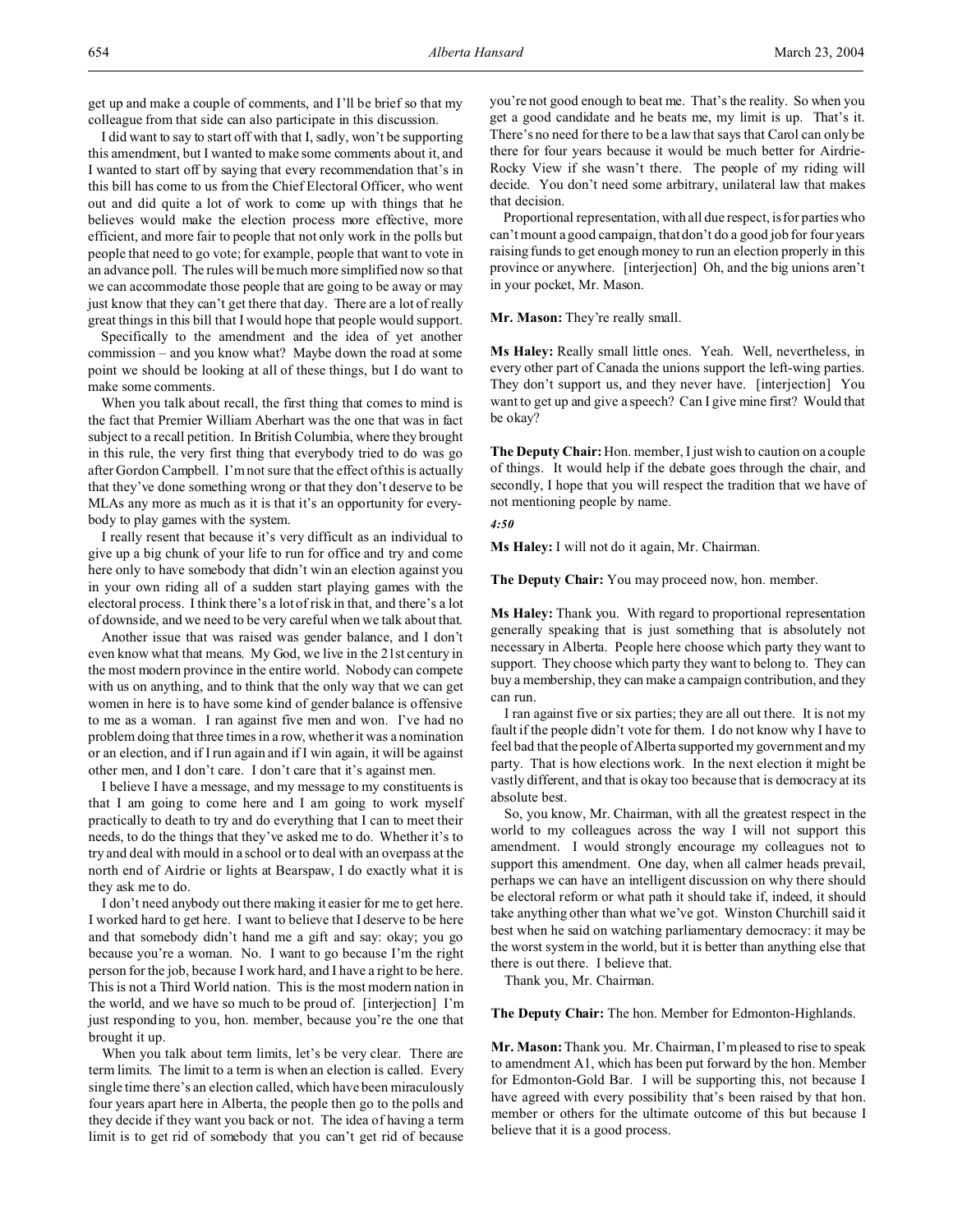I don't think that there's any advantage in this discussion to personalize this in the sense of taking it as an attempt to drive out any particular member from this Assembly. Nor do I think it's valuable to politicize the discussion by talking about the party in power and its ability to raise more money than the other political parties. I don't think that's what this is about at all.

One of the advantages of the British parliamentary system, Mr. Chairman, is that it is not carved in stone in the sense of a rigid constitutional description of how the system is exactly supposed to work. Its greatest strength is that it is an evolutionary system that changes with the times. It's not based fundamentally on fixed and permanent rules but on traditions, and those traditions have been allowed to evolve. Where the system will break down and stop being a progressive democratic system is when we try to fetter it and to say that it's been this way for the last 20 years, the last 50 years, or the last 100 years and we don't want to see any further change to the system.

I think there are a number of very good ideas that can be brought forward. I agree, believe it or not, with the hon. Member for Airdrie-Rocky View on some of her criticisms of some of the ideas that have been put forward as potential outcomes. I particularly think that recall has been abused.

The most recent example of that was in the situation in California, where for very political reasons related to the role of California in the American presidential elections, this was undertaken and extremely well financed by large right-wing organizations that have millions and millions of dollars to spend on this. It was them that organized the recall of the governor of California and his replacement with a movie actor of some renown but very little political experience. So I agree with that issue.

I'm not necessarily committed to term limits. I certainly think that ultimately it's the voters that should determine who represents them and not some arbitrary rule.

I also have some considerable problem with the idea of citizens' initiatives. We can see how citizens' initiatives have hamstrung California and prevented the government from either increasing taxes or cutting many of the services. It has reduced the ability of the government of California to effectively put in place political agendas, which is what politics is all about.

In fact, Mr. Chairman, I would say that California has become the poster child for the failure of the three Rs that were so famous a number of years ago. If I can recall all of the Rs, I think they were recall, referendum, and – what's the other one? Well, it's initiatives, but I don't know if there's an R word for that.

California has, I think, shown people that were rushing to emulate some of the American political experience that it's not all that it's cracked up to be.

Let's take a look at some of the things that could come out of it. One of the most significant changes that I think is on the political horizon in Canada and partly because of what the B.C. government has done is the whole question of proportional representation. Believe it or not, there's a system called mixed member proportional representation that allows the seats in an Assembly or a parliament to be allocated according to the popular vote in the same proportion but also to include geographical districts or constituencies or ridings within the Assembly, so people are represented geographically but in the same proportion as the vote was as a whole.

This is something whose time has come. It's only a matter of time. I don't think it will be long before this is implemented someplace in Canada, and it may well be in British Columbia. It's a far more democratic system than we have now. You know, people that are in favour of it here in Alberta, because it has increased the representation of the governing party, have at the same time been

very critical of it in the federal system because it's had the same effect with the federal Liberal government in Canada.

The point is, Mr. Chairman, that you can't just decide these issues depending on which particular party is advantaged by it in a particular jurisdiction at a particular time. You have to look at it in a broader sense, in a more objective sense, and I think that's what we need to do. I think the hon. Member for Edmonton-Gold Bar is right that the place would be improved by a greater range of voices.

Another aspect that I would like to deal with is the aspect of fixed election times. I cannot for the life of me understand why we have a system in which the Premier or the Prime Minister, the leader of the governing party, gets in their sole discretion to determine the election date. That's not fair to the other political parties, and it's not fair to the public. The public has a right to know when the elections are going to be. That system has been in place in other countries, and it's in place right here in Alberta because, of course, we have fixed election days for municipal elections and always have had, and that works just fine.

The only reason for the system in which the Premier or the Prime Minister can call an election is to give an even greater advantage to the governing party than they already have. It's not sufficient that they just have their hands on all the levers of power and all the resources of the community, but then they get to pick an election at a time in which they have some specific advantage and their opponents have a disadvantage. That's just not the right way to do it, and there's no good argument to be made for that as a constitutional position. So unless the government actually falls on a question of confidence, I think there are lots of reasons to have fixed election dates.

#### *5:00*

There are any number of other things, I think, that could be developed or considered by a commission along the lines which are suggested in this amendment. I think that the experience of British Columbia is a very interesting one. It's not a question of election, and it's not a suggestion, as the Member for Airdrie-Rocky View suggested, that it's reverse sexism because it's not an election. Nobody is suggesting, I think, that the principle of one man, one woman would be applied to a Legislative Assembly because that would be taking away rights from the voters, but I do in fact think that in this case, where people are not elected, it makes sense and has considerable merit.

The last point I want to make, Mr. Chairman, has to do with election finance, because that was also raised by that hon. member, and there needs to be a lot of attention paid to this. Again, if we look at the United States example, we see the role that money has begun to play in politics, where it is absolutely the most dominant factor, and enormous sums are spent on elections. This, of course, empowers those people who have a great deal of money, and that in itself is a political decision.

We have the spectacle, I guess I would call it, of the Democratic Party in the United States going through the primary system where the criteria seems to be that people are knocked out as the primary season progresses by their inability to continue to raise funds. That means that you have these large financial contributors, mostly large corporations and the packs that are organized by special interests, basically betting – they're speculating financially – on which candidates are going to win. As the primaries and the caucuses progress, they shift their money to people that look like they have a greater potential to win, and they cease funding people who can't.

That's not the kind of system that I think produces any sort of democratic result. That is shifting the ability to select the presidential candidate from both parties in the United States into the hands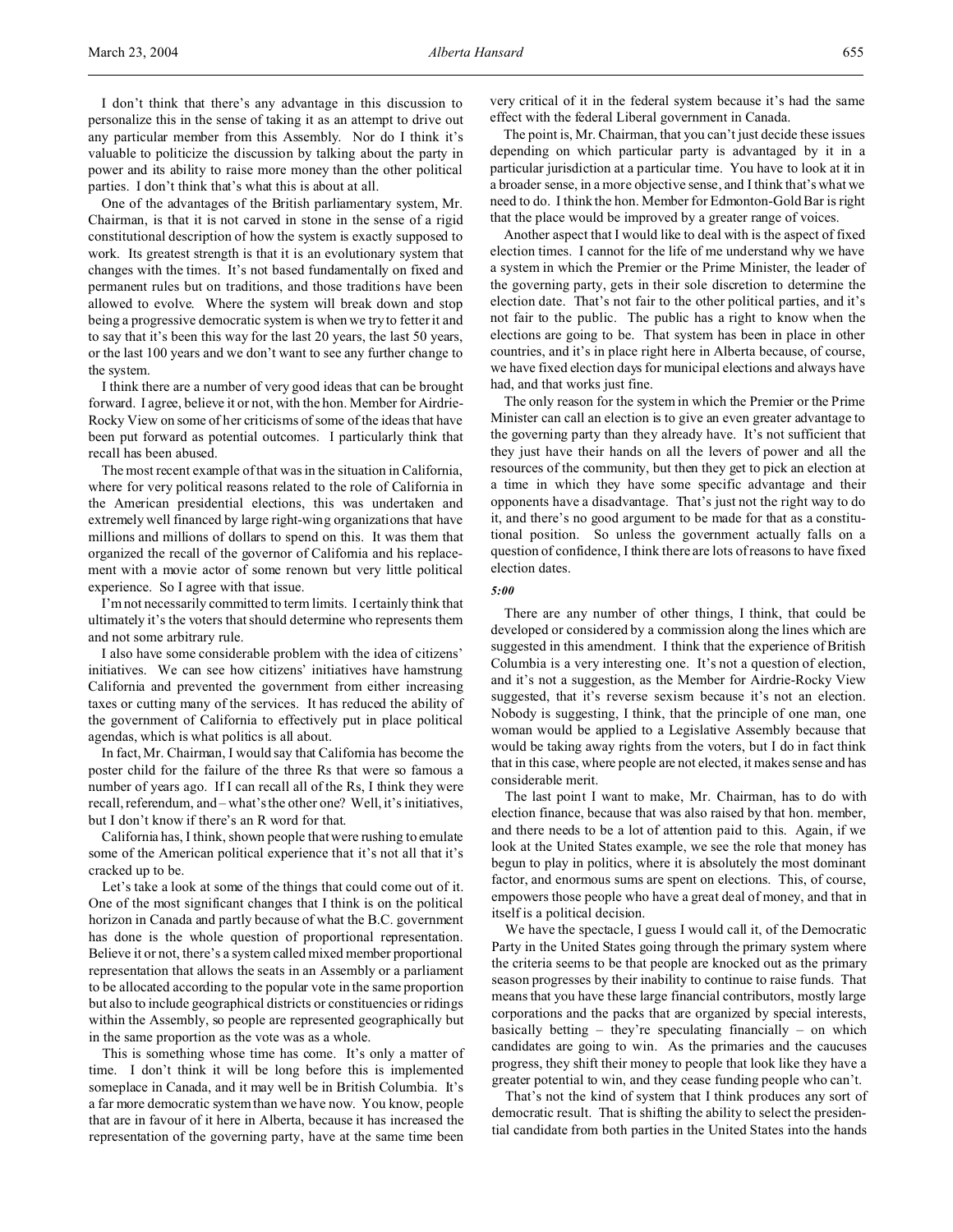of monied interests, and that is wrong. That is not in the interests of democracy. In fact, it's contrary to the very concept of democracy.

We have this situation in Canada as well to a much lesser extent, but clearly there is a need for some sort of reform of election financing in Alberta perhaps along the lines of that adopted at the federal level, where they have passed a law which prohibits donations from corporations and unions. They've followed the model set in Manitoba.

Now, Mr. Chairman, politics is about the interests of people. It's not about the interests of corporations, and it's not about the interests of unions. It should be about the interests of people. Whether they sit on a corporate board or are a shop steward in a plant, they have rights as citizens and they have obligations to participate in our democratic process as citizens, and I believe that has got to be reflected in how we finance and pay for our politics. So if the federal government can do it, if Manitoba can do it, if they can eliminate funding both by corporations and unions, then I think they are taking a major step at putting the power back in the hands of the people to direct our democratic system, and that's really what it should be all about. So I appreciate that.

I certainly appreciated the comments of the hon. Member for Edmonton-Rutherford. I would just express a fear, however, that if it's defeated here, if the amendment to the bill is defeated, we may never see a separate, stand-alone motion come forward with any prospect of success. That is based, unfortunately, on my experience in this place.

I would urge all hon. members who want to see a further development and evolution of our parliamentary system to support this motion. If it were passed, it would unleash the evolutionary process, which I think is latent in our parliamentary system. I think that only a progressive evolution will really meet the needs of Alberta's citizens into the 21st century.

So I would commend the hon. Member for Edmonton-Gold Bar for introducing this amendment, and I will fully support it, Mr. Chairman. Thank you.

**The Deputy Chair:** The hon. Member for Edmonton-Calder.

**Mr. Rathgeber:** Thank you very much, Mr. Chairman. It is indeed a pleasure for me to rise and add a few comments. I encourage all members to vote against the amendment as proposed by the hon. Member for Edmonton-Gold Bar, and I have a few comments with regard to the arguments that have been spoken in favour of this amendment.

Firstly, with respect to fixed elections I think it's important that we as legislators understand a very simple matter of constitutional law. Under the British parliamentary system, we indeed do not elect our governments; we only elect our legislators. The government is chosen by the Lieutenant Governor or the Governor General. Typically, it's the leader of the party that holds the most seats in the Legislature or in Parliament, as the case may be, but as citizens in a British parliamentary system we do not directly elect our governments. We elect our legislators and our legislators only.

This is a fundamental difference between the British parliamentary system and the American republican system. In the United States of America, where there are fixed-term elections, it's the second Tuesday of every fourth November that an election is held. But they have the ability to directly cast a vote in favour of the executive member of their choice, whether it be a governor or whether it be the President. So the systems are different.

We have inherited 800-plus years of British parliamentary tradition where the prerogative for calling an election, with all due respect to the Member for Edmonton-Highlands, does not rest with

the Premier and does not rest with the Prime Minister. Ultimately, it rests with the Governor General or with the Lieutenant Governor, as the case may be.

Students of Canadian history will recall a situation in the mid-20th century when Lord Byng denied then Prime Minister Mackenzie King the ability to dissolve Parliament and call an election. Historians have referred to this incident as the King/Byng thing. It was an interesting anecdote in Canadian constitutional history. Prime Minister Mackenzie King, just having had an election and having won a minority government, lost a vote of confidence in the House and went to the Governor General and asked for Parliament to be dissolved and to go back to the electorate to seek a fresh mandate. Lord Byng – incidentally, his wife, Lady Byng, has an NHL trophy awarded after her, but I digress – declared that since a federal election had just been held, he was going to use his prerogative and the prerogative that rests in the Crown and not call an election.

He asked the Leader of the Opposition of that day, a man by the name of Arthur Meighen, to attempt to form a government. He did attempt to form a government, and similarly lost a vote of confidence in the House. He went to the Governor General. They did dissolve Parliament, called an election, and Mackenzie King was returned with an overwhelming majority.

The point of this story is that it created a bit of a constitutional crisis in Canadian history, and both legal scholars and political scholars have commented on it. It reinforces one simple fact: we do not elect our governments, we only elect our legislators, and it is the prerogative of the Crown or the Crown's representative to decide when an election is appropriate.

It is appropriate under certain terms or in certain situations that a Premier or a Prime Minister, as the case might be, should visit with the Lieutenant Governor or the Governor General and petition that the Legislature be dissolved. For example, the most common one is when a government loses a vote of confidence. An equally important one is when the government is about to embark on what is seen to be a digression from a certain policy, that might require a significant amount of public debate.

#### *5:10*

If a government feels that it's going to introduce legislation that might be controversial or might be deemed a marked departure from the former way of doing things, they may feel the need to seek a fresh mandate. Often a Premier or a Prime Minister will change through a legislative term, and often the new Premier or Prime Minister, as the case may be, may feel obliged to seek a mandate from the people before he or she introduces legislation that may be a departure from its predecessor.

I think we see that in Ottawa right now where there's a new Prime Minister, and I think quite legitimately that Prime Minister feels the need to seek a fresh mandate from the people. So he may this spring – and we've heard rumours of this – seek a fresh mandate, and we will have a parliamentary election or at least a House of Commons election well in advance of four years of the previous one, which was called in November of 2000.

So I think that fixed elections are a bad idea. There are situations when it is necessary to call an election, so I'm certainly in favour of leaving that prerogative with the Lieutenant Governor or the Governor General and the Executive Council, which provides him or her with advice.

With respect to term limits I similarly have some problems. I believe that fundamentally they're antidemocratic. If you're told as a member of the Assembly or as a member of the Executive Council that you can only serve two terms or three terms regardless of your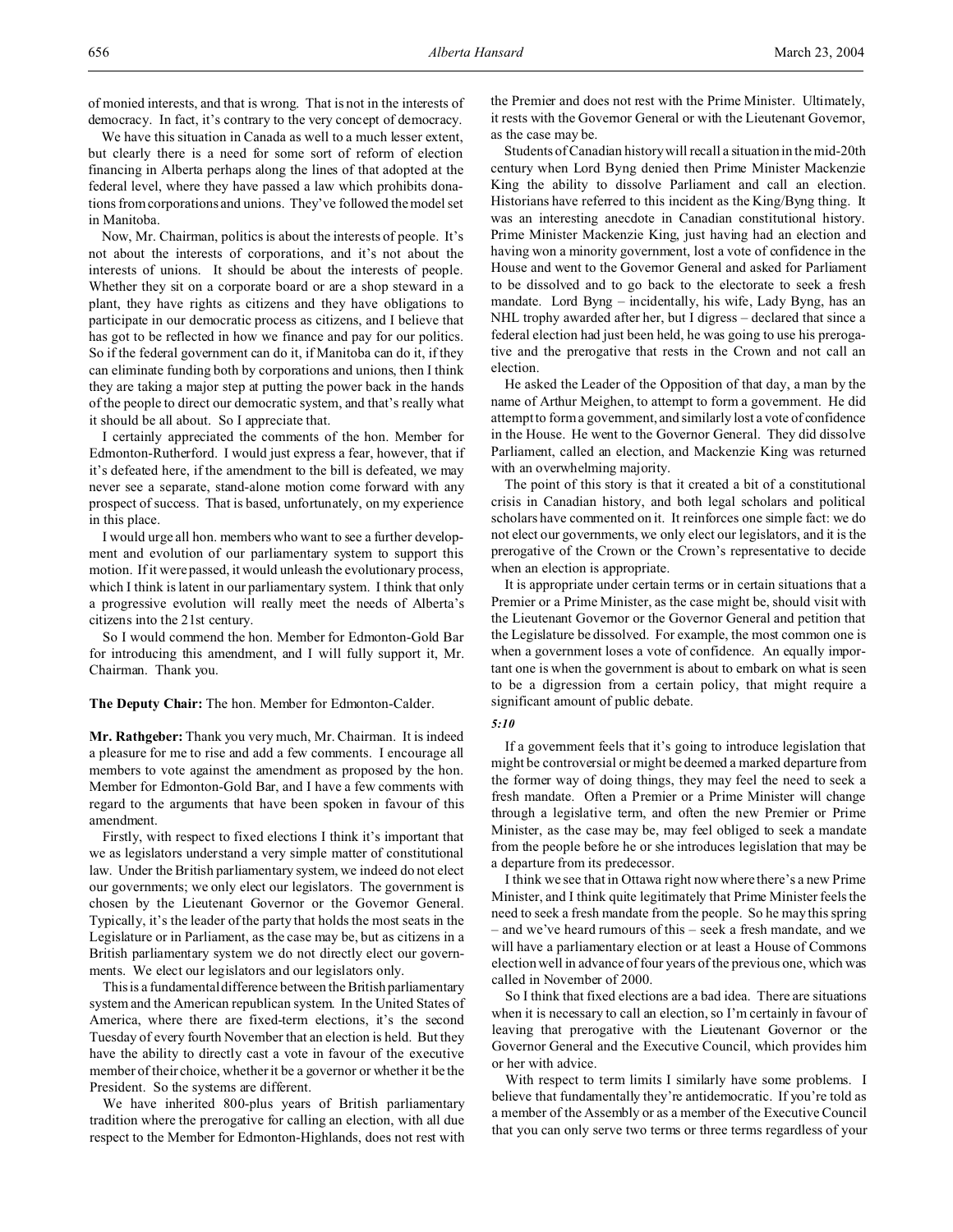capabilities, regardless of the job that you've done, and most importantly, regardless of how the people judge the job that you've done, you've created an inherently antidemocratic system, where the people might want candidate A or Premier A to continue into a third or fourth term but are prohibited by statute from returning that individual to their respective office. That is completely undemocratic.

We as legislators must be careful that we always attract the most capable and the most competent people to positions of higher office. If the population is comfortable that a certain individual has been placed in that office and if they wish to continue to be put in that office, certainly they shouldn't be prohibited by a statute of that Legislature from continuing to carry on. So I certainly do not agree with term limits on any member of the Legislature or any member of the Executive Council.

I just want to say, Mr. Chairman, a couple of comments about proportional representation. I think that we must always remain mindful as legislators that we have inherited 800-plus years of British parliamentary tradition. The first past the post system has certainly been inherited from the British House of Commons, and it is used with mixed success in virtually all Commonwealth countries and all provinces within those Commonwealth countries. I think it has served us well.

We've heard some suggestion that we'd be better off going to a proportional representation system or that we'd be better off going to a mixed system where some members were elected by proportional representation and some were elected by single plurality seats. I would submit to you, Mr. Chairman, that those experiments for the most part have failed other jurisdictions. Any members who have followed European politics, especially western European politics, will see nothing but complete instability within the Legislatures that have elected representatives to the Legislature by proportional representation systems.

I had the opportunity to tour Northern Ireland on a parliamentary mission approximately two years ago with the Speaker and about seven or eight other members of this Assembly. It was quite fascinating to see how proportional representation worked in Northern Ireland. I didn't make notes because I didn't know I was going to be speaking to this. The Irish Parliament elected at least eight or nine different parties to a Legislature that had about 50 some members. Of course, no party had anywhere close to a majority. So the executive was chosen from four parties within that Legislature; you had a coalition not of two but of four parties.

Well, this Legislature was so dysfunctional. It was hamstrung virtually from the beginning and in a matter of six or eight months passed the grand total of, I think, zero pieces of legislation, could not get a budget passed, and basically all it ever debated was whether or not Northern Ireland should stay in the United Kingdom or whether it should form its own independent state, which was not part of its constitutional mandate. They were supposed to run highways and roads and hospitals.

The point of this anecdote is that Stormont, the beautiful House in Belfast, was so dysfunctional that it was ultimately closed down by the secretary of state for Northern Ireland in London because it just could not operate. Northern Ireland went back to direct rule under Westminster, under the Parliament of London, because this Parliament was such a disaster.

Other states have tried it. We've seen proportional representation in Germany and in some of the other western European states, and I think their experience has been similar. Proportional representation leads to a multiplicity of parties, it leads to instability, and often the Legislature is hamstrung and cannot pass legislation. Governments fail with great regularity, and those that survive find that their

ability to pass legislation is handcuffed. So I'm not a proponent of proportional representation.

Finally, with respect to recall and citizens' initiative, I do agree with the Member for Edmonton-Highlands. I think California has shown that these very well-intended and philosophically admirable positions and experiments work better on paper than they do in practice. Certainly, special interest groups and those with a lot of money are able to dominate citizens' initiatives. Recall legislation? I cannot support it. Those of us who are elected to these Legislatures are occasionally called upon to make tough, difficult decisions, and if each one of those decisions individually is going to be subject to that kind of scrutiny by our electorate, we'll be scared to take on the tough choices because the stability of our position will be called into jeopardy.

I think the system, for the most part, works as it is. We're called on to make decisions. We're here. We're paid well to come and to read the material and to listen to the debate and to thereafter cast an intelligent vote either for or against a motion or for or against a piece of legislation.

I think it's most inappropriate that you elect a legislator, have him or her come here, listen to the debate, read the briefing materials, and then have each one of those individual decisions potentially subject to recall by a member of the public, who presumably is not as informed as the member because presumably the member is informed because that's what they're paid to do. I do not believe in a system of democracy where one group of individuals are paid and charged with making legislation and another one actually has the ultimate rule.

We have to be accountable, and we have to be judged, and that is why we go to the polls every four, every four and a half, every five years, and we have the electorate decide on how the government has performed and how the legislators have performed, not on single pieces of legislation or on single pieces of initiative but on the totality of that legislator's record or on the totality of that government's record.

So this system is tried and true. We inherited it from Great Britain some 800 years ago. It has quirks, it has problems, but I think for the most part it works.

For all of those reasons I will be voting against the amendment to Bill 22.

Thank you, Mr. Chairman.

**The Deputy Chair:** The hon. Member for Lethbridge-East.

# *5:20*

**Dr. Nicol:** Thank you, Mr. Chairman. I rise today to speak to the Election Statutes Amendment Act, 2004, and talk about some of the issues that I see as being significant. What I want to do is just kind of address the whole issue of whether or not this amendment to the bill is appropriate, fits in.

I think we need to look initially at a lot of the arguments that were made by the Member for Edmonton-Rutherford in the sense of this is something that has a real appeal to it, that the scope of this amendment in itself shouldn't even be debated here in this Legislature in terms of what changes in our democratic system should be initiated, talked about. That's the kind of mandate that this amendment should give to this citizens' commission, and that way we can then allow for the true evolution of our democracy to be determined by the people of this province.

I sat and listened to a lot of the debate where the people would come up and talk about specific characteristics that may need change or may not need change and whether or not it's good or whether or not some particular aspect of our current democracy is not good.